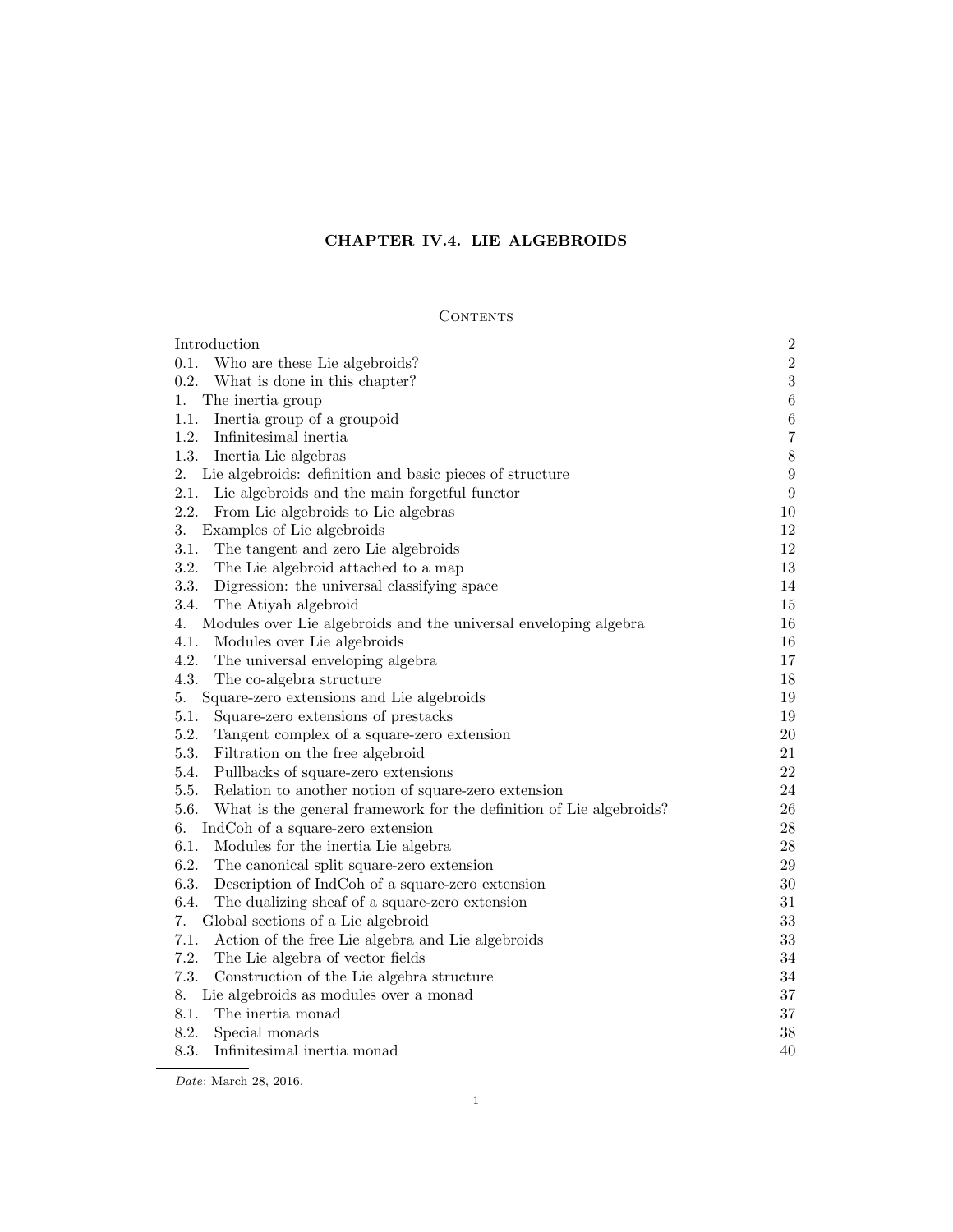| 8.4. The inertia monad on Lie algebras and Lie algebroids         | 41 |
|-------------------------------------------------------------------|----|
| 9. Relation to classical Lie algebroids                           | 42 |
| 9.1. Classical Lie algebroids                                     | 42 |
| 9.2. The locally projective case                                  | 43 |
| 9.3. The general case                                             | 44 |
| 9.4. Modules over classical Lie algebroids                        | 46 |
| Appendix A. An application: ind-coherent sheaves on push-outs     |    |
| A.1. Behavior of ind-coherent sheaves with respect to push-outs   | 48 |
| A.2. Deformation theory for the functor $QCoh(-)$ <sup>perf</sup> | 50 |

# **INTRODUCTION**

0.1. Who are these Lie algebroids? In this chapter we initiate the study of Lie algebroids over prestacks (technically, over prestacks locally almost of finite type that admit deformation theory). The reason we decided to devote a chapter to this notion is that Lie algebroids provide a convenient language to discuss differential-geometric properties of prestacks, which will be studied in [Chapter IV.5].

0.1.1. In classical algebraic geometry, a Lie algebroid (over a classical scheme)  $X$  is a quasicoherent sheaf  $\mathfrak{L}$ , equipped with an  $\mathfrak{O}_X$ -linear map to the tangent sheaf and an operation of Lie bracket that satisfy some natural axioms (see Sect. 9.1).

In the setting of derived we *define* the category of Lie algebroids on  $\mathfrak X$  to be that of formal groupoids on  $\mathfrak X$ . This is sensible because the category of Lie algebras in IndCoh( $\mathfrak X$ ) is equivalent to the category of formal groups over  $\mathfrak{X}$ , due to [Chapter IV.3, Theorem 3.6.2].

The reason we call these objects 'Lie algebroids' is that we construct various forgetful functors to more linear categories and show that Lie algebroids can be described as ind-coherent sheaves with an additional structure. However, a distinctive feature of the derived story we are going to present is that the only description of this extra structure that we describe is in terms of geometry. I.e., we could not come up with a more 'algebraic' definition.

0.1.2. We show that with the definition of Lie algebroids as formal groupids, one can perform with them all the expected operations:

A Lie algebroid  $\mathfrak{L}$  will have an associated object

 $\textbf{oblv}_{\text{LieAlgbroid}}(\mathfrak{L}) \in \text{IndCoh}(\mathfrak{X}),$ 

equipped with a morphism  $\text{oblv}_{\text{LieAlgbroid}}(\mathfrak{L}) \to T(\mathfrak{X})$ , called the anchor map. The kernel of the anchor map has a structure of Lie algebra in  $IndCoh(\mathcal{X})$ , while the space of global sections of **obly**<sub>LieAlgbroid</sub> $(\mathfrak{L})$  has also a structure of Lie algebra (in Vect).

Thus, the category LieAlgbroid(X) is related to the category  $\text{IndCoh}(\mathfrak{X})_{T(\mathfrak{X})}$  by a pair of adjoint functors

 ${\bf free}_{\rm LieAlgbroid}: \rm IndCoh(\mathfrak{X})_{/T(\mathfrak{X})} \rightleftarrows \rm LieAlgbroid(\mathfrak{X}): {\bf oblv}_{\rm LieAlgbroid/\mathit{T}},$ 

and we will show that the resulting monad

 $oblv_{\text{LieAlgbroid}}$  /T  $\circ$  free<sub>LieAlgbroid</sub>

acting on IndCoh $(\mathfrak{X})_{/T(\mathfrak{X})}$  has 'the right size', see Proposition 5.3.2.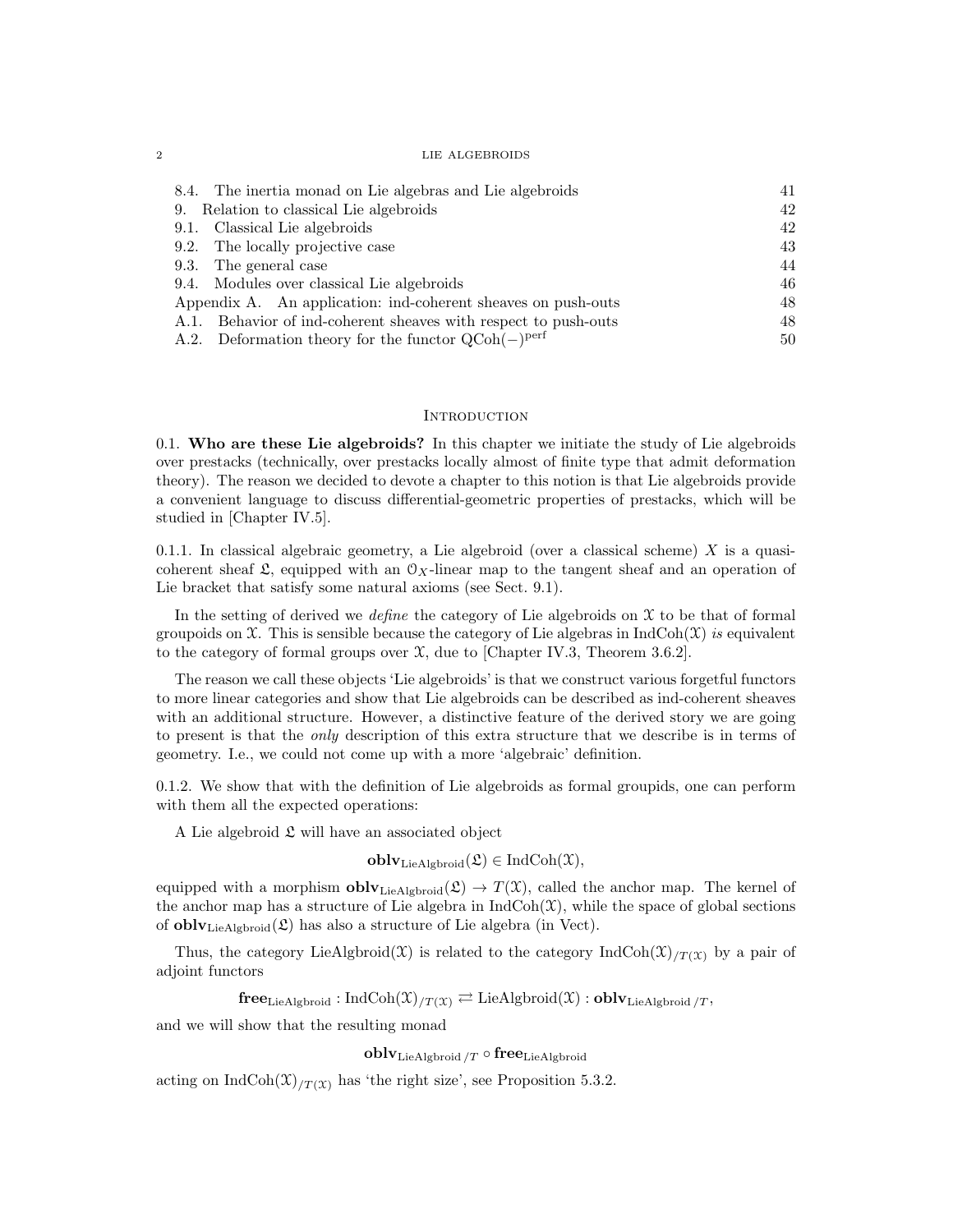Furthermore, LieAlgbroid( $\mathfrak{X}$ ) is related to the category LieAlg(IndCoh( $\mathfrak{X}$ )) by a pair of adjoint functors

# diag : LieAlg(IndCoh $(\mathfrak{X}) \rightarrow$  LieAlgbroid $(\mathfrak{X})$  : ker-anch,

(where the meaning of diag is that an  $\mathcal{O}_X$ -linear Lie algebra can be considered into a Lie algebroid with the zero anchor map, and ker-anch sends a Lie algebroid to the kernel of its anchor map<sup>1</sup>). The monad

# ker-anch  $\circ$  diag $\gamma$

is given by the operation of *semi-direct product* with the *inertia* Lie algebra inert<sub>x</sub>, which is again what one expects from a sensible definition of Lie algebroids.

0.1.3. Finally, let us comment on our inability to define Lie algebroids without resorting to geometry. In fact, this is not surprising: throughout the book the only way we access Lie algebras is via the definition of the Lie operad as the Koszul dual of the commutative operad. So, it is natural that in order to define objects that generalize Lie algebras we resort to commutative objects (in our case, prestacks).

In Sect. 5.6 we present a very general categorical framework, in which one can define 'broids' as modules over a certain monad.

0.2. What is done in this chapter? We should say right away that this chapter does not contain any big theorems. Mostly, it uses the material of the previous chapters to set up the theory of Lie algebroids and also sets ground for applications in [Chapter IV.5].

0.2.1. In Sect. 1 we return to the study of groupoids (in spaces and then in the framework of algebraic geometry).

Given a space (resp., prestack) X, we define two functors from the category  $Groupoid(X)$ to the category of groups over X.

The first of these functors, denoted Inert, sends a groupoid to its inertia group. Applying this functor to the unit groupoid (i.e., the initial object of  $Groupoid(X)$ ), we obtain the inertia group of X, denoted Inert<sub>X</sub>.

The second functor, denoted  $\Omega^{\text{fake}}$ , sends a groupoid R to  $\Omega_X(R)$ , where we view R as a pointed object over X via

$$
unit: X \rightleftarrows R : p_s.
$$

The above two functors are related by a fiber sequence

$$
\Omega^{\text{fake}}(R) \to \text{Inert}_X \to \text{Inert}(R).
$$

 $(LieAlgbroid(\mathcal{X}))_{/0}$ 

where 0 is the zero Lie algebroid.

<sup>&</sup>lt;sup>1</sup>Another way to look at the above adjoint pair is that the category LieAlg(IndCoh(X)) identifies with the over-category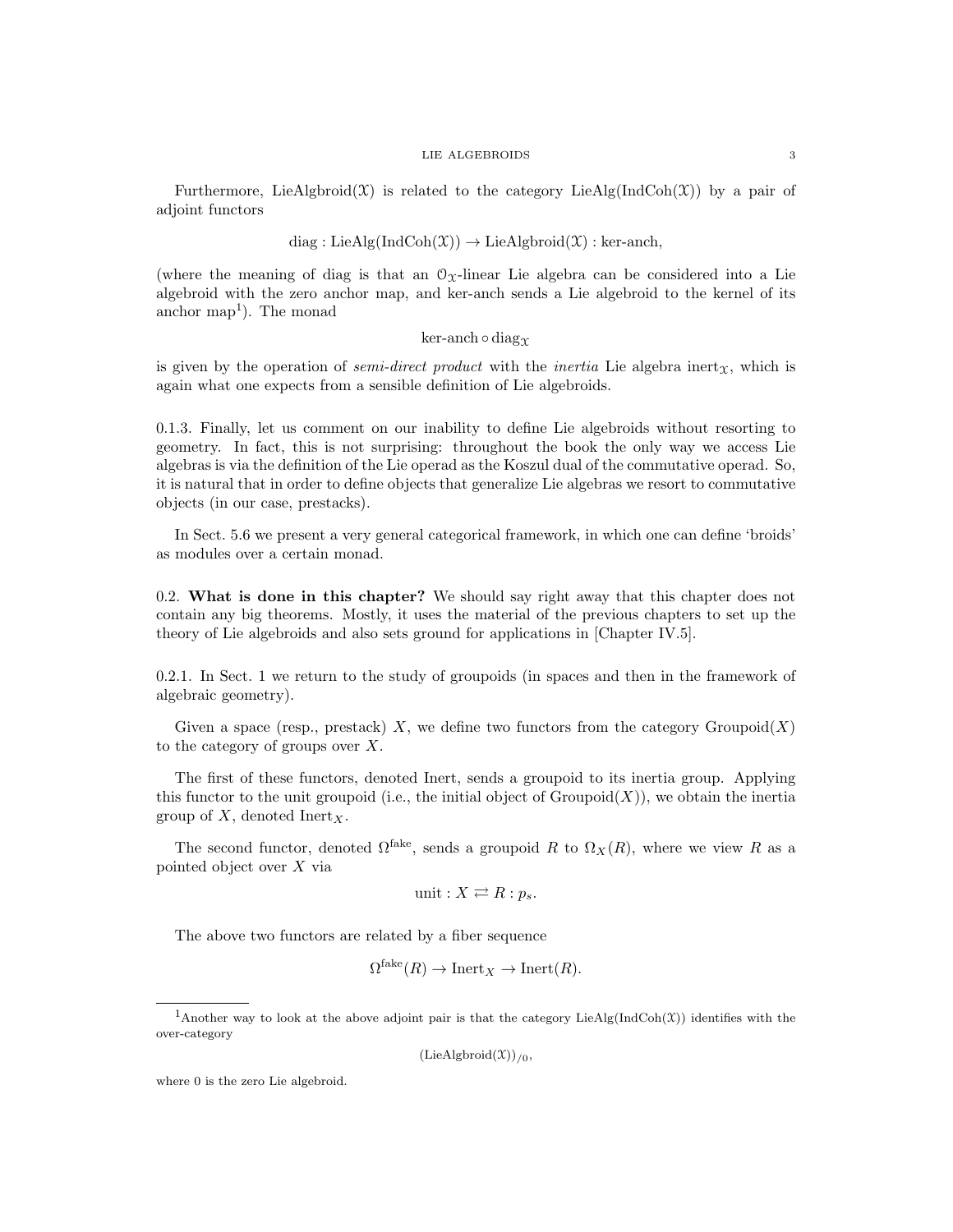0.2.2. In Sect. 2 we introduce the notion of Lie algebroid over an object  $\mathcal{X} \in \text{PreStk}_{\text{laff-def}}$ along with two pairs of adjoint functors

 $\mathbf{free}_{\mathrm{LieAlgbroid}} : \mathrm{IndCoh}(\mathfrak{X})_{/T(\mathfrak{X})} \rightleftarrows \mathrm{LieAlgbroid}(\mathfrak{X}) : \mathbf{oblv}_{\mathrm{LieAlgbroid}}/T$ 

and

$$
diag_{\mathfrak{X}}: LieAlg(IndCoh(\mathfrak{X})) \to LieAlgbroid(\mathfrak{X}): ker-anch.
$$

We introduce also another functor

 $\Omega^{\text{fake}}: \text{LieAlgbroid}(\mathfrak{X}) \to \text{LieAlg}(\text{IndCoh}(\mathfrak{X})),$ 

so that for  $\mathfrak{L} \in \text{LieAlgbroid}(\mathfrak{X})$  we have the fiber sequence

 $\Omega^{\text{fake}}(\mathfrak{L}) \to \text{inert}_{\mathfrak{X}} \to \text{ker-anch}(\mathfrak{L}),$ 

where inert $x$  is the Lie algebra of the inertia group of  $\mathfrak{X}$ .

We note that

$$
\mathbf{oblv}_{\mathrm{Lie}}(\mathrm{inert}_{\mathfrak{X}}) = T(X)[-1]
$$

and when we apply  $\text{oblv}_{\text{Lie}}$  to the map  $\Omega^{\text{fake}}(\mathfrak{L}) \to \text{inert}_{\mathfrak{X}}$ , we recover the shift by  $[-1]$  of the anchor map, i.e., of the object

$$
\mathbf{oblv}_{\mathrm{LieAlgbroid}\,}/T \in \mathrm{IndCoh}(\mathfrak{X})_{/T(\mathfrak{X})}.
$$

0.2.3. In Sect. 3 we consider the basic examples of Lie algebroids: the tangent algebroid, the zero algebroid, the Lie algebroid attached to a map of prestacks, and the Atiyah algebroid attached to an object of  $Q\text{Coh}(\mathfrak{X})^{\text{perf}}$ .

0.2.4. In Sect. 4 we introduce the notion of module over a Lie algebroid, and define the universal enveloping algebra of a Lie algebroid.

0.2.5. In Sect. 5 we study the relationship between square-zero extensions and Lie algebroids. Recall that according to [Chapter IV.1, Theorem 2.3.2], for a given  $\mathcal{X} \in \text{PreStk}_{\text{laff-def}}$ , the category of formal moduli problems under  $\mathfrak X$  is equivalent to that of formal groupoids over  $\mathfrak X$ , and thus to the category of Lie algebroids.

Using this equivalence, we construct functor

 $RealSqZExt : IndCoh(\mathfrak{X})_{/T(\mathfrak{X})} \rightarrow FormMod_{\mathfrak{X}/}$ 

to correspond to the functor

$$
free_{LieAlgbroid}: IndCoh(\mathfrak{X})_{/T(\mathfrak{X})} \to LieAlgbroid(\mathfrak{X}).
$$

We show that the functor is the left adjoint to the functor that sends  $\mathfrak{X} \to \mathcal{Y}$  to  $T(\mathfrak{X}/\mathcal{Y}) \in$ IndCoh $(\mathfrak{X})_{/T(\mathfrak{X})}$ , i.e., it really behaves like a square-zero extension.

We also show that the notion of square-zero extension developed in the present section using Lie algebroids is equivalent to one developed in [Chapter III.1, Sect. 10], which was bootstrapped from the case of schemes.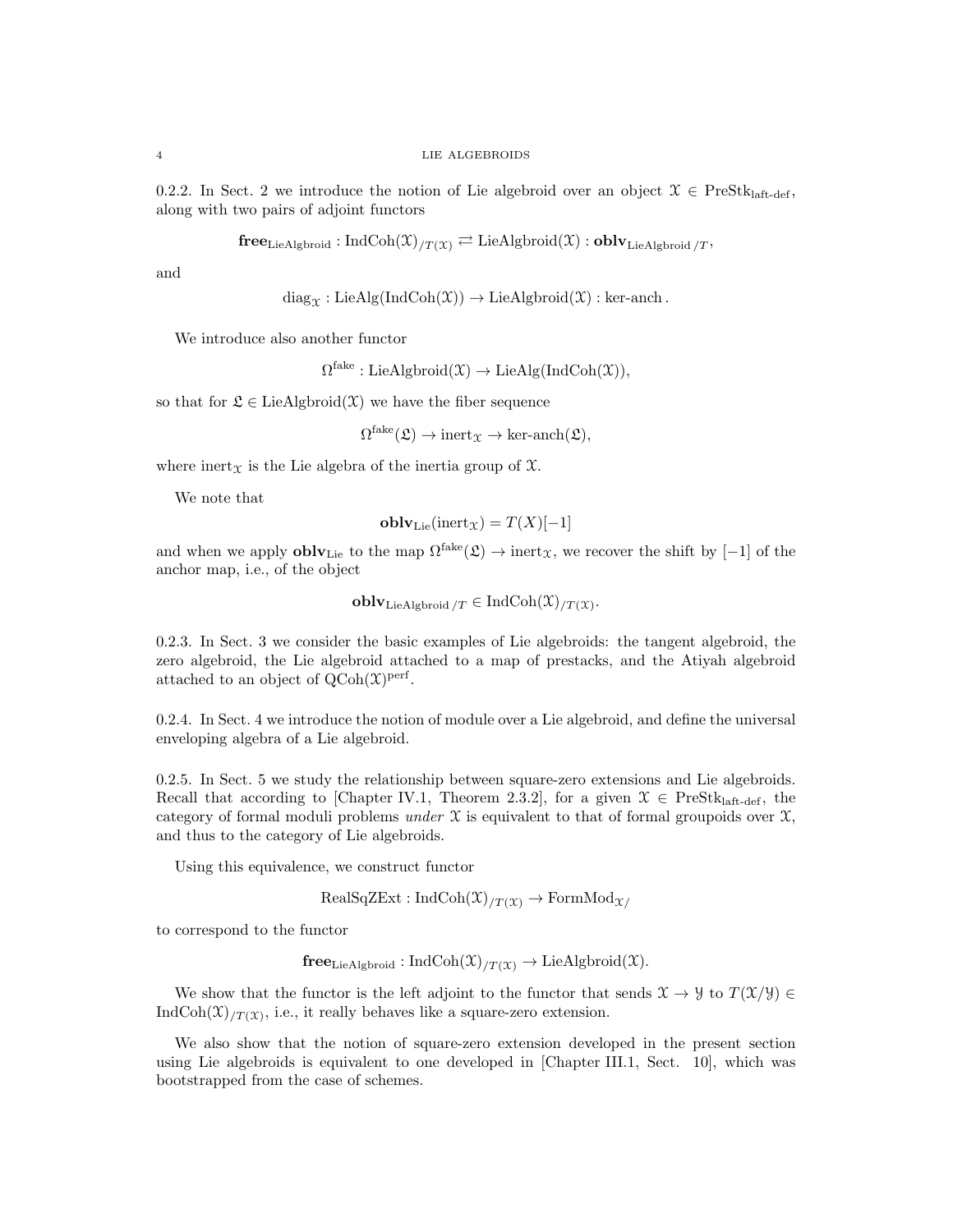0.2.6. In Sect. 6 we introduce the Atiyah class, which is a functorial assignment for any  $\mathcal{F} \in$ Ind $\text{Coh}(\mathfrak{X})$  of a map

$$
T(\mathfrak{X})[-1] \overset{!}{\otimes} \mathfrak{F} \overset{\alpha_{\mathfrak{F}}}{\to} \mathfrak{F}.
$$

We show that if  $i : \mathfrak{X} \to \mathfrak{X}'$  is a square-zero extension of  $\mathfrak{X}$ , given by

$$
\mathfrak{F}' \stackrel{\gamma}{\to} T(\mathfrak{X}),
$$

then the category IndCoh( $\mathfrak{X}'$ ) can be described as the category consisting of  $\mathfrak{F} \in \text{IndCoh}(\mathfrak{X})$ , equipped with a null-homotopy of the composite map

$$
\mathcal{F}' \overset{!}{\otimes} \mathcal{F} \overset{\gamma \overset{!}{\otimes} \mathrm{id}}{\longrightarrow} T(\mathfrak{X})[-1] \overset{!}{\otimes} \mathcal{F} \overset{\alpha_{\mathcal{F}}}{\rightarrow} \mathcal{F}.
$$

We deduce that the dualizing object  $\omega_{\mathcal{X}'} \in \text{IndCoh}(\mathcal{X}')$  fits into the exact triangle

$$
i^{\text{IndCoh}}_*(\omega_{\mathfrak{X}}) \to \omega_{\mathfrak{X}'} \to i^{\text{IndCoh}}_*(\mathfrak{F}'),
$$

further justifying the terminology 'square-zero extension'.

0.2.7. In Sect. 7 we show that the space of global sections of a Lie algebroid carries a canonical structure of Lie algebra. (In particular, global vector fields carry a structure of Lie algebra.)

We also show that h is a Lie algebra object in  $\text{IndCoh}(\mathfrak{X})$  obtained as  $\Omega^{\text{fake}}(\mathfrak{L})$  for a Lie algebroid  $\mathfrak{L}$ , then the Lie algebra structure on the space of global sections of  $\mathfrak h$  is the trivial one.

0.2.8. In Sect. 8 we present another point of view on the category LieAlgbroid $(\mathfrak{X})$ . Namely, we show that the functor

ker-anch : LieAlgbroid(
$$
\mathfrak{X}
$$
)  $\rightarrow$  LieAlg(IndCoh( $\mathfrak{X}$ ))

is monadic.

I.e., the category LieAlgbroid $(\mathfrak{X})$  can be realized as the category of modules for the monad

$$
\mathsf{M}_{\mathrm{Inert}^\mathrm{inf}_\mathfrak{X}}:=\ker\text{-}\mathrm{anch}\circ\mathrm{diag}
$$

acting on the category  $\text{LieAlg}(\text{IndCoh}(\mathfrak{X}))$ .

The monad  $M_{\text{Inert}}$  is given by the operation of 'semi-direct product' with the inertia Lie algebra inert<sub>x</sub>. So in a sense, this gives a very manageable presentation of the category LieAlgbroid $(\mathfrak{X})$ . We learned this idea from J. Francis.

Thus, there are (at least) two ways to exhibit  $LieAlgbroid(\mathcal{X})$  as modules over a monad acting on some category: one is what we just said above, and another via the adjunction

 ${\bf free}_{\rm LieAlgbroid}: \rm IndCoh(\mathfrak{X})_{/T(\mathfrak{X})} \rightleftarrows \rm LieAlgbroid(\mathfrak{X}): \bf oblv_{\rm LieAlgbroid/T}.$ 

0.2.9. Finally, in Sect. 9 we compare our definition of Lie algebroids with the usual (i.e., classical) one, when our prestack  $\mathfrak X$  is a classical scheme X.

We show (see Theorem 9.1.5) that the subcategory consisting of Lie algebroids  $\mathfrak{L}$ , for which the object  $\textbf{oblv}_{\text{LieAlgbroid}}(\mathfrak{L}) \in \text{IndCoh}(X)$  lies in the essential image of the functor

$$
QCoh(X)
$$
 <sup>$\heartsuit$</sup>   $\hookrightarrow QCoh(X)$  <sup>$\xrightarrow{\Upsilon_X}$</sup>  IndCoh(X)

is canonically equivalent to that of classical Lie algebroids.

Further, we show that if  $\mathfrak{L} \in \text{LieAlgbroid}(\mathfrak{X})$  is such that  $\textbf{oblv}_{\text{LieAlgbroid}}(\mathfrak{L}) \in \text{IndCoh}(X)$ lies in the essential image of the functor

$$
Q\mathrm{Coh}(X)^{\heartsuit,\mathrm{flat}} \hookrightarrow Q\mathrm{Coh}(X)^{\heartsuit} \hookrightarrow Q\mathrm{Coh}(X) \stackrel{\Upsilon_X}{\hookrightarrow} \mathrm{IndCoh}(X),
$$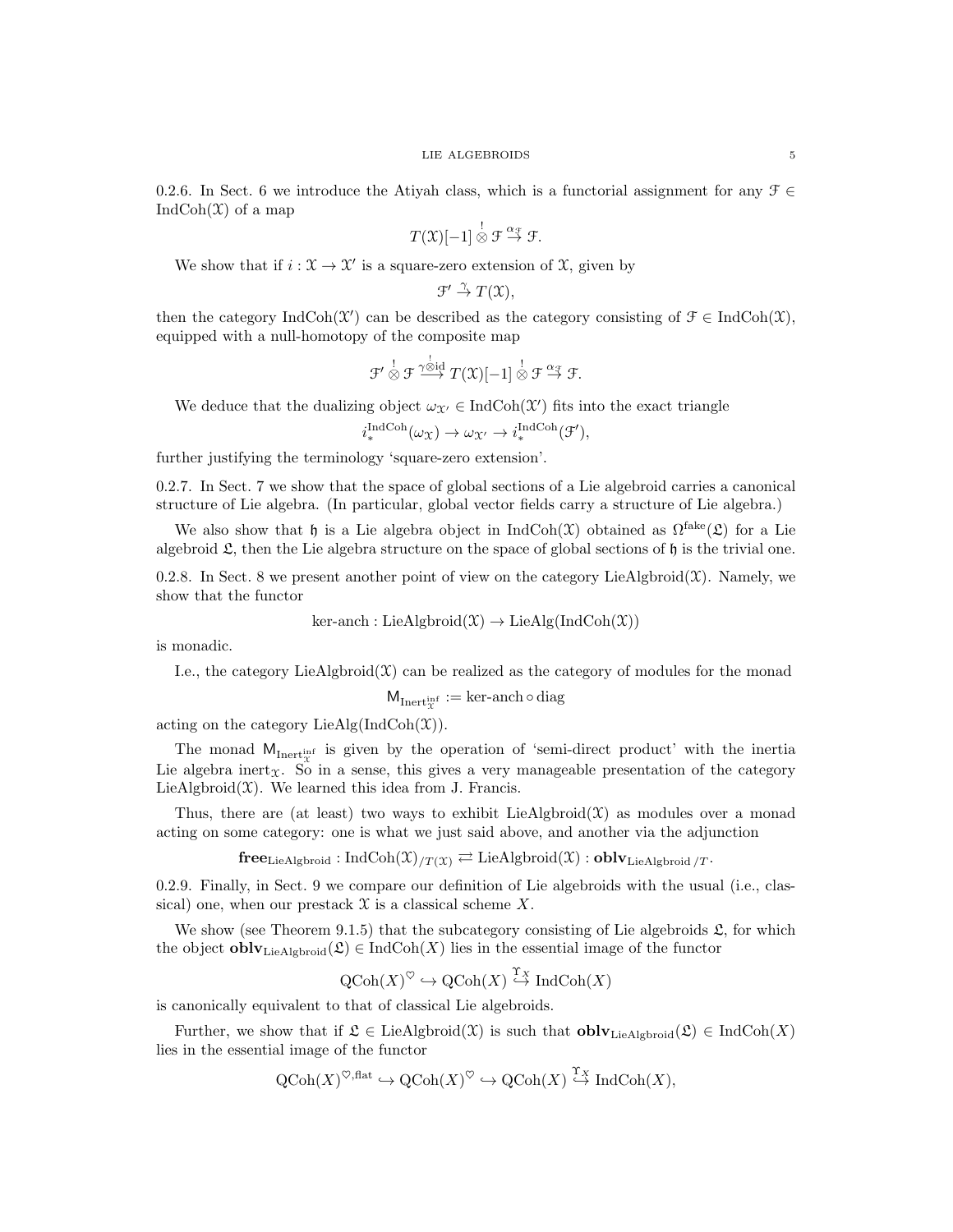then the category  $\mathfrak{L}\text{-mod}(\text{IndCoh}(X))$  agrees with the classical definition of the category of modules over a Lie algebroid.

### 1. The inertia group

In this section we return to the discussion of groupoids, first in the category Spc and then in formal geometry.

We show that there are two forgetful functors from the category of groupoids (on a given space or prestack)  $\mathfrak X$  to that of groups over  $\mathfrak X$ . The first functor is given by the inertia group, i.e. the morphisms with the same source and target. The second is given by taking the relative loop space of the groupoid. We also establish a relationship between these two functors: namely, they fit into a fiber sequence with the inertia group of the identity groupoid in the middle.

1.1. Inertia group of a groupoid. In this subsection we work in the category of spaces. We introduce the notion of inertia group of a groupoid.

1.1.1. Recall the setting of [Chapter IV.1, Sect. 2.1]. For  $X \in Spc$ , note that we have a tautological forgetful functor

$$
diag: \mathrm{Grp}(\mathrm{Spc}_{/X}) \to \mathrm{Grpoid}(X).
$$

In fact,

$$
\operatorname{Grp}(\operatorname{Spc}_{/X}) \simeq \operatorname{Grpoid}(X)_{/\operatorname{diag}_X}.
$$

Hence, the functor diag admits a right adjoint, denoted Inert, given by Cartesian product (inside Grpoid $(X)$ ) with diag<sub>x</sub>.

Concretely, as a space

$$
\mathrm{Inert}(R):=X\underset{X\times X}{\times}R,
$$

(we recall that  $X \times X$  is the final object in  $\text{Gropoid}(X)$ ).

1.1.2. For  $R = \text{diag}_X$  being the identity groupoid, we thus obtain an object of  $\text{Grp}(Spc_{/X}),$ denoted  $\text{Inert}_X$ .

I.e., as an object of  $\mathrm{Grp}( \mathrm{Spc}_{/X}),$  we have:

$$
Inert_X = X \underset{X \times X}{\times} X = \Omega_X(X \times X),
$$

where  $X \times X$  is regarded as an object of Ptd(Spc<sub>/X</sub>) via the maps

$$
\Delta_X: X \rightleftarrows X \times X : p_s.
$$

The object  $\text{Inert}_X \in \text{Grp}(\text{Spc}_{/X})$  is called the *inertia group*<sup>2</sup> of X.

1.1.3. For  $R = X \underset{Y}{\times} X$ , we have:

$$
Inert(R) = X \underset{Y}{\times} Inert_Y.
$$

<sup>&</sup>lt;sup>2</sup>Note that we can also think of  $\text{Inert}_X$  as  $X^{S^1}$ , i.e., the free loop space of X.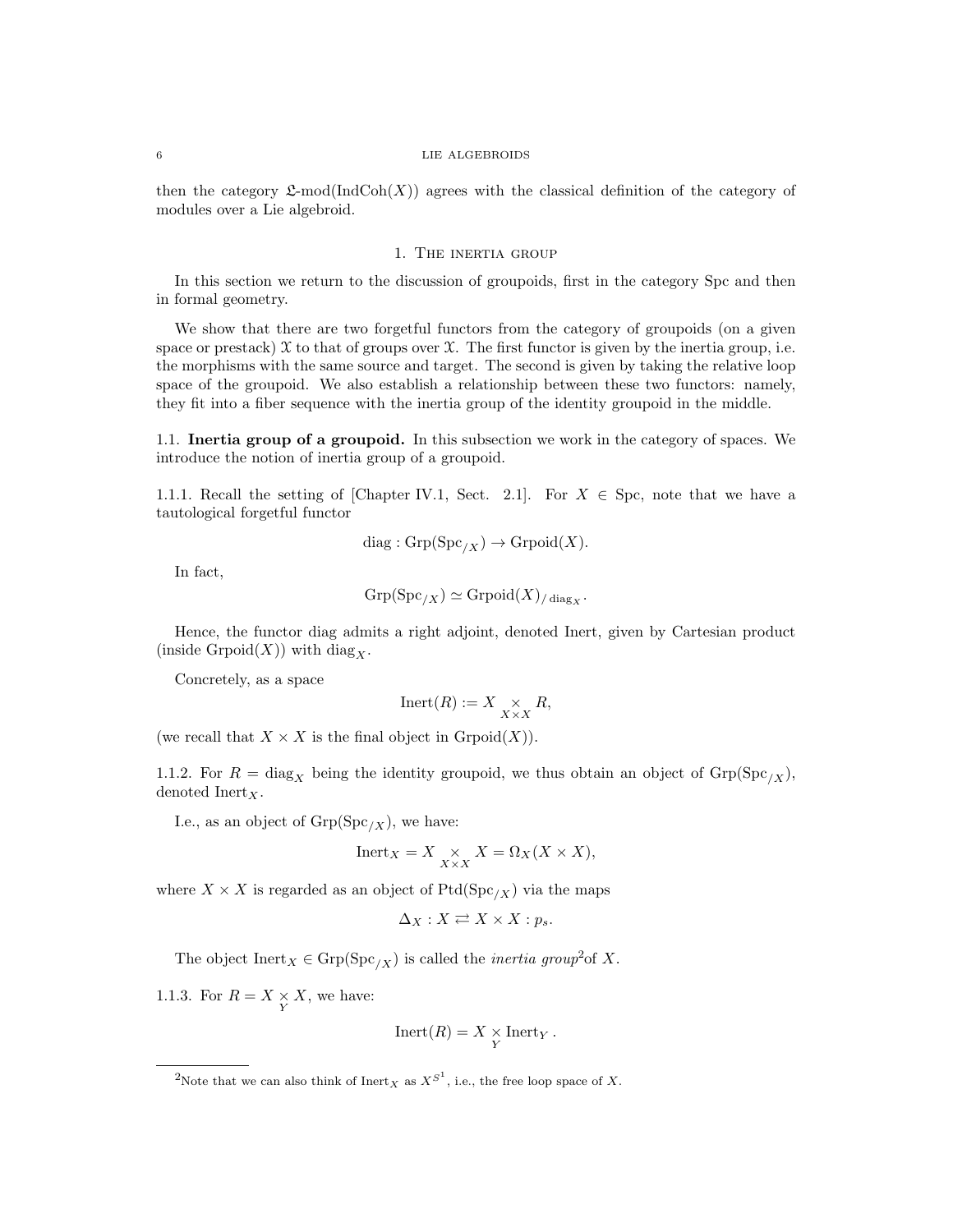1.1.4. There is another functor

 $\Omega^{\text{fake}} : \text{Grpoid}(X) \to \text{Grp}(\text{Spc}_{/X}).$ 

Namely,

$$
\Omega^{\text{fake}}(R) := \Omega_X(R),
$$

where in the left-hand side  $\Omega_X$  is the loop functor  $Ptd(Spc_{/X}) \to \text{Grp}(Spc_{/X})$ , where we view R as as an object of  $Ptd(Spc_{/X})$  via

$$
unit: X \rightleftarrows R : p_s.
$$

For example,

$$
Inert_X = \Omega^{fake}(X \times X).
$$

1.1.5. Since  $X \times X$  is the final object in Grpoid(X), for any groupoid R we have a tautological map  $R \to X \times X$ , which gives rise to a map

$$
\Omega^{\text{fake}}(R) \to \text{Inert}_X \, .
$$

In addition, the unit map  $\text{diag}_X \to R$  gives rise to a map in  $\text{Grp}(\text{Spc}_{/X})$ 

 $Inert_X \to Inert(R).$ 

It is easy to see that

 $\Omega^{\text{fake}}(R) \to \text{Inert}_X \to \text{Inert}(R)$ 

is a fiber sequence in  $\mathrm{Grp}( \mathrm{Spc}_{/X}).$ 

1.1.6. Note also that the composed endo-functor of  $Groupoid(X)$ 

 $\mathrm{diag}\,\circ\!\Omega^{\mathrm{fake}}$ 

identifies with

$$
R \mapsto \text{diag}_X \underset{R}{\times} \text{diag}_X,
$$

where the fiber product is taken in  $Groupoid(X)$ .

1.2. Infinitesimal inertia. In this subsection we translate the material from Sect. 1.1 to the context of infinitesimal algebraic geometry. I.e., instead of Spc, we will work with the category  $PreStk<sub>laff-def</sub>$ , and instead of groupoids we will consider objects of FormGrpoid $(\mathfrak{X})$  over a given prestack X.

1.2.1. Let  $\mathfrak X$  be an object of PreStk<sub>laft-def</sub>. Consider the category FormGrpoid( $\mathfrak X$ ).

Note that FormGrpoid $(\mathfrak{X})$  admits a final object equal to  $(\mathfrak{X} \times \mathfrak{X})^{\wedge}$ , the formal completion of the diagonal in  $\mathfrak{X} \times \mathfrak{X}$ .

The initial object in FormGrpoid $(\mathfrak{X})$  is diag<sub>x</sub>, and we have a canonical identification

$$
\mathrm{Grp}(\mathrm{FormMod}_{/\mathfrak{X}})\simeq \mathrm{FormGrpoid}(\mathfrak{X})_{/\operatorname{diag}_{\mathfrak{X}}}.
$$

1.2.2. Consider the forgetful functor

diag :  $Grp(FormMod<sub>/X</sub>) \to FormGrpoid(X).$ 

It admits a right adjoint, denoted Inert<sup>inf</sup>, and given by Cartesian product (inside the category FormGrpoid $(\mathfrak{X})$  with the unit groupoid diag<sub>X</sub>. Explicitly,

Inert<sup>inf</sup>
$$
(\mathfrak{R}) = \mathfrak{X} \underset{(\mathfrak{X} \times \mathfrak{X})^{\wedge}}{\times} \mathfrak{R}.
$$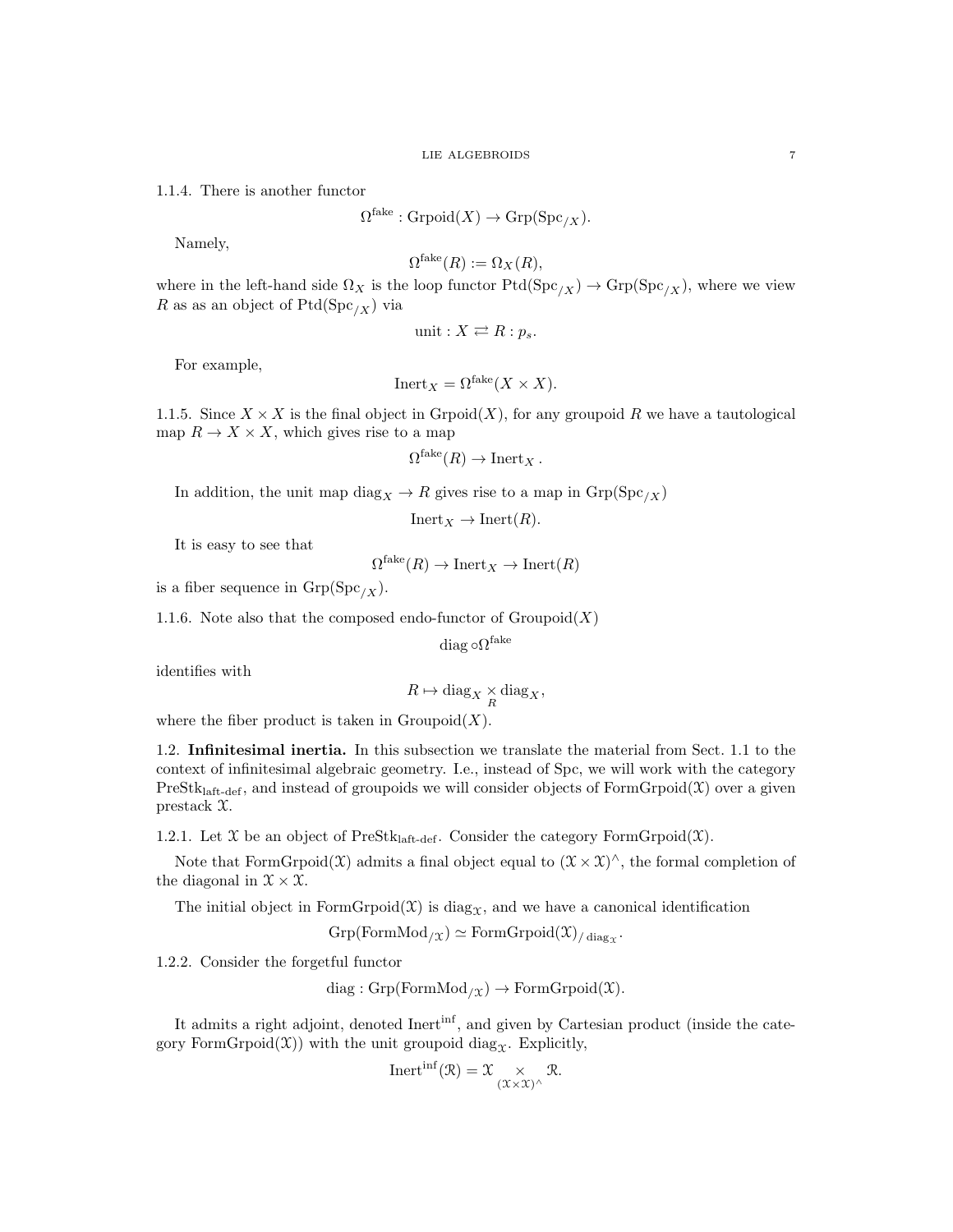1.2.3. For  $\mathcal{R} = \text{diag}_{\mathcal{X}}$  being the identity groupoid, we thus obtain an object of  $\text{Grp}(Spc_{/X}),$ denoted Inert<sup>inf</sup>. We call it the *infinitesimal inertial group* of  $\mathfrak{X}$ .

I.e., as an object of PreStk, we have:

$$
\\Inert_{\mathfrak{X}}^{\inf} = \mathfrak{X} \underset{(\mathfrak{X} \times \mathfrak{X})^{\wedge}}{\times} \mathfrak{X}.
$$

1.2.4. We reserve the notation  $\text{Inert}_\mathfrak{X}$  for the object

$$
\mathfrak{X} \underset{\mathfrak{X} \times \mathfrak{X}}{\times} \mathfrak{X} \in \mathrm{Grp}(\mathrm{PreStk}_{/\mathfrak{X}}),
$$

i.e., the *usual* (=non-infinitesimal) inertia group of  $\mathfrak{X}$ .

It is easy to see that  $\text{Inert}_{\mathfrak{X}}^{\text{inf}}$  is obtained from  $\text{Inert}_{\mathfrak{X}}$  by completion along the unit section.

1.2.5. There is another functor

$$
\Omega^{\text{fake}} : \text{FormGrpoid}(\mathfrak{X}) \to \text{Grp}(\text{FormMod}_{/\mathfrak{X}}).
$$

Namely,

$$
\Omega^{\text{fake}}(\mathcal{R}) := \Omega_{\mathcal{X}}(\mathcal{R}),
$$

where in the left-hand side  $\Omega_{\mathfrak{X}}$  is the loop functor Ptd(FormMod<sub>/X</sub>)  $\rightarrow$  Grp(FormMod<sub>/X</sub>), where we view  $\mathcal R$  as as an object of Ptd(FormMod<sub>/X</sub>) via

unit : 
$$
\mathfrak{X} \rightleftarrows \mathfrak{R} : p_s
$$
.

For example,

Inert<sup>inf</sup><sub>$$
\mathcal{X}
$$</sub> =  $\Omega^{\text{fake}}((\mathcal{X} \times \mathcal{X})^{\wedge}).$ 

1.2.6. Since  $(\mathfrak{X} \times \mathfrak{X})^{\wedge}$  is the final object in FormGrpoid( $\mathfrak{X}$ ), for any groupoid  $\mathfrak{R}$  we have a tautological map  $\mathcal{R} \to (\mathcal{X} \times \mathcal{X})^{\wedge}$ , which gives rise to a map

$$
\Omega^{\text{fake}}(\mathfrak{R}) \to \text{Inert}_{\mathfrak{X}}^{\text{inf}}.
$$

In addition, the unit map  $\mathfrak{X} \to \mathfrak{R}$  gives rise to a map in  $\mathrm{Grp}(\mathrm{FormMod}_{/\mathfrak{X}})$ 

Inert $\mathop{\rm inf}^{\inf}$   $\to$  Inert<sup>inf</sup>( $\mathcal{R}$ ).

It is easy to see that

(1.1)  $\Omega^{\text{fake}}(\mathcal{R}) \to \text{Inert}_{\mathcal{X}}^{\text{inf}} \to \text{Inert}^{\text{inf}}(\mathcal{R})$ 

is a fiber sequence.

1.3. Inertia Lie algebras. In this subsection we will introduce Lie algebra counterparts of the constructions in Sect. 1.2.

1.3.1. In what follows we denote

 $\text{inert}_{\mathfrak{X}} := \text{Lie}_{\mathfrak{X}}(\text{Inert}_{\mathfrak{X}}^{\text{inf}}) \in \text{LieAlg}(\text{IndCoh}(\mathfrak{X}).$ 

Note that

**oblv**<sub>Lie</sub>(inert
$$
\chi
$$
)  $\simeq$   $T(\mathfrak{X})[-1]$ .

1.3.2. For  $\mathcal{R} \in \mathrm{FormG}{\mathrm{rpoid}}(\mathcal{X})$ , denote

$$
inert(\mathcal{R}) := Lie(Inertinf(\mathcal{R})).
$$

From the fiber sequence (1.1) we obtain a fiber sequence in LieAlg(IndCoh( $\mathfrak{X}$ )):

(1.2)  $\text{Lie}(\Omega^{\text{fake}}(\mathcal{R})) \to \text{inert}_{\mathcal{X}} \to \text{inert}(\mathcal{R}).$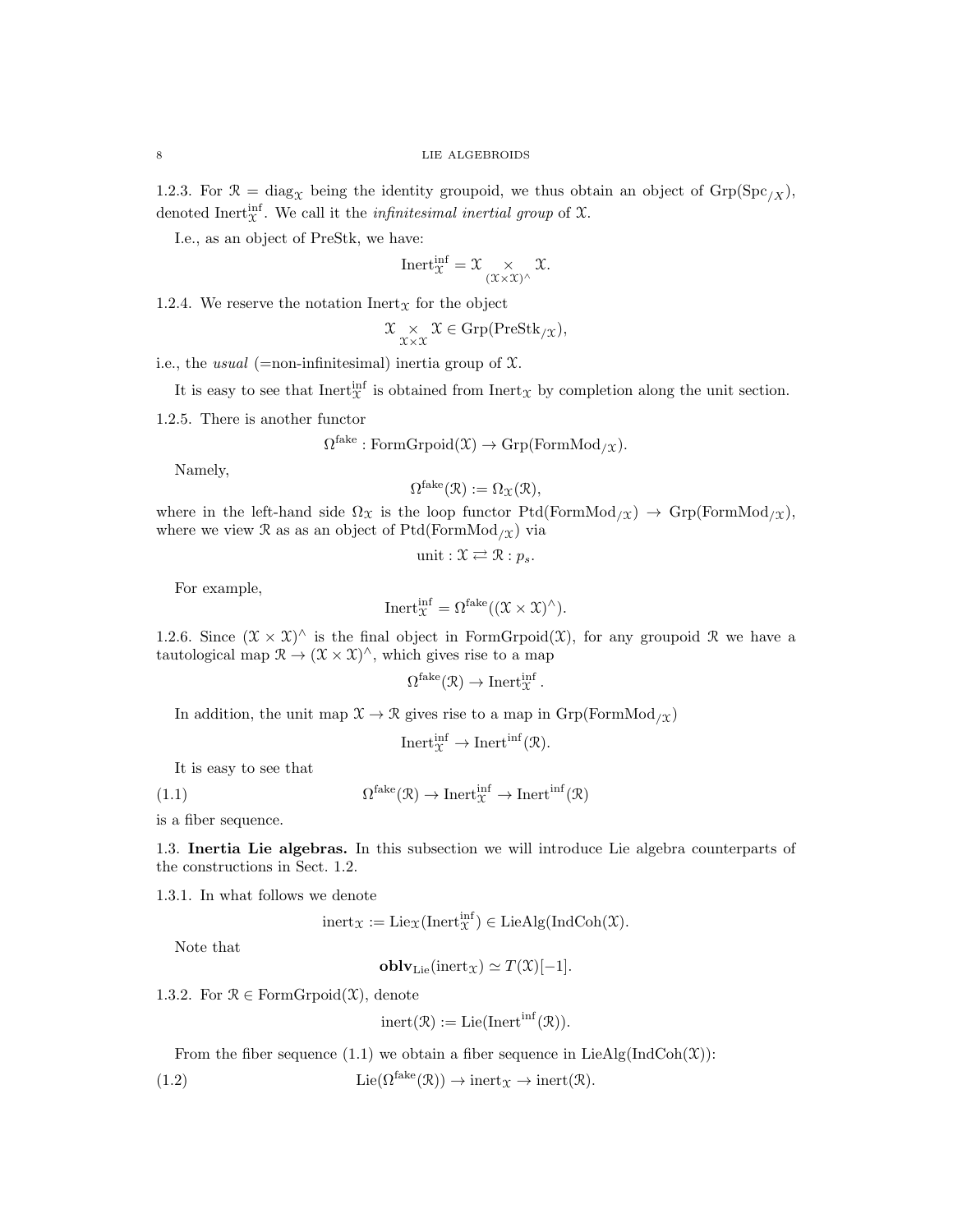1.3.3. If R is the groupoid corresponding to a formal moduli problem  $\mathcal{X} \to \mathcal{Y}$  (i.e.,  $\mathcal{R} = \mathcal{X} \times \mathcal{X}$ ), then

$$
\mathrm{inert}(\mathcal{R})\simeq \mathrm{inert}_{\mathcal{Y}}\,|_{\mathcal{X}}.
$$

In particular,

$$
\mathbf{oblv}_{\mathrm{Lie}}(\mathrm{inert}(\mathcal{R})) \simeq T(\mathcal{Y})|_{\mathcal{X}}[-1].
$$

The canonical map

$$
\mathbf{oblv}_{\mathrm{Lie}}(\mathrm{inert}_{\mathfrak{X}}) \to \mathbf{oblv}_{\mathrm{Lie}}(\mathrm{inert}(\mathfrak{R})),
$$

induced by  $\text{Inert}_{\mathfrak{X}}^{\text{inf}} \to \text{Inert}^{\text{inf}}(\mathfrak{R})$ , is the shft by  $[-1]$  of the differential  $T(\mathfrak{X}) \to T(\mathfrak{Y})|_{\mathfrak{X}}$ .

Note also that

$$
\mathbf{oblv}_{\mathrm{Lie}} \circ \mathrm{Lie}(\Omega^{\mathrm{fake}}(\mathfrak{R})) \simeq T(\mathfrak{X}/\mathfrak{Y})[-1].
$$

Applying  $\textbf{oblv}_{\text{Lie}}$  to (1.2), we obtain the shift by [-1] of the tautological exact triangle

$$
T(\mathfrak{X}/\mathfrak{Y}) \to T(\mathfrak{X}) \to T(\mathfrak{Y})|_{\mathfrak{X}}.
$$

### 2. Lie algebroids: definition and basic pieces of structure

In this section we introduce the category LieAlgbroid( $X$ ) of Lie algebroids on  $X$  as the category of formal groupoids on  $\mathfrak X$  and study several forgetful functors to the categories IndCoh( $\mathfrak X$ ) and LieAlg( $IndCoh(\mathcal{X})$ ), including those induced by the functors from Sect. 1.

# 2.1. Lie algebroids and the main forgetful functor.

We define the category LieAlgbroid(X) to be the same as FormGrpoid(X). The difference will only express itself in our point of view: we will (try to) view Lie algebroids as objects of a linear category (namely,  $\text{IndCoh}(X)$ ), equipped with an extra structure.

According to [Chapter IV.1, Theorem 2.3.2], we can also identify

LieAlgbroid( $\mathfrak{X}$ )  $\simeq$  FormMod<sub> $\mathfrak{X}$ </sub>.

2.1.1. Our 'main' forgetful functor is denoted

 $\textbf{oblv}_{\text{LieAlgbroid}/T}:\text{LieAlgbroid}(\mathfrak{X})\to \text{IndCoh}(\mathfrak{X}))_{/T(\mathfrak{X})},$ 

and is constructed as follows:

It associates to a formal moduli problem  $\mathfrak{X} \to \mathfrak{Y}$  the object of IndCoh $(\mathfrak{X})_{T(\mathfrak{X})}$  equal to

$$
T(\mathfrak{X}/\mathfrak{Y}) \to T(\mathfrak{X}).
$$

The functor **obly**<sub>LieAlgbroid</sub>  $\pi$  is conservative by [Chapter III.1, Proposition 8.3.2].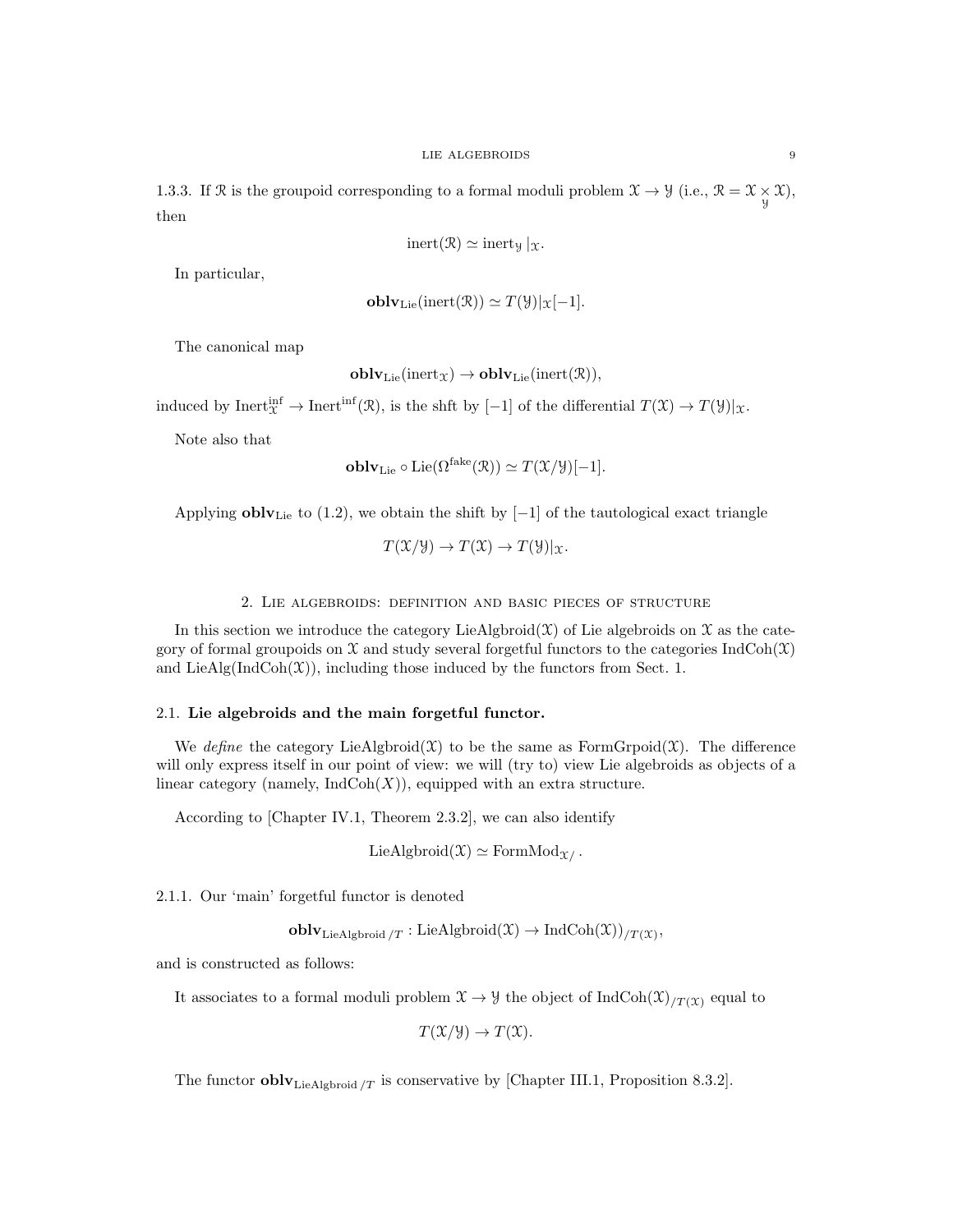2.1.2. We will think of a Lie algebroid  $\mathfrak L$  as the corresponding object **obly**<sub>LieAlgbroid /T</sub>( $\mathfrak L$ ) of IndCoh $(\mathfrak{X})_{/T(\mathfrak{X})}$ , abusively denoted by the same character  $\mathfrak{L}$ , equipped with an extra structure.

We shall denote by  $\textbf{oblv}_{\text{LieAlgbroid}}$  the composition of  $\textbf{oblv}_{\text{LieAlgbroid}}/T$  and the forgetful functor

 $IndCoh(\mathfrak{X})_{/T(\mathfrak{X})} \to IndCoh(\mathfrak{X}).$ 

The corresponding map

(2.1) **obly** Lie Algbroid  $(\mathfrak{L}) \stackrel{\text{anch}}{\rightarrow} T(\mathfrak{X})$ 

is usually referred to as the anchor map.

# Proposition 2.1.3.

(a) The category LieAlgbroid(X) admits sifted colimits, and the functor  $oblv_{\text{LieAlgbroid}/T}$  commutes with sifted colimits.

(b) The functor  $oblv_{\text{LieAlgbroid}/T}$  admits a left adjoint.

Proof. Point (a) of the proposition follows from [Chapter IV.1, Corollary 2.2.4]. To prove point (b), by the Adjoint Functor Theorem, it is enough to show that the functor  $oblv<sub>LieAlgbroid</sub>/T$ commutes with limits, while the latter is obvious from the definitions.

 $\Box$ 

We will denote the functor

 $IndCoh(\mathfrak{X})_{/T(\mathfrak{X})} \to LieAlgbroid(\mathfrak{X}),$ 

left adjoint to **obly**<sub>LieAlgbroid</sub>  $\gamma$ , by **free**<sub>LieAlgbroid</sub>. In Sect. 5 we will clarify the geometric meaning of this functor.

2.1.4. Note that Corollary 2.1.3 implies:

Corollary 2.1.5. The functor

 $\textbf{oblv}_{\text{LieAlgbroid}}/T : \text{LieAlgbroid}(\mathfrak{X}) \to \text{IndCoh}(\mathfrak{X})/T(\mathfrak{X})$ 

is monadic.

2.1.6. The above discussion can be rendered into the relative setting, where instead of the category PreStk<sub>laft-def</sub>, we consider the category  $(PreStk<sub>laff-def</sub>)_{/\mathcal{Z}}$  over a fixed  $\mathcal{Z} \in PreStk<sub>laff-def</sub>$ .

For  $\mathcal{X} \in (\text{PreStk}_{\text{laff-def}})_{\mathcal{Z}}$ , we denote the resulting category of relative Lie algebroids by

LieAlgbroid $(\mathcal{X}/\mathcal{Z})$ .

Its natural forgetful functor, denoted by the same symbol  $oblv_{\text{LieAlgbroid}/T}$  takes values in the category IndCoh $(\mathfrak{X})_{T/(\mathfrak{X}/\mathfrak{X})}$ . I.e., we now take tangent spaces relative to  $\mathfrak{X}$ .

2.2. From Lie algebroids to Lie algebras. It turns out that there are two forgetful functors from LieAlgbroid(X) to LieAlg(IndCoh(X)), induced by the two functors from groupoids to groups in Sect. 1. We will explore these two functors in the present subsection.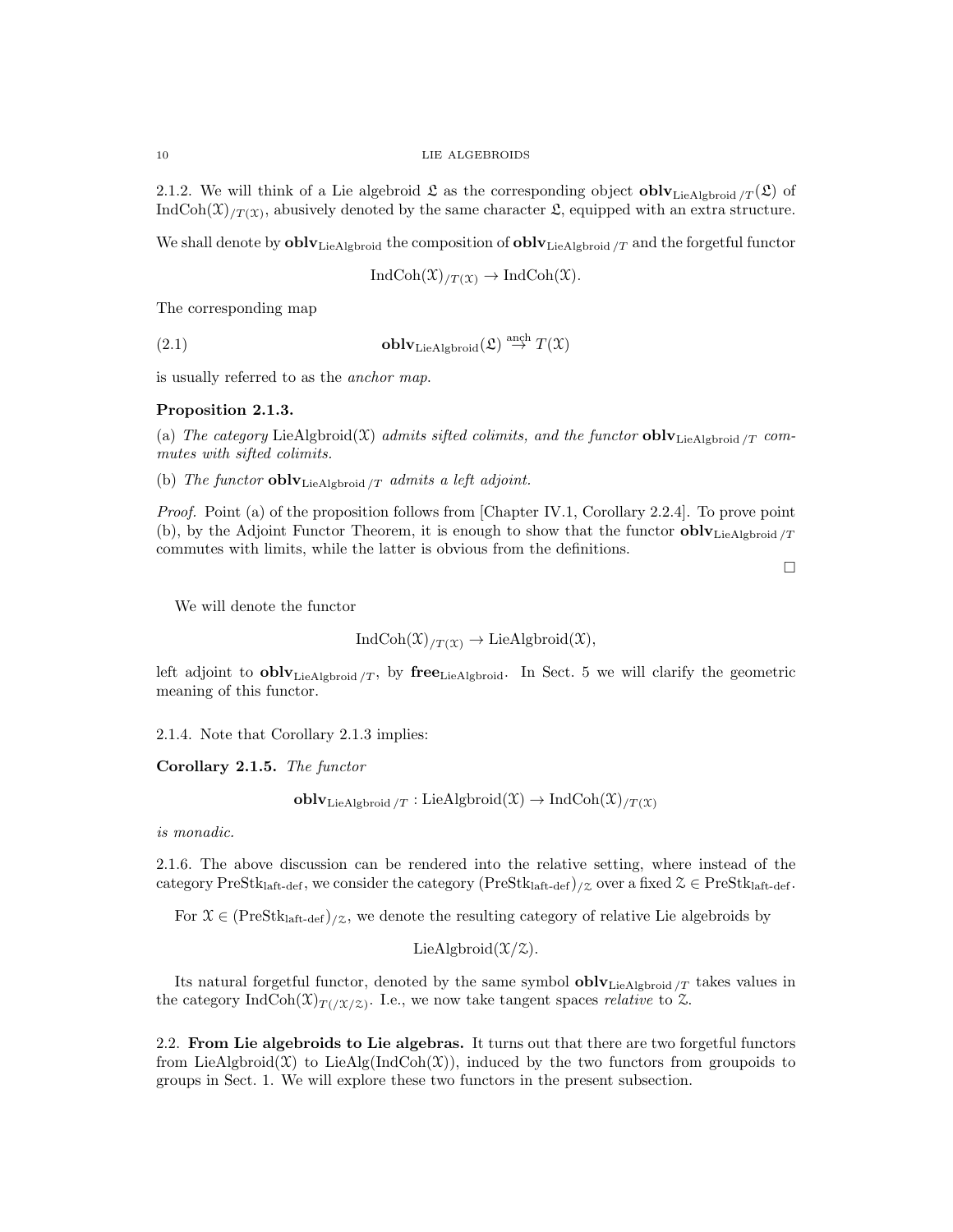2.2.1. We define the functor

$$
ker-anch: LieAlgbroid(\mathfrak{X}) \to LieAlg(IndCoh(\mathfrak{X}))
$$

so that the diagram

FormGrpoid $(\mathfrak{X}) \longrightarrow$  LieAlgbroid $(\mathfrak{X})$  $\text{Inert}^{\text{inf}}\bigg\downarrow$  $\int$  ker-anch  $\mathrm{Grp}(\mathrm{FormMod}_{/\mathfrak{X}}) \xrightarrow[\sim]{\mathrm{Lie}} \mathrm{LieAlg}(\mathrm{IndCoh}(\mathfrak{X}))$ 

is commutative.

I.e., if  $\mathfrak L$  is the algebroid corresponding to the groupoid  $\mathfrak R$ , we have

$$
\text{ker-anch}(\mathfrak{L}) := \text{inert}(\mathfrak{R}),
$$

in the notation of Sect. 1.3.2.

Note that by construction, for  $\mathfrak{L} \in \mathrm{LieAlgbroid}(\mathfrak{X})$ , we have:

$$
\mathbf{oblv}_{\mathrm{Lie}}\circ\ker\text{-}\mathrm{anch}(\mathfrak{L})\simeq\mathrm{Fib}\left(\mathbf{oblv}_{\mathrm{LieAlgbroid}}(\mathfrak{L})\stackrel{\text{anch}}{\rightarrow}T(\mathfrak{X})\right),
$$

functorially in L.

In particular, the functor ker-anch is conservative.

2.2.2. Another forgetful functor, denoted  $\Omega^{\text{fake}}$ : LieAlgbroid $(\mathfrak{X}) \to \text{LieAlg}(\text{IndCoh}(\mathfrak{X}))$ , is defined so that the diagram

FormGrpoid(
$$
\mathfrak{X}
$$
)  $\xrightarrow{\sim}$  LieAlgbroid( $\mathfrak{X}$ )  
\n $\Omega^{\text{fake}}$  $\downarrow \Omega^{\text{fake}}$   
\n $\text{Grp}(\text{FormMod}_{/\mathfrak{X}}) \xrightarrow{\text{Lie}} \text{LieAlg}(\text{IndCoh}(\mathfrak{X}))$ 

commutes.

In particular, the fiber sequence (1.2) translates as

(2.2) 
$$
\Omega^{\text{fake}}(\mathfrak{L}) \to \text{inert}_{\mathfrak{X}} \to \text{ker-anch}(\mathfrak{L}).
$$

Note that by construction

$$
\mathbf{oblv}_{\mathrm{Lie}} \circ \Omega^{\mathrm{fake}}(\mathfrak{L}) \simeq \mathbf{oblv}_{\mathrm{LieAlgbroid}}(\mathfrak{L})[-1].
$$

I.e., the object of IndCoh( $\mathfrak{X}$ ), underlying the shift by [−1] of a Lie algebroid, carries a natural structure of Lie algebra in  $IndCoh(\mathfrak{X})$ .

The functor  $\Omega^{\text{fake}}$  is also conservative.

Remark 2.2.3. In Sect. 7, we shall see that the object of Vect equal to global sections of **obly**<sub>LieAlgbroid</sub> $(\mathfrak{L})$  for a Lie algebroid  $\mathfrak{L}$  itself carries a structure of Lie algebra.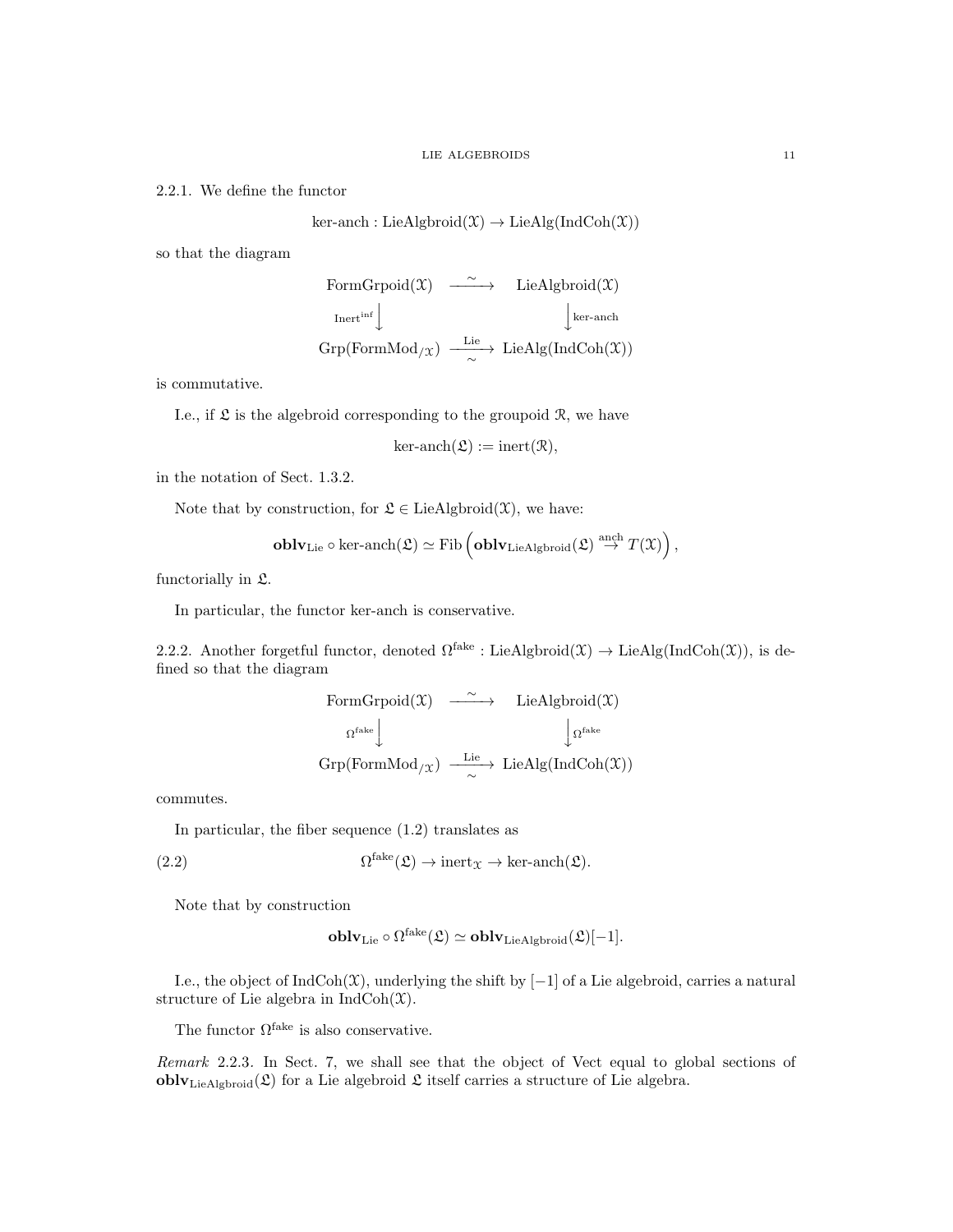2.2.4. We will refer to the canonical map

(2.3) 
$$
\Omega^{\text{fake}}(\mathfrak{L}) \to \text{inert}_{\mathfrak{X}}
$$

as the *shifted anchor map*. After applying  $oblv<sub>Lie</sub>$ , the map (2.3) becomes the shit by [−1] of the map  $(2.1)$ .

Applying  $\text{oblv}_{\text{Lie}}$  to (2.2), we obtain a fiber sequence in  $\text{IndCoh}(\mathfrak{X})$  that is equal to the shift by [−1] of the tautological sequence

$$
oblvLie(ker-anch( $\mathfrak{L}$ ))  $\rightarrow$ **oblv**<sub>LieAlgbroid</sub>( $\mathfrak{L}$ )  $\rightarrow$   $T(\mathfrak{X})$ .
$$

2.2.5. The functor ker-anch admits a left adjoint, denoted

$$
diag: LieAlg(IndCoh(\mathfrak{X})) \to LieAlgbroid(\mathfrak{X}).
$$

Tautologically, it makes the following diagram commute

FormGrpoid(
$$
\mathfrak{X}
$$
)  $\xrightarrow{\sim}$  LieAlgbroid( $\mathfrak{X}$ )  
\n $\text{diag}$  $\uparrow$   
\n $\text{Grp}(FormMod_{/\mathfrak{X}}) \xrightarrow{\text{Lie}}$  LieAlg(IndCoh( $\mathfrak{X}$ )).

We note:

Lemma 2.2.6. The following diagram of functors commutes:

$$
\begin{array}{ccc}\n\text{IndCoh}(\mathfrak{X}) & \xrightarrow{\mathbf{free}_{\text{Lie}}} & \text{LieAlg}(\text{IndCoh}(\mathfrak{X})) \\
\downarrow & & \downarrow^{\text{diag}} \\
\text{IndCoh}(\mathfrak{X})_{/T(\mathfrak{X})} & \xrightarrow{\mathbf{free}_{\text{LieAlgbroid}}} & \text{LieAlgbroid}(\mathfrak{X}),\n\end{array}
$$

where the left vertical arrow sends  $\mathcal{F} \in \text{IndCoh}(\mathcal{X})$  to  $(\mathcal{F} \stackrel{0}{\to} T(\mathcal{X}))$ .

Proof. Follows by adjunction from the commutativity of the corresponding diagram of right adjoints

$$
\left.\n\begin{array}{cc}\n\text{IndCoh}(\mathfrak{X}) & \xleftarrow{\text{oblv}_{\text{Lie}}} & \text{LieAlg}(\text{IndCoh}(\mathfrak{X})) \\
\uparrow & & \uparrow \\
\text{Rer-anch} & & \text{oblv}_{\text{LieAlgbroid}/T} & \text{LieAlghriid}(\mathfrak{X})\n\end{array}\n\right\}
$$

IndCoh $(\mathfrak{X})_{/T}(\mathfrak{X}) \leftarrow$ LieAlgbroid $(\mathcal{X}),$ 

where the left vertical arrow sends

$$
(\mathcal{F} \stackrel{\gamma}{\to} T(\mathfrak{X})) \mapsto \mathrm{Fib}(\gamma).
$$

 $\Box$ 

# 3. Examples of Lie algebroids

In this section we discuss four main examples of Lie algebroids: the tangent algebroid, the zero algebroid, the Lie algebroid attached to a map, and the Atiyah algebroid attached to a perfect complex.

3.1. The tangent and zero Lie algebroids. In this subsection we introduce two most basic Lie algebroids.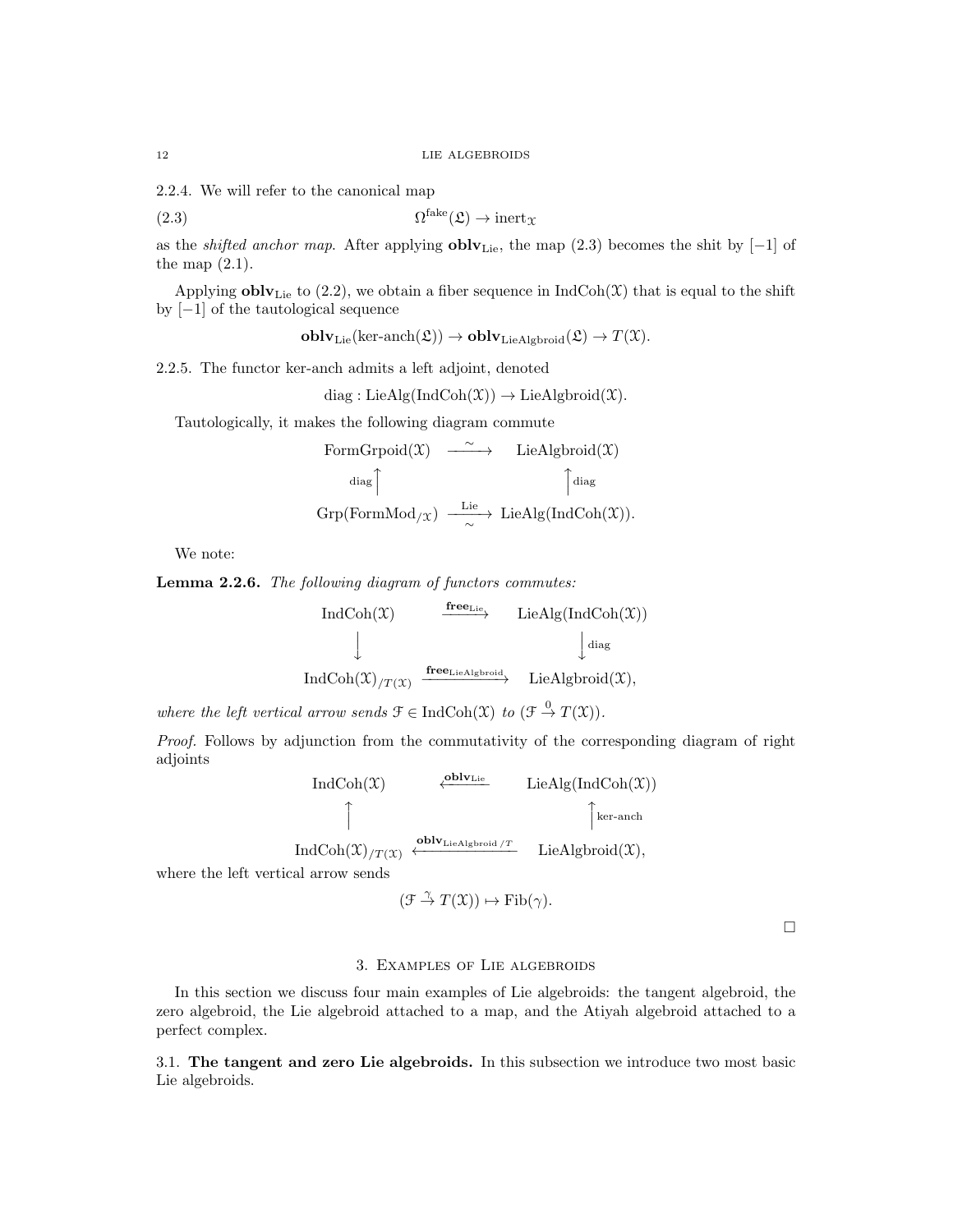3.1.1. The most basic example of a Lie algebroid is the final object of LieAlgbroid $(\mathfrak{X})$ , denoted  $\mathfrak{T}(\mathfrak{X})$ . It is called the *tangent Lie algebroid*.

It corresponds to the formal moduli problem  $\mathfrak{X} \stackrel{p_{\text{dR}},\mathfrak{X}}{\longrightarrow} \mathfrak{X}_{\text{dR}}$ . The corresponding groupoid is  $(\mathfrak{X} \times \mathfrak{X})^{\wedge}.$ 

We have

**oblv**<sub>LieAlgbroid</sub> 
$$
\pi(\mathfrak{T}(\mathfrak{X})) = (T(\mathfrak{X}) \stackrel{\text{id}}{\rightarrow} T(\mathfrak{X})).
$$

We also have:

ker-anch
$$
(\mathfrak{T}(\mathfrak{X})) = 0
$$
 and  $\Omega^{\text{fake}}(\mathfrak{T}(\mathfrak{X})) \simeq \text{inert}_{\mathfrak{X}}$ .

3.1.2. For a Lie algebroid  $\mathfrak{L}$ , we define the notion of *splitting* to be the right inverse of the canonical map  $\mathfrak{L} \to \mathfrak{T}(\mathfrak{X})$ .

3.1.3. The initial object in LieAlgbroid $(\mathfrak{X})$  is the 'zero' Lie algebroid, denoted

$$
0 \in
$$
 LieAlgbroid $(\mathcal{X})$ .

It equals diag(0), and corresponds to the groupoid diag<sub> $\mathfrak{X}$ </sub>. The corresponding formal moduli problem is

 $\mathfrak{X} \stackrel{\text{id}}{\rightarrow} \mathfrak{X}.$ 

We have:

**oblv**<sub>LieAlgbroid</sub> 
$$
\pi(0) = (0 \rightarrow T(\mathfrak{X}))
$$
.

We also have

$$
ker-anch(0) = inert_{\mathcal{X}} \text{ and } \Omega^{fake}(0) = 0.
$$

3.1.4. Note that the composite endo-functor of LieAlgbroid $(\mathfrak{X})$ 

diag o $\Omega^{\mathrm{fake}}$ 

identifies with

$$
\mathfrak{L} \mapsto 0 \underset{\mathfrak{L}}{\times} 0,
$$

where the fiber product is taken in  $\text{LieAlgbroid}(X)$ .

3.2. The Lie algebroid attached to a map. In this subsection we discuss the Lie algebroid attached to a map of prestacks.

3.2.1. Let  $\mathfrak{X} \to \mathfrak{Y}$  be a map in PreStk<sub>laft-def</sub>. Consider the corresponding map

$$
\mathfrak{X}\to\mathcal{Y}_{\mathfrak{X}}^{\wedge},
$$

where

$$
\mathcal{Y}_{\mathfrak{X}}^{\wedge}:=\mathfrak{X}_{\mathrm{dR}}\underset{\mathcal{Y}_{\mathrm{dR}}}{\times}\mathcal{Y},
$$

and the corresponding formal groupoid

 $(\mathfrak{X}\underset{\mathfrak{Y}}{\times}\mathfrak{X})^{\wedge},$ 

see [Chapter IV.1, Sect. 2.3.3].

We denote the corresponding algebroid by  $\mathcal{T}(\mathcal{X}/\mathcal{Y})$ . We have

**oblv**<sub>LieAlgbroid</sub> 
$$
\pi(\mathfrak{T}(\mathfrak{X}/\mathfrak{Y})) = (\pi(\mathfrak{X}/\mathfrak{Y}) \to \pi(\mathfrak{X})).
$$

We also have:

$$
\text{ker-anch}(\mathfrak{T}(\mathfrak{X}/\mathcal{Y})) \simeq \text{inert}_{\mathcal{Y}}|_{\mathfrak{X}},
$$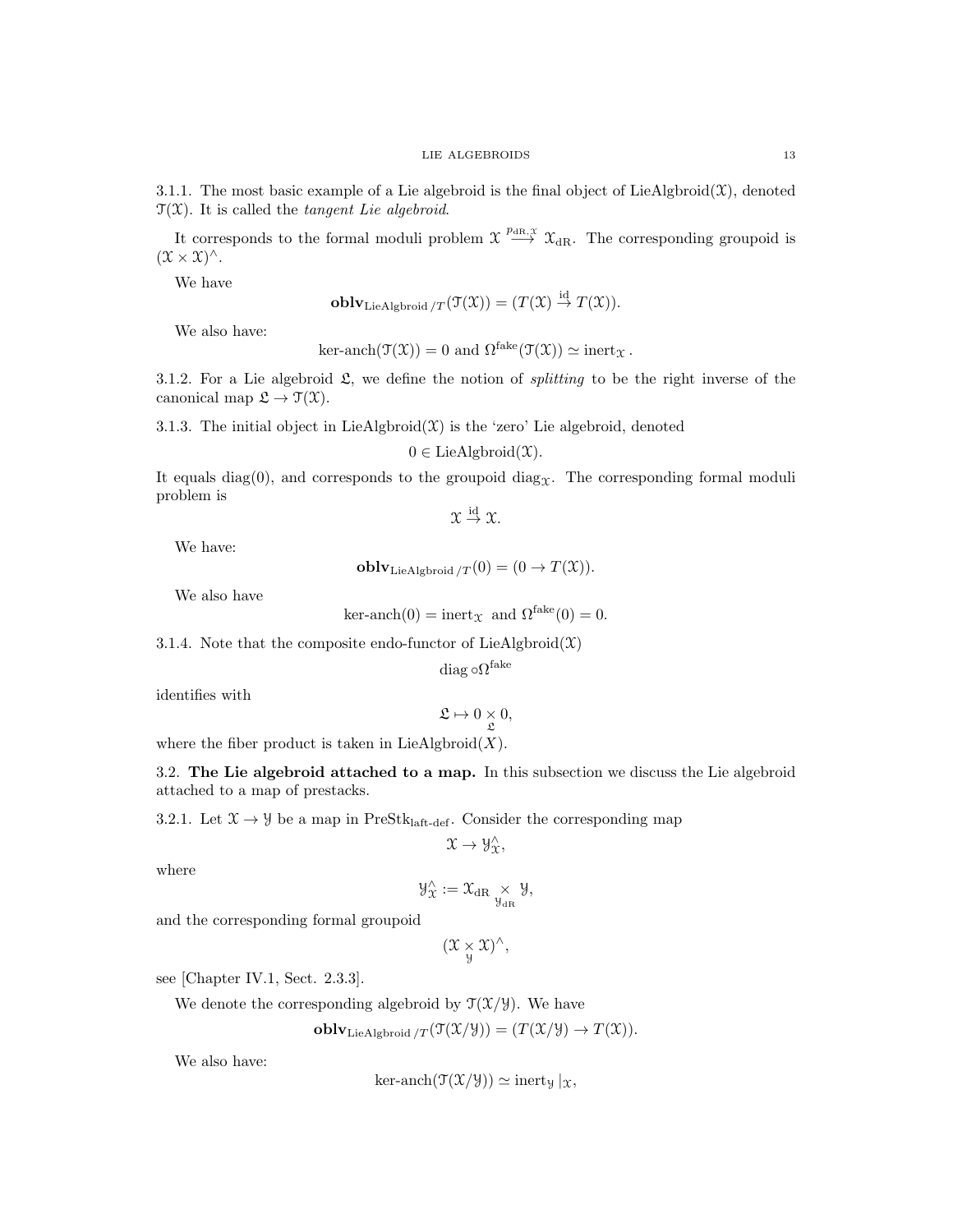and therefore

$$
\mathbf{oblv}_{\mathrm{LieAlg}}(\mathrm{ker}\text{-}\mathrm{anch}(\mathfrak{T}(\mathfrak{X}/\mathcal{Y}))) \simeq f^!(T(\mathcal{Y}))[-1].
$$

3.2.2. Note that we recover  $\mathfrak{T}(\mathfrak{X})$  as  $\mathfrak{T}(\mathfrak{X}/\mathrm{pt})$ .

Note also that the zero Lie algebroid can be recovered as  $\mathcal{T}(\mathcal{X}/\mathcal{X})$ .

3.2.3. By definition, the datum of *splitting* of the Lie algebroid  $\mathcal{T}(\mathcal{X}/\mathcal{Y})$  is equivalent to that of factoring the map  $\mathfrak{X} \rightarrow \mathfrak{Y}$  as

$$
\mathfrak{X} \overset{p_{\mathrm{dR},\mathfrak{X}}}{\longrightarrow} \mathfrak{X}_{\mathrm{dR}} \to \mathcal{Y}.
$$

3.3. Digression: the universal classifying space. In this subsection we introduce the prestack responsible for the functor that sends an affine scheme to the (space underlying) the category of perfect complexes on this scheme. We will use this prestack in the next subsection in order to construct the Atiyah algebroid of a perfect complex.

3.3.1. We define the prestack Perf by setting

 $\text{Maps}(S, \text{Perf}) = (\text{QCoh}(S)^{\text{perf}})^{\text{Spc}}, \quad S \in \text{Sch}^{\text{aff}},$ 

where we recall that the superscript 'Spc' stands for taking the space obtained from a given  $(\infty, 1)$ -category by discarding non-invertible morphisms.

**Proposition 3.3.2.** The prestack Perf belongs to  $PreStk<sub>laff-def</sub>$ .

Proof. First, we note that Perf is convergent (see [Chapter I.3, Proposition 3.6.10]). In order to prove that Perf belongs to  $PreStk<sub>laff</sub>$ , it is sufficient to show that the functor

$$
S \mapsto \text{QCoh}(S)^{\text{perf}}
$$

takes filtered limits (on all of  $Sch<sup>aff</sup>$ ) to colimits. However, this follows from [DrGa2, Lemma 1.9.5].

Thus, it remains to show that Perf admits deformation theory. This will be done in Sect. A.2.

 $\Box$ 

3.3.3. We will now describe the Lie algebra inert  $P_{\text{erf}}$ .

Let  $\mathcal{E}_{\text{univ}}$  be the tautological object of  $Q\text{Coh}(\text{Perf})^{\text{perf}}$ . Consider the object

$$
End(\mathcal{E}_{\text{univ}}) \in Associ\text{AssocAlg}(QCoh(Perf)).
$$

Applying the symmetric monoidal functor

$$
\Upsilon: \mathrm{QCoh}(-) \to \mathrm{IndCoh}(-)
$$

(see [Chapter II.3, Sect. 3.3]), we obtain an object

$$
\Upsilon_{\text{Perf}}(\text{End}(\mathcal{E}_{\text{univ}})) \in \text{AssocAlg}(\text{IndCoh}(\text{Perf})).
$$

We claim:

**Proposition 3.3.4.** The object inert<sub>Perf</sub>  $\in$  LieAlg(IndCoh(Perf)) identifies canonically with the Lie algebra obtained from  $\Upsilon_{\text{Perf}}(\text{End}(\mathcal{E}_{\text{univ}}))$  by applying the forgetful functor

 $res^{Assoc \rightarrow Lie}: AssocAlg(IndCoh(Perf)) \rightarrow LieAlg(IndCoh(Perf)).$ 

Proof. The rest of this subsection is devoted to the proof of this proposition.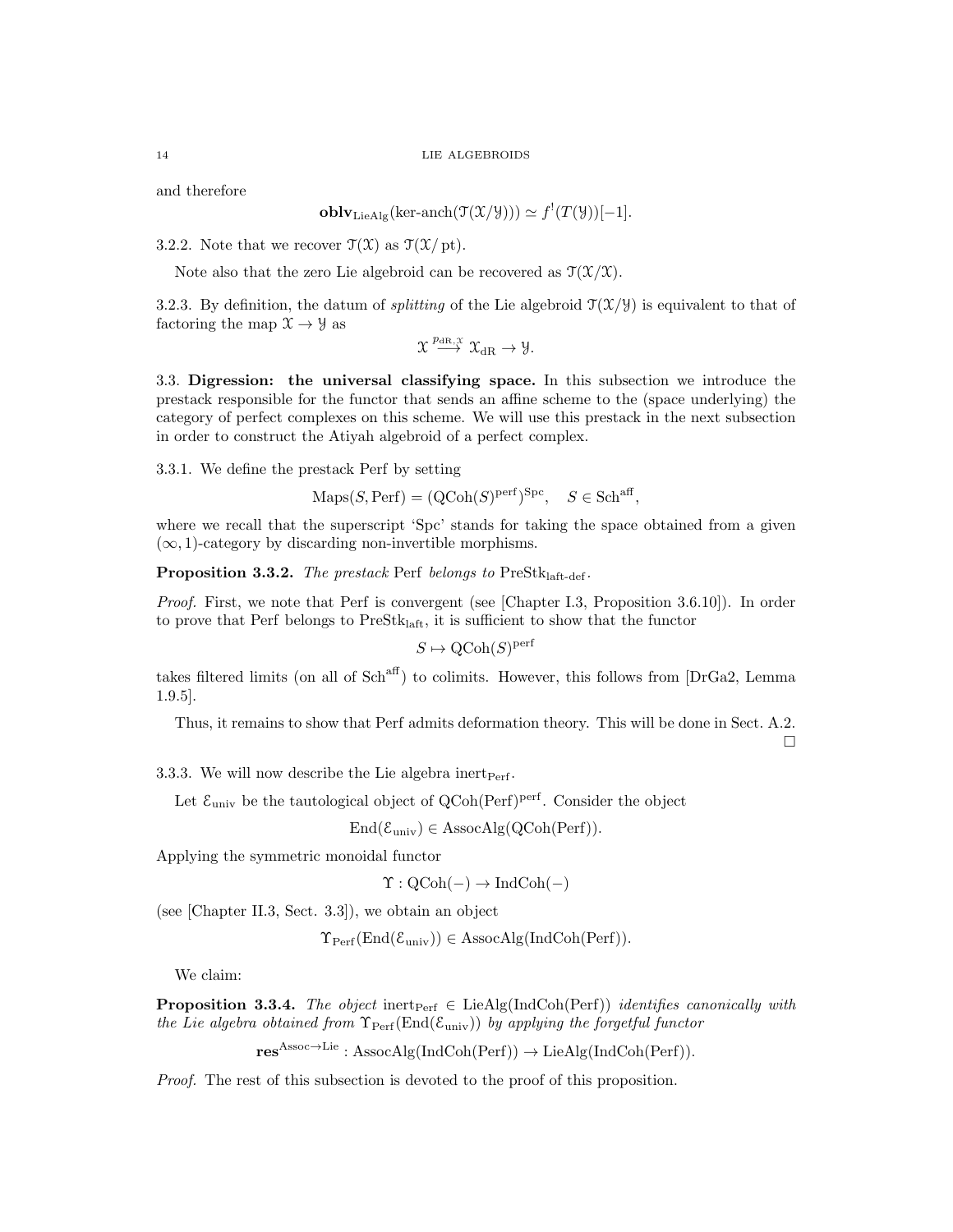3.3.5. Consider first the object

$$
Inert_{\text{Perf}} \in \text{Grp}(\text{PreStk}_{/\text{Perf}}).
$$

By definition, for  $S \in Sch^{aff}$ , the groupoid Maps(S, Inert<sub>Perf</sub>) consists of the data  $(\mathcal{E}, g)$ , where  $\mathcal{E} \in \mathrm{QCoh}(S)$ <sup>perf</sup> and g is an automorphism of  $\mathcal{E}$ .

We need to show that the Lie algebra of the completion  $\text{Inert}_{\text{Perf}}$  of  $\text{Inert}_{\text{Perf}}$  along the unit section (obtained by the functor Lie<sub>Perf</sub> of [Chapter IV.3, Theorem 3.6.2]) identifies canonically with

$$
\mathbf{res}^{Assoc \to \mathrm{Lie}}\left(\Upsilon_{\mathrm{Perf}}(\mathrm{End}(\mathcal{E}_{\mathrm{univ}}))\right).
$$

3.3.6. Consider

 $\Upsilon_{\text{Perf}}(\mathcal{E}_{\text{univ}}) \in \text{IndCoh}(\text{Perf}).$ 

The above description of Inert<sub>Perf</sub> implies that  $\Upsilon_{\text{Perf}}(\mathcal{E}_{\text{univ}})$  naturally lifts to an object of

 $Inert<sub>Perf</sub> -mod(IndCoh(Perf));$ 

see [Chapter IV.3, Sect. 5.1.1] for the notation.

In particular, by restriction, we can view  $\Upsilon_{\text{Perf}}(\mathcal{E}_{\text{univ}})$  as an object of

 $\operatorname{Inert}^{\operatorname{inf}}_{\operatorname{Perf}}\operatorname{-mod}(\operatorname{IndCoh}(\operatorname{Perf})).$ 

By [Chapter IV.3, Proposition 5.1.2], we can view  $\Upsilon_{\text{Perf}}(\mathcal{E}_{\text{univ}})$  as an object of

 $inert<sub>Perf</sub> -mod(IndCoh(Perf)),$ 

and by [Chapter IV.2, Sect. 7.4] as an object of

 $U(\text{inert}_{\text{Perf}})$ -mod $(\text{IndCoh}(\text{Perf}))$ .

Hence, we obtain a map of associative algebras

$$
U(\text{inert}_{\text{Perf}}) \to \text{End}(\Upsilon_{\text{Perf}}(\mathcal{E}_{\text{univ}})) \simeq \Upsilon_{\text{Perf}}(\text{End}(\mathcal{E}_{\text{univ}})).
$$

By adjunction, we obtain a map of Lie algebras

(3.1) inert<sub>Perf</sub>  $\rightarrow$  res<sup>Assoc→Lie</sup> ( $\Upsilon_{\text{Perf}}(\text{End}(\mathcal{E}_{\text{univ}}))$ ).

It remains to see that the latter map is an isomorphism.

3.3.7. By definition,

$$
\mathbf{oblv}_{\mathrm{Lie}}(\mathrm{inert}_{\mathrm{Perf}}) = T(\mathrm{Inert}_{\mathrm{Perf}} / \mathrm{Perf})|_{\mathrm{Perf}},
$$

and deformation theory identifies the latter with  $oblv<sub>Assoc</sub>$  ( $\Upsilon_{\text{Perf}}(\text{End}(\mathcal{E}_{\text{univ}}))$ ).

Morover, by unwinding the constructions, we obtain that the resulting map

$$
\mathbf{oblv}_{\mathrm{Lie}}(\mathrm{inert}_{\mathrm{Perf}}) \to \mathbf{oblv}_{\mathrm{Assoc}}\left(\Upsilon_{\mathrm{Perf}}(\mathrm{End}(\mathcal{E}_{\mathrm{univ}})\right)
$$

equals the map obtained from (3.1) by applying the functor  $\textbf{oblv}_{\text{Lie}}$ .

Hence, we obtain that the map (3.1) induces an isomorphism of the underlying objects of IndCoh(Perf), as required.

 $\Box$ 

3.4. The Atiyah algebroid. In this subsection we introduce the Atiyah algebroid corresponding to an object of  $QCoh(\mathfrak{X})^{perf}$  for  $\mathfrak{X} \in \text{PreStk}_{\text{laff-def}}$ . Furthermore, we show, that as in the classical case, the Atiyah algebroid controls the obstruction to giving such an object a structure of crystal on X.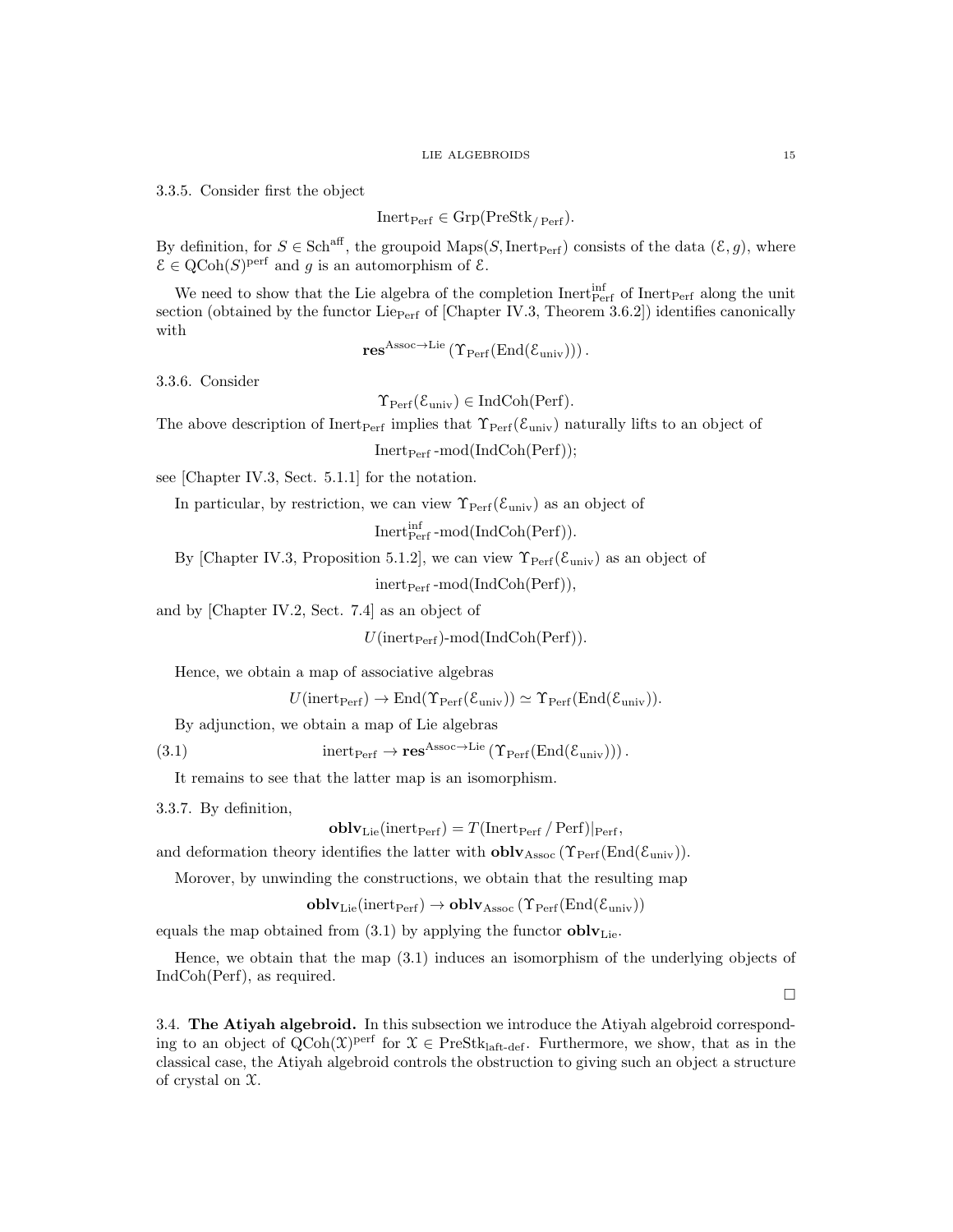3.4.1. Recall that for  $\mathcal{X} \in \text{PreStk}$  the category

$$
QCoh(\mathfrak{X})^{perf} \subset QCoh(\mathfrak{X})
$$

is defined as

$$
\lim_{S \in (\text{Sch}_{/X}^{\text{aff}})^{\text{op}}} \text{QCoh}(S)^{\text{perf}}.
$$

Therefore,

$$
QCoh(\mathfrak{X})perf \simeq Maps(\mathfrak{X},
$$

where Perf is as in Sect. 3.3.

3.4.2. For  $\mathfrak{X} \in \text{PreStk}_{\text{laft-def}}$ , and given an object  $\mathcal{E} \in \text{QCoh}(\mathfrak{X})^{\text{perf}}$ , and thus a map

$$
\mathfrak{X} \to \text{Perf},
$$

we define the Atiyah algebroid of  $\mathcal{E}$ , denoted  $\text{At}(\mathcal{E})$ , to be  $\mathcal{T}(\mathcal{X}/\operatorname{Perf})$ .

Note that

$$
\text{ker-anch}(\text{At}(\mathcal{E})) \simeq \text{inert}(\text{Perf})|_{\mathcal{X}},
$$

and the latter identifies with  $\Upsilon_{\mathfrak{X}}(End(\mathcal{E}))$  by Proposition 3.3.4.

3.4.3. By Sect. 3.2.3, the datum of splitting of  $At(\mathcal{E})$  is equivalent to that of factoring the map  $\mathfrak{X} \rightarrow$  Perf, corresponding to  $\mathfrak{E}$ , as

$$
\mathfrak{X} \overset{p_{\mathrm{dR},\mathfrak{X}}}{\longrightarrow} \mathfrak{X}_{\mathrm{dR}} \to \operatorname{Perf}.
$$

I.e., this is equivalent to a structure of *left crystal* on  $\mathcal{E}$ , see [GaRo2, Sect. 2.1] for what this means.

According to [GaRo2, Proposition 2.4.4], this is equivalent to a structure of crystal on  $\Upsilon_{\mathfrak{X}}(\mathcal{E})$ .

4. Modules over Lie algebroids and the universal enveloping algebra

4.1. Modules over Lie algebroids. In this subsection we introduce the notion of module over a Lie algebroid.

In particular, we show that for  $\mathcal{E} \in \mathrm{QCoh}(\mathfrak{X})^{\mathrm{perf}}$ , the ind-coherent sheaf  $\Upsilon_{\mathfrak{X}}(\mathcal{E}) \in \mathrm{IndCoh}(\mathfrak{X})$ has a canonical structure of a module over the Atiyah algebroid  $\text{At}(\mathcal{E})$ ; Moreover, the Atiyah algebroid is the universal Lie algebroid that acts on  $\Upsilon_{\mathfrak{X}}(\mathcal{E})$ ; i.e. an action of an algebroid  $\mathfrak{L}$  on  $\Upsilon_{\mathfrak{X}}(\mathcal{E})$  is equivalent to a map of Lie algebroids  $\mathfrak{L} \to \text{At}(\mathcal{E})$ .

4.1.1. Let  $\mathfrak L$  be a Lie algebroid on  $\mathfrak X$ , corresponding to a groupoid  $\mathfrak R$ . We define the category  $\mathfrak{L}\text{-mod}(\text{IndCoh}(\mathfrak{X}))$  to be

$$
IndCoh(\mathfrak{X})^{\mathfrak{R}},
$$

see [Chapter IV.1, Sect. 2.2.5] for the notation.

We let

 $\mathbf{ind}_{\mathfrak{L}} : \mathrm{IndCoh}(\mathfrak{X}) \rightleftarrows \mathfrak{L}\text{-mod}(\mathrm{IndCoh}(\mathfrak{X})) : \mathbf{oblv}_{\mathfrak{L}}$ 

denote the corresponding adjoint pair of functors.

4.1.2. Let  $(\mathfrak{X} \stackrel{\pi}{\to} \mathfrak{Y}) \in \mathrm{FormMod}_{\mathfrak{X}}$  be the object corresponding to  $\mathfrak{L}$ . By [Chapter IV.1, Proposition 2.2.6], we have a canonical equivalence

$$
IndCoh(\mathcal{Y}) \simeq \mathfrak{L}\text{-mod}(IndCoh(\mathfrak{X})).
$$

Under this equivalence, the functor  $\textbf{oblv}_{\mathfrak{L}}$  corresponds to  $\pi^!$ , and the functor  $\textbf{ind}_{\mathfrak{L}}$  corresponds to  $\pi_*^{\text{IndCoh}}$ .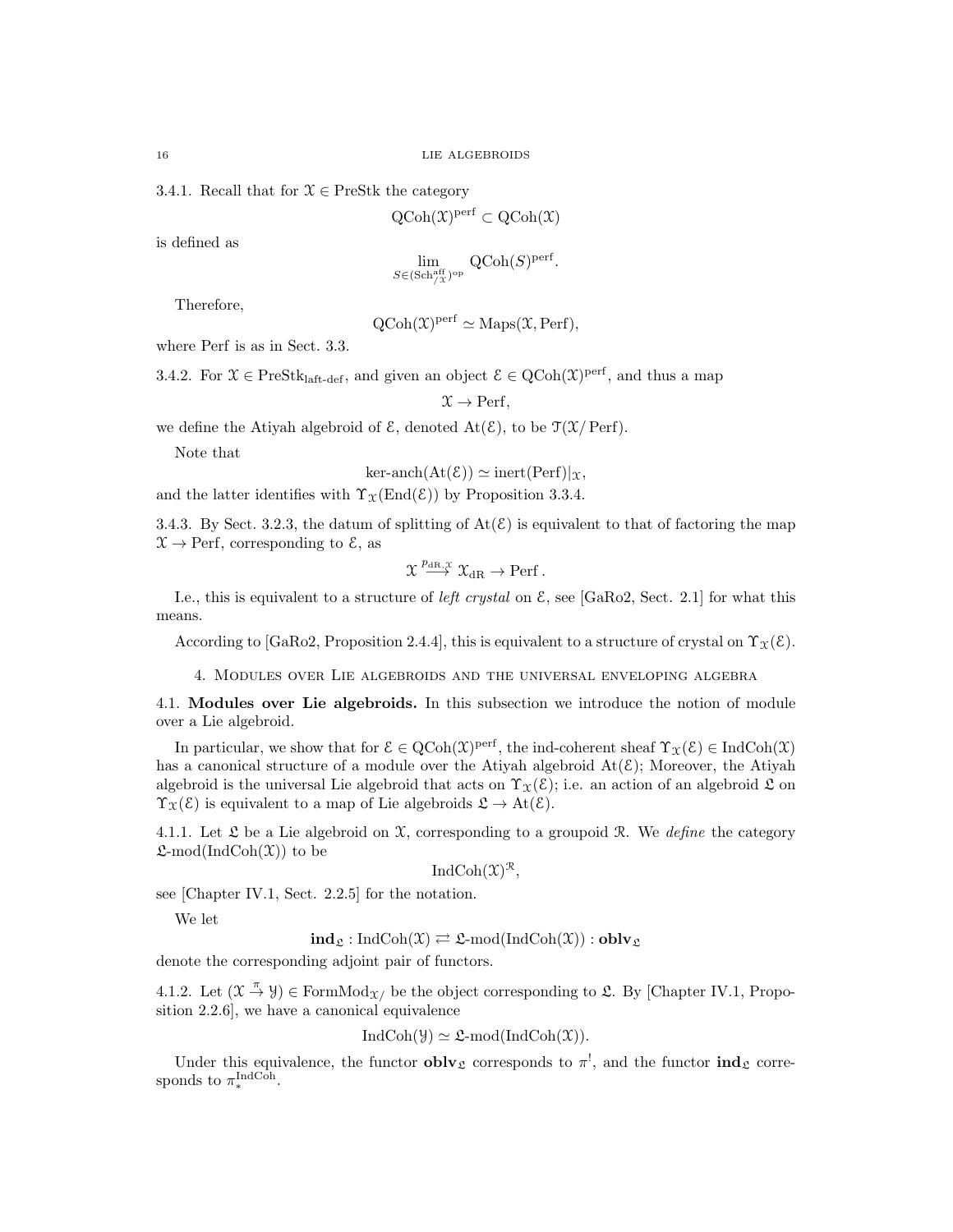4.1.3. Assume for a moment that  $\mathfrak L$  is of the form diag(h) for  $\mathfrak h \in \text{LieAlg}(\text{IndCoh}(\mathfrak X))$ . In this case, by [Chapter IV.3, Sect. 5.2.1], we have a canonical identification

 $\mathfrak{L}\text{-mod}(\text{IndCoh}(\mathfrak{X})) \simeq \mathfrak{h}\text{-mod}(\text{IndCoh}(\mathfrak{X})).$ 

Under this equivalence, the functor  $\textbf{oblv}_{\mathfrak{L}}$  goes over to  $\textbf{oblv}_{\mathfrak{h}}$ , and the functor  $\textbf{ind}_{\mathfrak{L}}$  corresponds to  $\mathrm{ind}_{h}$ .

4.1.4. Examples. For  $\mathfrak{L} = \mathfrak{T}(\mathfrak{X})$  we obtain:

 $\mathfrak{T}(X)$ -mod(IndCoh $(X)$ ) = IndCoh $(\mathfrak{X}_{\text{dR}})$  =: Crys $(\mathfrak{X})$ .

For  $\mathfrak{L} = 0$ , we have

 $\mathfrak{T}(X)$ -mod $(IndCoh(X)) = IndCoh(\mathfrak{X}).$ 

4.1.5. Let now  $\mathcal{E} \in \mathrm{QCoh}(\mathfrak{X})^{\mathrm{perf}}$ . By construction,  $\Upsilon_{\mathfrak{X}}(\mathcal{E})$  has a canonical structure of module over  $At(\mathcal{E})$ .

Hence, for a Lie algebroid  $\mathfrak{L}$ , a homomorphism  $\mathfrak{L} \to \mathrm{At}(\mathcal{E})$  defines on  $\Upsilon_{\mathfrak{X}}(\mathcal{E})$  a structure of L-module.

**Proposition 4.1.6.** The above map from the space of homomorphisms  $\mathfrak{L} \to \mathrm{At}(\mathcal{E})$  to that of structures of  $\mathfrak{L}\text{-module on }\Upsilon_{\mathfrak{X}}(\mathcal{E})$  is an isomorphism.

*Proof.* Let  $\mathfrak{X} \stackrel{\pi}{\to} \mathfrak{Y}$  be the object of FormMod<sub> $\mathfrak{X}$ </sub> corresponding to  $\mathfrak{L}$ . The space of homomorphisms  $\mathfrak{L} \to \mathrm{At}(\mathcal{E})$  is isomorphic to the space of factorizations of the map  $\mathfrak{X} \to \mathrm{Perf}$ , corresponding to  $\mathcal E$  as

$$
\mathfrak{X} \stackrel{\pi}{\rightarrow} \mathcal{Y} \rightarrow \mathrm{Perf}\,.
$$

I.e., this is the space of ways to write  $\mathcal{E}$  as  $\pi^*(\mathcal{E}')$  for  $\mathcal{E}' \in \text{QCoh}(\mathcal{Y})^{\text{perf}}$ .

The space of structures of  $\mathfrak{L}$ -module on  $\Upsilon_{\mathfrak{X}}(\mathcal{E})$  is isomorphic to the space of ways to write  $\Upsilon_{\mathfrak{X}}(\mathcal{E})$  as  $\pi^{!}(\Upsilon_{\mathcal{Y}}(\mathcal{E}'))$ . I.e., we have to show that the diagram of categories

$$
\begin{array}{ccc}\n\text{QCoh}(\mathcal{Y})^{\text{perf}} & \xrightarrow{\Upsilon_{\mathcal{Y}}} & \text{IndCoh}(\mathcal{Y}) \\
\pi^* & \downarrow & \downarrow_{\pi'} \\
\text{QCoh}(\mathcal{X})^{\text{perf}} & \xrightarrow{\Upsilon_{\mathcal{X}}} & \text{IndCoh}(\mathcal{X})\n\end{array}
$$

is a pullback square. However, this follows by descent from [Chapter II.3, Lemma 3.3.7].

4.2. The universal enveloping algebra. In this subsection we associate to a Lie algebroid  $\mathfrak L$  its universal enveloping algebra, viewed as an algebra object in the category of endo-functors of  $IndCoh(-)$ .

4.2.1. Let  $\mathfrak L$  be a Lie algebroid on  $\mathfrak X$ . Consider the monad on IndCoh( $\mathfrak X$ ) corresponding to the adjunction

$$
\mathbf{ind}_{\mathfrak{L}} : \mathrm{IndCoh}(\mathfrak{X}) \rightleftarrows \mathfrak{L}\text{-mod}(\mathrm{IndCoh}(\mathfrak{X})) : \mathbf{oblv}_{\mathfrak{L}}.
$$

We denote by  $U(\mathfrak{L})$  the corresponding algebra object in the monoidal DG category

 $\text{Funct}_{\text{cont}}(\text{IndCoh}(\mathfrak{X}),\text{IndCoh}(\mathfrak{X})).$ 

Tautologically,

$$
\mathbf{oblv}_{\mathrm{Assoc}}(U(\mathfrak{L})) = \mathbf{oblv}_{\mathfrak{L}} \circ \mathbf{ind}_{\mathfrak{L}}.
$$

 $\Box$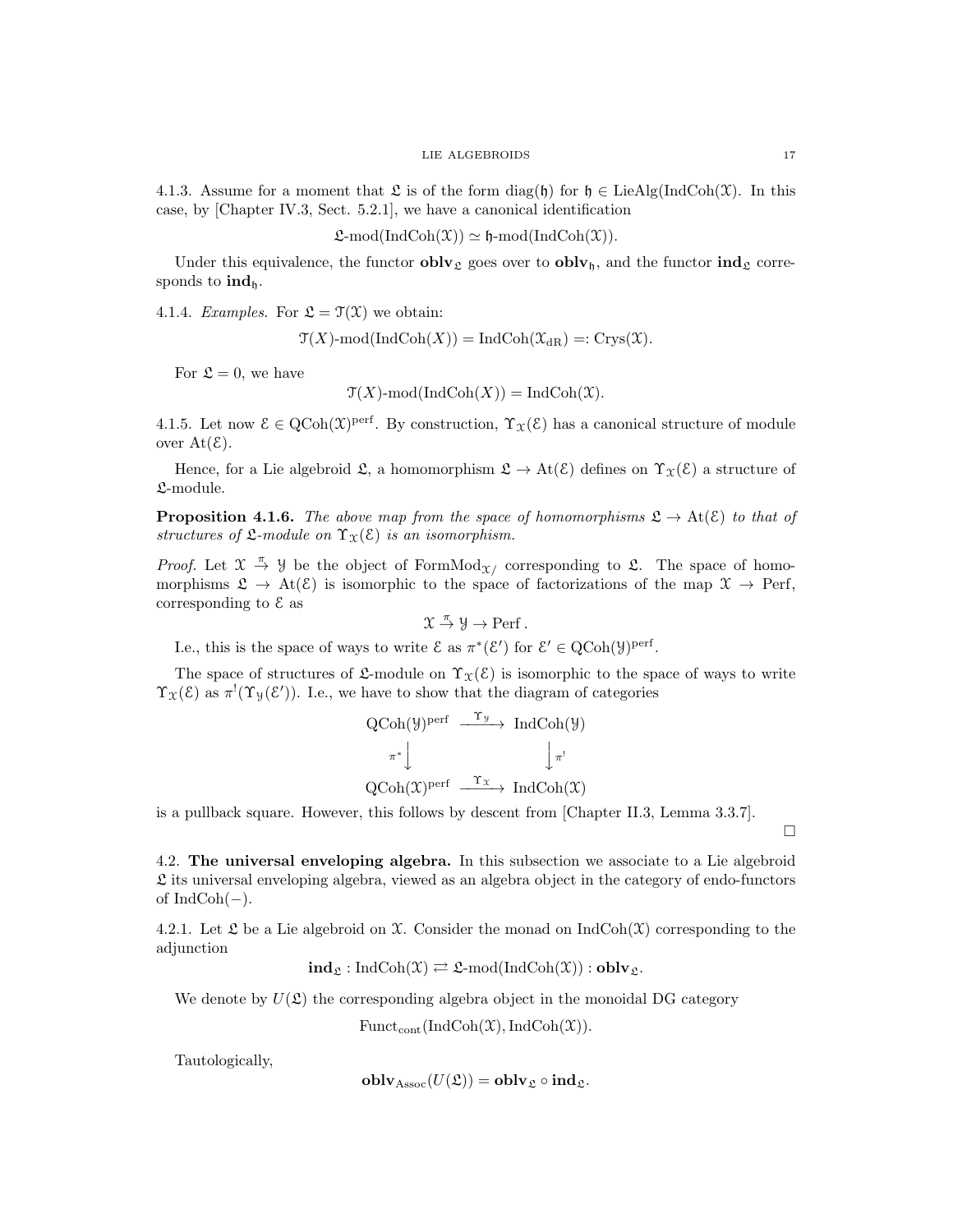4.2.2. Assume for a moment that  $\mathfrak L$  is of the form diag(h) for  $\mathfrak h \in \text{LieAlg}(\text{IndCoh}(\mathfrak X)).$ 

In this case, by [Chapter IV.3, Proposition 5.1.2],  $U(\mathfrak{L})$  is given by tensor product with  $U(\mathfrak{h})$ .

Remark 4.2.3. In [Chapter IV.5] we will see that  $U(\mathfrak{L})$  possesses an extra structure: namely a filtration. This extra structure will allow us to develop infinitesimal differential geometry on prestacks.

4.3. The co-algebra structure. In the classical situation, the unversal enveloping algebra of a Lie algebroid, when considered as a left  $\mathcal{O}_X$ -module, has a natural structure of co-commutative co-algebra. In this subsection we will establish the corresponding property in the derived setting.

4.3.1. Consider the functor

$$
Funct_{cont}(IndCoh(\mathfrak{X}),IndCoh(\mathfrak{X})) \to IndCoh(\mathfrak{X}),
$$

given by precomposition with

 $p_{\mathcal{X}}^! : \text{Vect} \to \text{IndCoh}(\mathcal{X}).$ 

Let  $U(\mathfrak{L})^L \in \text{IndCoh}(\mathfrak{X})$  denote the image of

 $\textbf{oblv}_{\text{Assoc}}(U(\mathfrak{L})) \in \text{Funct}_{\text{cont}}(\text{IndCoh}(\mathfrak{X}),\text{IndCoh}(\mathfrak{X}))$ 

under this functor.

The object  $U(\mathfrak{L})^L$  corresponds to the functor

 $\textbf{oblv}_{\mathfrak{L}} \circ \textbf{ind}_{\mathfrak{L}} \circ p_{\mathfrak{X}}^! : \text{Vect} \to \text{IndCoh}(\mathfrak{X}).$ 

4.3.2. Note that the category  $\mathfrak{L}\text{-mod}(\text{IndCoh}(\mathfrak{X})) \simeq \text{IndCoh}(\mathfrak{Y})$  carries a natural symmetric monoidal structure, and the functor  $\textbf{oblv}_{\mathfrak{L}}$  is symmetric monoidal. Hence, the functor  $\textbf{ind}_{\mathfrak{L}}$ has a natural left-lax symmetric monoidal structure.

Hence, the functor  $\textbf{oblv}_{\mathfrak{L}} \circ \textbf{ind}_{\mathfrak{L}} \circ p_{\chi}^!$  also has a left-lax symmetric monoidal structure. This defines on  $U(\mathfrak{L})^L \in \text{IndCoh}(\mathfrak{X})$  a structure of co-commutative co-algebra in the symmetric monoidal category IndCoh(X), and the map  $0 \to \mathfrak{L}$  defines an augmentation.

4.3.3. Thus, we can view  $U(\mathfrak{L})^L$  as an object of

$$
CocomCoalgaug(IndCoh(\mathfrak{X})).
$$

We are going to prove:

**Proposition 4.3.4.** There exists a canonical isomorphism in CocomCoalg(IndCoh(X)):

$$
U(\mathfrak{L})^L \simeq \text{Chev}^{\text{enh}}(\Omega^{\text{fake}}(\mathfrak{L})).
$$

*Proof.* Let  $p_s, p_t : \mathcal{R} \implies \mathcal{X}$  be the formal groupoid corresponding to  $\mathcal{L}$ . We can rewrite the functor  $\textbf{oblv}_{\mathfrak{L}} \circ \textbf{ind}_{\mathfrak{L}} \circ p_{\mathfrak{X}}^!$  as

 $(p_s)_*^{\text{IndCoh}} \circ p_{\mathcal{R}}^!$ 

(here  $p_{\mathcal{R}}$  is the projection  $\mathcal{R} \to pt$ ), where the left-lax symmetric monoidal structure comes from the symmetric monoidal structure on  $p_{\mathcal{R}}^{\dagger}$  and the left-lax symmetric monoidal structure on  $(p_s)_*^{\text{IndCoh}}$ , the latter obtained by adjunction from the symmetric monoidal structure on  $p_s^!$ .

Let us regard R as an object of Ptd(FormMod<sub>/X</sub>) via the maps  $\Delta_{\mathfrak{X}}$  and  $p_s$ . Now, the statement of the proposition follows from [Chapter IV.3, Sect. 5.2.2].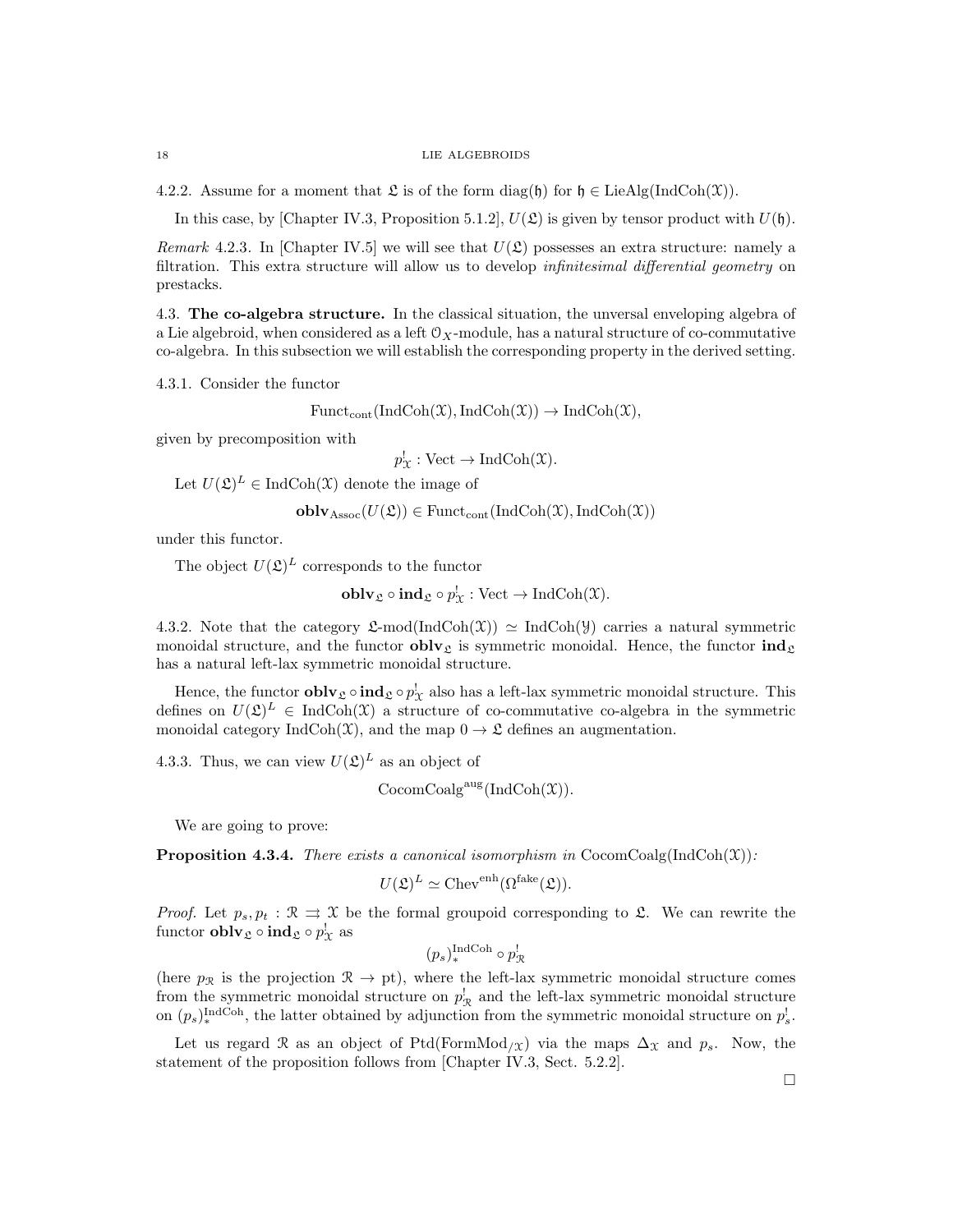### 5. Square-zero extensions and Lie algebroids

In this section, we will show that under the equivalence LieAlgbroid( $\mathfrak{X}$ )  $\simeq$  FormMod<sub>X/</sub>, free Lie algebroids on  $X$  correspond to square-zero extensions.

This is parallel to [Chapter IV.3, Corollary 3.7.8], which says that split square zero extensions correspond to free Lie algebras.

5.1. Square-zero extensions of prestacks. Let X be a scheme. Consider the full subcategory

$$
Sch_{X/\text{,inf-closed}} \subset Sch_{X/\text{,}}
$$

see [Chapter III.1, Sect. 5.1.2].

Recall that we have a pair of mutually adjoint functors

$$
\text{RealSqZ} : ((\text{QCoh}(X)^{\leq -1})_{T^*(X)}/\text{P}^{\text{op}} \rightleftarrows \text{Sch}_{X/\text{,inf-closed}},
$$

where the right adjoint sends  $(X \to Y) \mapsto T^*(X/Y)$ .

We will now carry out parallel constructions in the setting of formal moduli problems under an arbitrary object of PreStklaft-def.

5.1.1. For  $\mathfrak{X} \in \text{PreStk}_{\text{laft-def}}$  consider the category Form  $\text{Mod}_{\mathfrak{X}/\mathfrak{X}}$ .

Consider the functor

(5.1) FormMod<sub>$$
\mathcal{X}
$$</sub>  $\rightarrow$  IndCoh $(X)_{/T(\mathcal{X})}$ ,  $(\mathcal{X} \rightarrow \mathcal{Y}) \mapsto (T(\mathcal{X}/\mathcal{Y}) \rightarrow T(\mathcal{X}))$ .

Note that under the equivalence

$$
\mathrm{FormMod}_{\mathfrak{X}/} \simeq \mathrm{LieAlgbroid}(\mathfrak{X}),
$$

the functor (5.1) corresponds to  $\textbf{oblv}_{\text{LieAlgbroid}}/T$ .

Hence, by Proposition 2.1.3(b), the functor (5.1) admits a left adjoint. In what follows, we shall denote the left adjoint to (5.1) by

$$
RealSqZ: IndCoh(X)_{/T(\mathfrak{X})} \to FormMod_{\mathfrak{X}/}.
$$

The following diagram commutes by definition:

$$
\begin{array}{ccc}\n\text{FormMod}_{/\mathfrak{X}} & \xrightarrow{\sim} & \text{FormGropical}(\mathfrak{X}) \\
\text{RealSqZ} \uparrow & & \uparrow \\
\text{IndCoh}(X)_{/T(\mathfrak{X})} & \xrightarrow{\text{free}_{\text{LieAlgbroid}}} & \text{LieAlgbroid}(\mathfrak{X}).\n\end{array}
$$

5.1.2. We have:

**Lemma 5.1.3.** For any  $(\mathfrak{X} \stackrel{f}{\to} \mathfrak{X}) \in (\text{PreStk}_{\text{laft-det}})_{\mathfrak{X}}/$  and  $(\mathfrak{F} \stackrel{\gamma}{\to} T(\mathfrak{X})) \in \text{IndCoh}(X)_{/T(\mathfrak{X})}$ , the space of extensions of f to a map

$$
\text{RealSqZ}(\mathcal{F} \stackrel{\gamma}{\to} T(\mathcal{X})) \to \mathcal{Z}
$$

is canonically isomorphic to that of nul-homotopies of the composed map

 $\mathfrak{F} \stackrel{\gamma}{\to} T(\mathfrak{X}) \to T(\mathfrak{X})|_{\mathfrak{X}}.$ 

Proof. We can replace  $\mathfrak X$  by

$$
\mathcal{Z}':=\mathcal{Z}\underset{\mathcal{Z}_{\mathrm{dR}}}{\times}\mathcal{X}_{\mathrm{dR}},
$$

so that  $\mathcal{Z}' \in \text{FormMod}_{\mathcal{X}}$ , and then the assertion follows from the definition.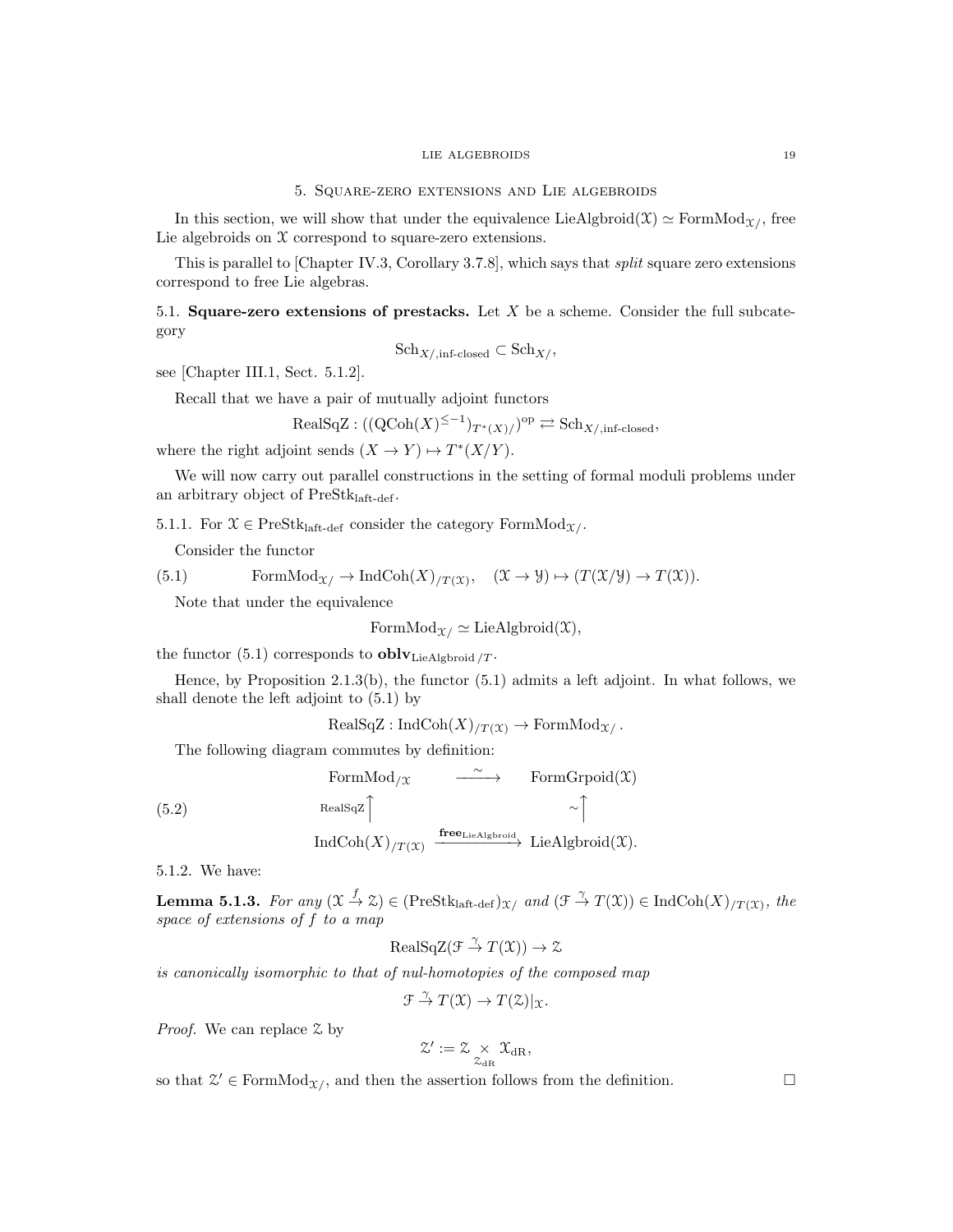5.1.4. Recall the functor RealSplitSqZ of [Chapter IV.3, Sect. 3.7]. By [Chapter IV.3, Proposition 3.7.3], it is the left adjoint to

 $Ptd(FormMod_{/\mathfrak{X}}) \to IndCoh(\mathfrak{X}), \quad (\mathfrak{X} \to \mathfrak{Y} \to \mathfrak{X}) \mapsto T(\mathfrak{Y}/\mathfrak{X})|_{\mathfrak{X}},$ 

and by construction corresponds under the equivalence

$$
\mathrm{Ptd}(\mathrm{FormMod}_{/\mathfrak{X}}) \xrightarrow{\Omega_{\mathfrak{X}}} \mathrm{Grp}(\mathrm{FormMod}_{/\mathfrak{X}}) \xrightarrow{\mathrm{Lie}} \mathrm{LieAlg}(\mathrm{IndCoh}(\mathfrak{X}))
$$

to the functor

$$
\operatorname{IndCoh}(\mathfrak X) \stackrel{[-1]}{\longrightarrow} \operatorname{IndCoh}(\mathfrak X) \stackrel{\mathbf{free}_{\mathrm{Lie}}}{\longrightarrow} \operatorname{LieAlg}(\operatorname{IndCoh}(\mathfrak X)).
$$

The commutative diagram of Lemma 2.2.6 translates into the commutative diagram

$$
\begin{array}{ccc}\n\text{IndCoh}(\mathfrak{X}) & \xrightarrow{\text{RealSplitSqZ} \circ [1]} \text{Ptd}(\text{FormMod}_{/\mathfrak{X}}) \\
\downarrow & & \downarrow \\
\text{IndCoh}(X)_{/T(\mathfrak{X})} & \xrightarrow{\text{RealSqZ}} \text{FormMod}_{\mathfrak{X}/},\n\end{array}
$$

where the left vertical arrow sends  $\mathcal{F} \mapsto (\mathcal{F} \stackrel{0}{\to} T(\mathcal{X}))$ , and the right vertical arrow is the tautological forgetful functor.

5.2. Tangent complex of a square-zero extension. In this subsection we approach the following question: how to describe the relative tangent complex of a square-zero extension?

This question makes sense even for schemes, however, it turns out that it is more convenient to answer in the framework of arbitrary objects of PreStk<sub>laft-def</sub> and formal moduli problems.

By answering this question we will also arrive to an alternative definition of Lie algebroids as modules over a certain monad.

5.2.1. From the commutative diagram (5.2) we obtain (compare with [Chapter IV.3, Corollary 3.7.6]):

**Corollary 5.2.2.** The monad on IndCoh $(X)_{T(X)}$  given by the composition

 $T(\mathfrak{X}/-) \circ \text{RealSqZ}$ 

is canonically isomorphic to

$$
\operatorname{\textbf{oblv}}_{\operatorname{LieAlgbroid}/T} \circ \operatorname{\textbf{free}}_{\operatorname{LieAlgbroid}}.
$$

In other words, Corollary 5.2.2 gives a description of the relative tangent complex of a square-zero extension in terms of the 'more linear' functor  $free_{LieAlgbroid}$ .

Remark 5.2.3. In Sect. 5.3 we will give an 'estimate' of what the monad

 $oblv_{\text{LieAlgbroid}}$  /T  $\circ$  free<sub>LieAlgbroid</sub>

looks like when viewed as a plain endo-functor.

5.2.4. From Corollary 2.1.5, we obtain:

Corollary 5.2.5. There exists a canonical equivalence of categories

(5.4) LieAlgbroid(X)  $\simeq (T(\mathfrak{X}/-) \circ \text{RealSqZ})\text{-mod}(\text{IndCoh}(\mathfrak{X})/T(\mathfrak{X})).$ 

Note that Corollary 5.2.5 implies that we can use the right-hand side of (5.4) as an alternative definition of the category LieAlgbroid $(\mathfrak{X})$ .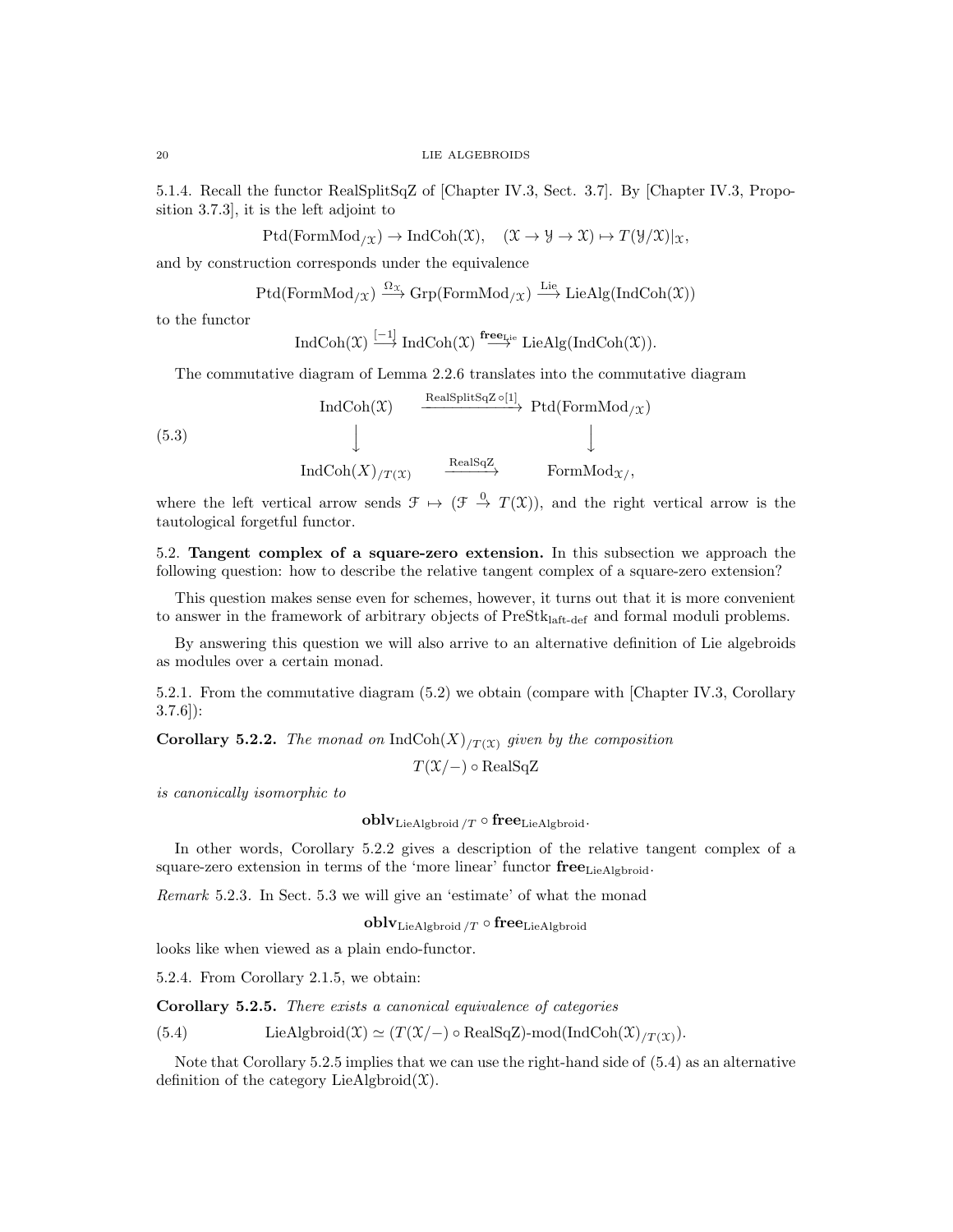5.3. Filtration on the free algebroid. The main result of this subsection, Proposition 5.3.2 gives an estimate of what the monad

**obl** $\mathbf{v}_{\text{LieAlgbroid}}$  /T  $\circ$  free<sub>LieAlgbroid</sub> : IndCoh $(X)_{/T(\mathcal{X})}$   $\to$  IndCoh $(X)_{/T(\mathcal{X})}$ 

looks like as a plain endo-functor, see Proposition 5.3.2 below.

5.3.1. The goal of this subsection is to prove:

**Proposition 5.3.2.** For  $(\mathcal{F} \stackrel{\gamma}{\to} T(\mathfrak{X})) \in \text{IndCoh}(\mathfrak{X})_{/T(\mathfrak{X})}$ , the object

$$
\mathbf{oblv}_{\mathrm{LieAlgbroid}\text{ }/T}\circ\mathbf{free}_{\mathrm{LieAlgbroid}}(\mathcal{F}\to T(\mathfrak{X}))\in\mathrm{IndCoh}(\mathfrak{X})_{/T(\mathfrak{X})}
$$

can be naturally lifted to

$$
(\text{IndCoh}(\mathfrak{X})^{\text{Fil},\geq 0})_{/T}(\mathfrak{X})
$$

(where  $T(\mathfrak{X})$  is regarded as a filtered object placed in degree 0), such that its associated graded identifies with

$$
\mathbf{oblv}_\mathrm{Lie}\circ\mathbf{free}_\mathrm{Lie}(\mathcal{F})\stackrel{0}{\longrightarrow}T(\mathfrak{X})
$$

with its natural grading.

The rest of this subsection is devoted to the proof of Proposition 5.3.2. In the proof we will appeal to the material from [Chapter IV.5, Sect. 1]. Let us explain the idea:

Given an object  $(\mathcal{F} \stackrel{\gamma}{\to} T(\mathfrak{X})) \in \text{IndCoh}(\mathfrak{X})_{T(\mathfrak{X})}$ , scaling  $\gamma$  to zero gives (by applying [Chapter IV.5, Sect. 1]) a filtration on  $(\mathcal{F} \stackrel{\gamma}{\to} T(\mathfrak{X}),$  such that the associated graded is  $\mathcal{F} \stackrel{0}{\to} T(\mathfrak{X}).$ 

The result then follows by applying  ${\bf free}_{\rm LieAlebroid}$  to this filtered object, because

$$
\mathbf{free}_{\mathrm{LieAlgbroid}}((\mathcal{F} \stackrel{0}{\to} T(\mathfrak{X}))
$$

is the free Lie algebra generated by F.

5.3.3. Consider the following presheaves of categories

 $\mathcal{P}_1$  and  $\mathcal{P}_2$ ,  $(Sch_{\text{aff}}^{\text{aff}})^{\text{op}} \to \infty$ -Cat.

The functor  $\mathcal{P}_1$  sends an affine scheme S to

IndCoh $(\mathfrak{X} \times S)_{/T(\mathfrak{X})|_{\mathfrak{X} \times S}}$ .

The functor  $\mathcal{P}_2$  sends an affine scheme S to

FormMod
$$
\chi \times S//S
$$
.

Here FormMod $x \times s$ //s stands for formal moduli problems under  $X \times S$ , equipped with a map of prestacks to S.

The functors

$$
\text{RealSqZ}_{\!/S} : \text{IndCoh}(\mathfrak{X} \times S)_{/T(\mathfrak{X})|_{\mathfrak{X} \times S}} \rightleftarrows \text{FormMod}_{\mathfrak{X} \times S//S} : T(\mathfrak{X} \times S/-)
$$

give rise to a pair of natural transformations

 $(5.5)$   $\mathcal{P}_1 \rightleftarrows \mathcal{P}_2$ 

see Sect. 5.4.1 below for the notation.

5.3.4. We regard  $\mathcal{P}_1$  and  $\mathcal{P}_2$  as endowed with the *trivial* action of the monoid  $\mathbb{A}^1$  (we refer the reader to [Chapter IV.5, Sect. 1.2] for the formalism of actions of monoids on presheaves of categories). The functors in  $(5.5)$  are (obviously)  $\mathbb{A}^1$ -equivariant.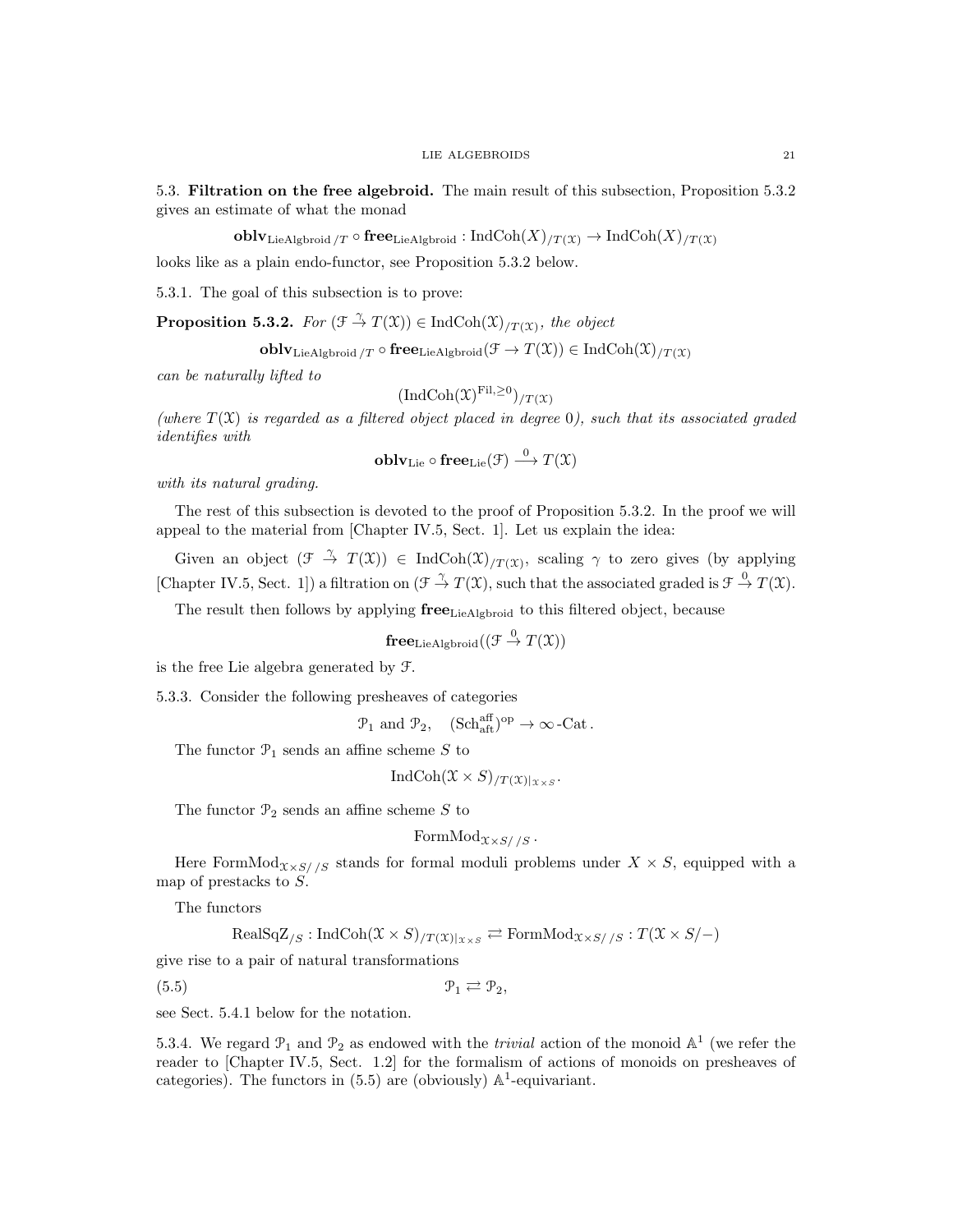5.3.5. We now consider the presheaf of categories  $\mathcal{P}_0$ , represented by the monoid  $\mathbb{A}^1$ , equipped with an action on itself by *multiplication*.

The object  $(\mathcal{F} \stackrel{\gamma}{\to} T(\mathfrak{X})) \in \text{IndCoh}(\mathfrak{X})_{T(\mathfrak{X})}$  gives rise to a natural transformation

 $(5.6)$   $\mathcal{P}_0 \rightarrow \mathcal{P}_1$ 

defined as follows: the corresponding object of  $\mathcal{P}_1(\mathbb{A}^1)$  is

$$
\mathcal{F}|_{\mathfrak{X}\times\mathbb{A}^1}\stackrel{\gamma_{\text{scaled}}}{\longrightarrow} T(\mathfrak{X})|_{\mathfrak{X}\times\mathbb{A}^1},
$$

where the value of  $\gamma_{\text{scaled}}$  over  $\lambda \in \mathbb{A}^1$  is  $\lambda \cdot \gamma$ .

It is easy to see that the above natural transformation  $\mathcal{P}_0 \to \mathcal{P}_1$  has a canonical structure of left-lax equivariance with respect to  $\mathbb{A}^1$ .

Note that by [Chapter IV.5, Lemma  $1.5.5(a)$ ], the category of left-lax equivariant functors  $\mathbb{A}^1 \to \mathcal{P}^1$  identifies with

$$
(\mathrm{IndCoh}(\mathfrak{X})^{\mathrm{Fil},\geq 0})_{/T}(\mathfrak{X})}.
$$

Under this identification, the above functor (5.6) is given by

$$
\mathfrak{F} \stackrel{\gamma}{\to} T(\mathfrak{X}),
$$

where  $\mathcal F$  (resp.,  $T(\mathfrak X)$ ) is regarded as a filtered object placed in degree 1 (resp., 0).

5.3.6. Thus, we obtain that the composite functor

$$
\mathcal{P}_0 \to \mathcal{P}_1 \to \mathcal{P}_2 \to \mathcal{P}_1
$$

has a structure of left-lax equivariance with respect to  $\mathbb{A}^1$ .

The corresponding object of  $\left(\text{IndCoh}(\mathfrak{X})^{\text{Fil},\geq0}\right)/T(\mathfrak{X})}$  is the desired lift of

obl $\mathbf{v}_{\text{LieAlgbroid}}$  /T  $\circ$  free<sub>LieAlgbroid</sub> ( $\mathcal{F} \to T(\mathfrak{X})$ ).

 $\Box$ 

5.4. Pullbacks of square-zero extensions. In this subsection we will show that the functor

$$
RealSqZ: IndCoh(X)_{/T(X)} \to FormMod_{X/}
$$

introduced above, is compatible with base change.

This will allow us, in the next subsection, to compare RealSqZ with another notion of squarezero extension of a prestack, namely, the one from [Chapter III.1, Sect. 10.1].

5.4.1. Let  $\mathfrak{X}_0$  be an object of PreStk<sub>laft-def</sub>, and let  $\mathfrak{X} \in (\text{PreStk}_{\text{laft-def}})_{/\mathfrak{X}_0}$ . The functor RealSqZ defines a functor

$$
\text{RealSqZ}_{/\mathfrak{X}_0} : \text{IndCoh}(\mathfrak{X})_{/T(\mathfrak{X}/\mathfrak{X}_0)} \to (\text{PreStk}_{\text{laft-def}})_{\mathfrak{X}//\mathfrak{X}_0}.
$$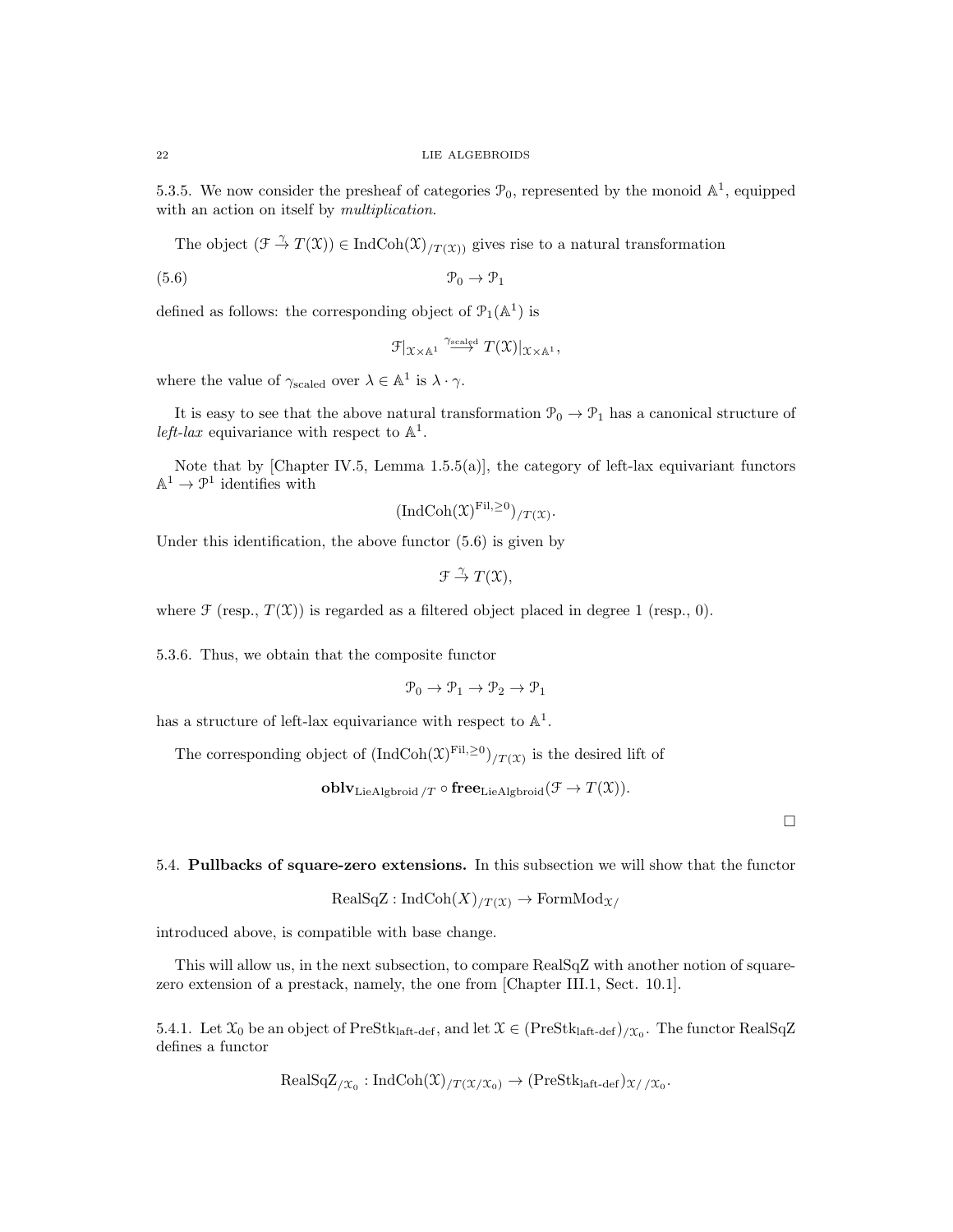5.4.2. Let  $f_0 : \mathcal{Y}_0 \to \mathcal{X}_0$  be a map in PreStk<sub>laft-def</sub>, and set  $\mathcal{Y} := \mathcal{Y}_0 \times \mathcal{X}$ . Let f denote the resulting map  $\mathfrak{X} \to \mathcal{Y}$ . Tautologically,

$$
f'(T(\mathfrak{X}/\mathfrak{X}_0)) \simeq T(\mathfrak{Y}/\mathfrak{Y}_0).
$$

By adjunction, for

$$
(\mathfrak{F}_{\mathfrak{X}} \xrightarrow{\gamma_{\mathfrak{X}}} T(\mathfrak{X}/\mathfrak{X}_0)) \in \mathrm{IndCoh}(\mathfrak{X})_{/T(\mathfrak{X}/\mathfrak{X}_0)}
$$

and its pullback by means of  $f'$ 

$$
(\mathcal{F}_{\mathcal{Y}} \xrightarrow{\gamma_{\mathcal{Y}}} T(\mathcal{Y}/\mathcal{Y}_0)) \in \mathrm{IndCoh}(\mathcal{Y})_{/T(\mathcal{Y}/\mathcal{Y}_0)},
$$

we have a canonical map in  $(PreStk<sub>laff-def</sub>)_{\mathcal{Y}/\mathcal{Y}_0}$ 

(5.7) 
$$
\text{RealSqZ}_{/\mathcal{Y}_0}(\gamma \mathcal{Y}) \to \mathcal{Y}_0 \underset{\mathcal{X}_0}{\times} \text{RealSqZ}_{/\mathcal{X}_0}(\gamma \mathcal{X}).
$$

We claim:

Proposition 5.4.3. The map  $(5.7)$  is an isomorphism.

We can depict the assertion of Proposition 5.4.3 by the commutative diagram

$$
\text{IndCoh}(\mathcal{Y})_{/T(\mathcal{Y}/\mathcal{Y}_0)} \xleftarrow{f'} \text{IndCoh}(\mathcal{X})_{/T(\mathcal{X}/\mathcal{X}_0)}
$$
\n
$$
\text{RealSqZ}_{/\mathcal{Y}_0} \downarrow \text{RealSqZ}_{/\mathcal{X}_0}
$$
\n
$$
\mathcal{Y}_0 \times -
$$

$$
(\text{PreStk}_{\text{laff-def}})_{\mathcal{Y}/\mathcal{Y}_0} \longleftarrow x_0 \quad (\text{PreStk}_{\text{laff-def}})_{\mathcal{X}/\mathcal{X}_0}.
$$

5.4.4. Proof of Proposition 5.4.3. We have a commutative diagram

$$
\begin{array}{ccc}\n\text{IndCoh}(\mathcal{Y}) & \xleftarrow{f^!} & \text{IndCoh}(\mathcal{X}) \\
\downarrow & & \downarrow \\
\text{IndCoh}(\mathcal{Y})_{/T(\mathcal{Y}/\mathcal{Y}_0)} & \xleftarrow{f^!} & \text{IndCoh}(\mathcal{X})_{/T(\mathcal{X}/\mathcal{X}_0)},\n\end{array}
$$

where the vertical arrows are as in Lemma 2.2.6. Since the essential image of

$$
IndCoh(\mathfrak{X}) \to IndCoh(\mathfrak{X})_{/T(\mathfrak{X}/\mathfrak{X}_0)}
$$

generates the target category under sifted colimits, and since the horizontal arrows in (5.8) commute with colimits, it suffices to show that the outer diagram in

$$
\operatorname{IndCoh}(\mathcal{Y}) \xleftarrow{f'} \operatorname{IndCoh}(\mathcal{X})
$$
\n
$$
\downarrow \qquad \qquad \downarrow
$$
\n
$$
\operatorname{IndCoh}(\mathcal{Y})_{/T(\mathcal{Y}/\mathcal{Y}_0)} \xleftarrow{f'} \operatorname{IndCoh}(\mathcal{X})_{/T(\mathcal{X}/\mathcal{X}_0)}
$$
\n
$$
\operatorname{RealSqZ}_{/\mathcal{Y}_0} \downarrow \qquad \qquad \downarrow \operatorname{RealSqZ}_{/\mathcal{X}_0}
$$
\n
$$
(\operatorname{PreStk}_{\operatorname{laft-def}})_{\mathcal{Y}/\mathcal{Y}_0} \xleftarrow{\mathcal{Y}_0} (\operatorname{PreStk}_{\operatorname{laft-def}})_{\mathcal{X}/\mathcal{X}_0}
$$

commutes.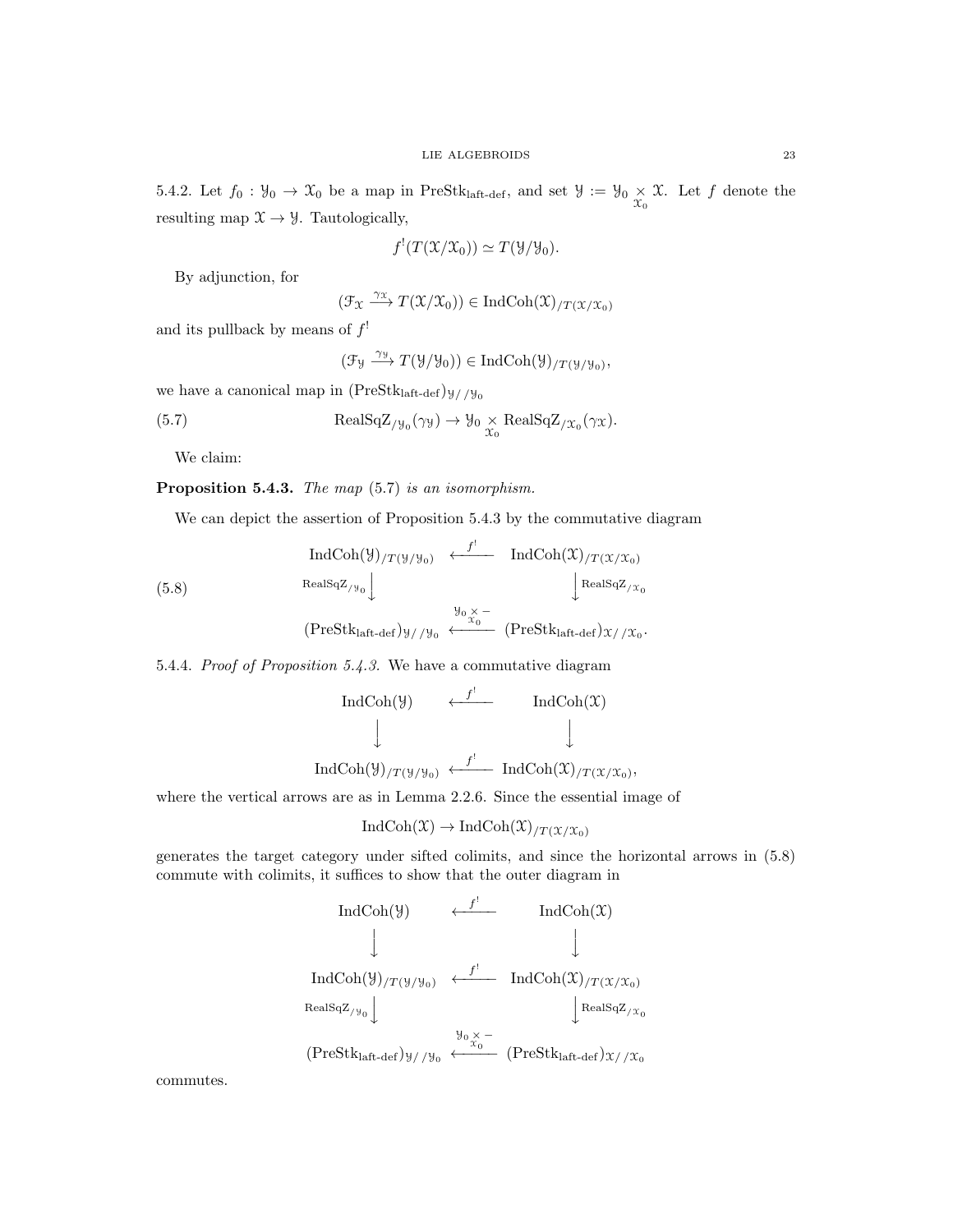However, by Lemma 2.2.6, the outer diagram identifies with

IndCoh(Y)  $\leftarrow$ <sup>f'</sup>  $IndCoh(\mathfrak{X})$  $\operatorname{free}_{\operatorname{Lie}}\int\limits_{\mathbb{R}}$  $\bigg|\mathbf{free}_{\mathrm{Lie}}$  $\downarrow$  $\text{LieAlg}(\text{IndCoh}(\mathcal{Y})) \quad \leftarrow^{\quad f'} \quad \text{LieAlg}(\text{IndCoh}(\mathcal{X}))$  $B_y \circ \exp \left( \frac{\beta}{2} \right)$  $\int B_X \circ \exp$  $Ptd((PreStk<sub>laff-def</sub>)/y)$  $y_0 \underset{x_0}{\times} \longleftarrow$  Ptd((PreStk<sub>laft-def</sub>)<sub>/X</sub>)  $\downarrow$  $\downarrow$  $(PreStk<sub>laff-def</sub>)_{\mathcal{Y}/\mathcal{Y}_0}$  $y_0 \underset{x_0}{\times} \longleftarrow$  (PreStk<sub>laft-def</sub>)  $\chi$  /  $\chi$ <sub>0</sub>.

Now, the commutativity of the latter diagram is manifest, since the middle vertical arrows are equivalences.

 $\Box$ 

5.5. Relation to another notion of square-zero extension. In this subsection, we will relate the category  $IndCoh(\mathfrak{X})_{/T(\mathfrak{X})}$  and the functor RealSqZ to the construction considered in [Chapter III.1, Sect. 10.1].

5.5.1. Assume for a moment that  $\mathcal{X} = X \in \text{Sch}_{\text{aff}}$  and let us start with a map

$$
T^*(X) \to \mathcal{I}, \quad \mathcal{I} \in \text{Coh}(X)^{\le -1}.
$$

On the one hand, the construction of [Chapter III.1, Sect. 5.1], produces from  $T^*(X) \to \mathcal{I}$ an object

$$
\text{RealSqZ}(T^*(X) \to \mathcal{I}) \in (\text{Sch}_{\text{aff}})_{\text{nil-isom from } X} \subset (\text{Sch}_{\text{aff}})_{X}.
$$

On the other hand, setting  $\mathcal{F} = \mathbb{D}_{X}^{\text{Serre}}(\mathcal{I})$ , we obtain an object

 $(\mathcal{F} \to T(X)) \in \text{IndCoh}(X)_{/T(\mathfrak{X})}.$ 

It follows from that under the embedding

$$
(Sch_{\text{aft}})_{\text{nil-isom from } X} \hookrightarrow \text{FormMod}_{X/}
$$
,

we have an isomorphism

$$
RealSqZ(T^*(X) \to \mathcal{I}) \simeq RealSqZ(\mathcal{F} \to T(X)),
$$

functorially in

$$
(T^*(X) \to \mathcal{I}) \in ((\mathrm{Coh}(X)^{\leq -1})_{T^*(X)/})^{\mathrm{op}}.
$$

Indeed, both objects satisfy the same universal property on the category  $\text{FormMod}_{X}/$ .

5.5.2. Let X be an object of PreStk, and let  $\mathcal{I} \in \mathrm{QCoh}(\mathcal{X})^{\leq 0}$ . In this case, the construction of [Chapter III.1, Sect. 10.1.1] produces a category (in fact, a space)  $SqZ(\mathfrak{X}, \mathfrak{I})$ , equipped with a forgetful functor

(5.9) 
$$
\mathrm{SqZ}(\mathfrak{X}, \mathfrak{I}) \to \mathrm{PreStk}_{\mathfrak{X}}.
$$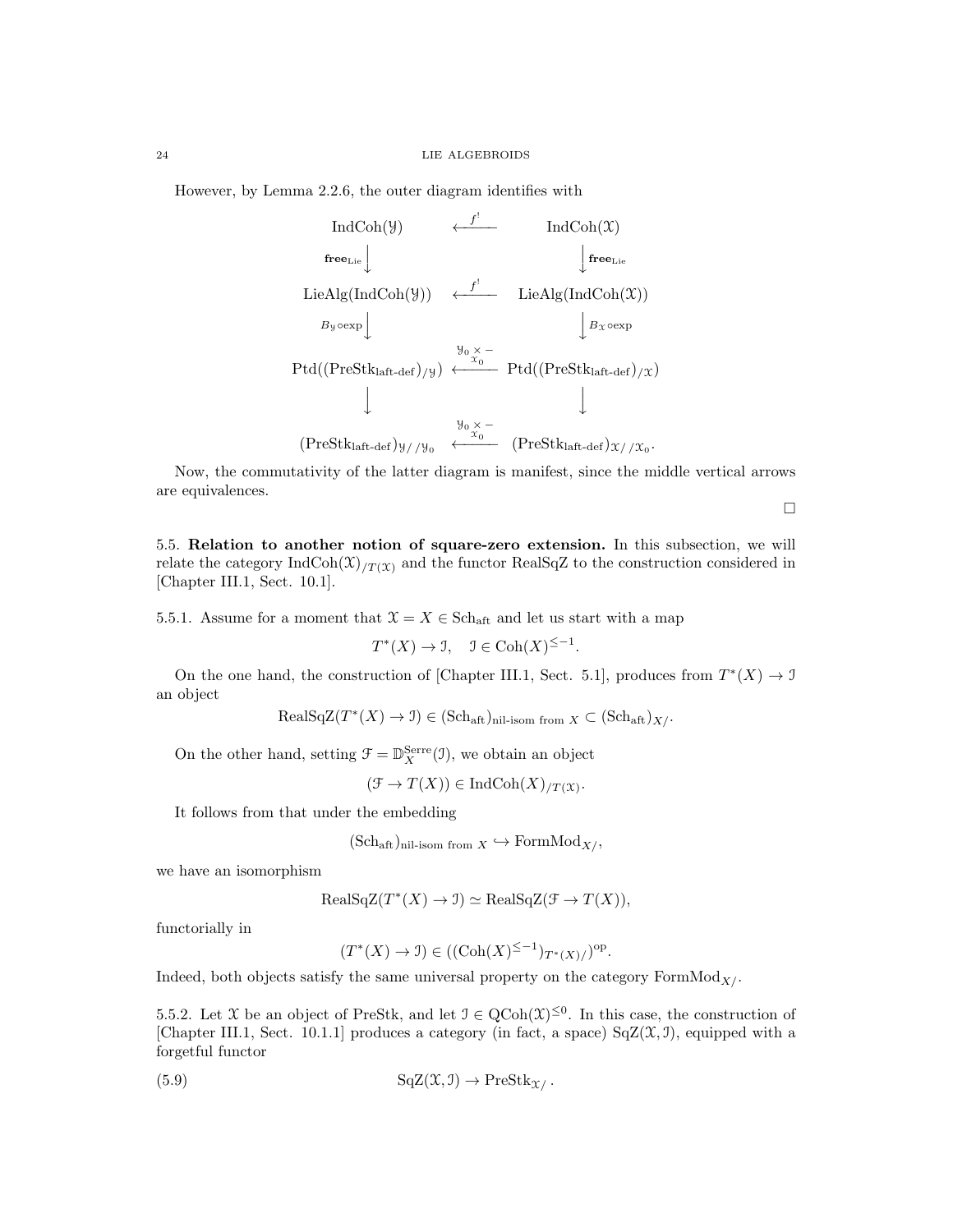5.5.3. Assume now that  $\mathcal{X} \in \text{PreStk}_{\text{laff-def}}$ . Assume, moreover, that J, regarded as an object of

,

$$
QCoh(\mathfrak{X})^{\leq 0} \subset Pro(QCoh(\mathfrak{X})^{-})^{\text{fake}}
$$

belongs to

$$
\mathrm{Pro}(\mathrm{QCoh}(\mathfrak{X})^{-})_{\mathrm{laff}}^{\mathrm{fake}} \subset \mathrm{Pro}(\mathrm{QCoh}(\mathfrak{X})^{-})^{\mathrm{fake}},
$$

see [Chapter III.1, Sect. 4.3.6] for what this means.

This condition can be rewritten as follows: for any  $S \in (\text{Sch}_{\text{aff}}^{\text{aff}})/\chi$ , the pullback  $\mathcal{I}|_S \in$  $Q\text{Coh}(S)^{\leq 0}$  has *coherent* cohomologies.

5.5.4. Set

$$
\mathcal{F}:=\mathbb{D}_{\mathfrak{X}}^{\rm Serre}(\mathfrak{I}[1])\in\mathrm{IndCoh}(\mathfrak{X}).
$$

We claim:

Proposition 5.5.5. There exists a canonically defined isomorphism of spaces

 $SqZ(\mathfrak{X}, \mathfrak{I}) \simeq \mathrm{Maps}_{\mathrm{IndCoh}(\mathfrak{X})}(\mathfrak{F}, T(\mathfrak{X}))$ 

that makes the diagram



commute.

The rest of this subsection is devoted to the proof of Proposition 5.5.5.

5.5.6. Note that

 $\operatorname{Maps}_{\operatorname{IndCoh}(\mathfrak{X})}(\mathcal{F}, T(\mathfrak{X})) \simeq \operatorname{Maps}_{\operatorname{Pro}(QCoh(\mathfrak{X})^{-})^{\operatorname{fake}}_{\text{laft}}} (T^*(\mathfrak{X}), \mathfrak{I}[1]).$ 

Hence, we have a map

 $SqZ(\mathfrak{X}, \mathfrak{I}) \rightarrow Maps_{IndCoh(\mathfrak{X})}(\mathfrak{F}, T(\mathfrak{X})),$ 

given by the construction in [Chapter III.1, Sect. 10.2].

We will now construct the inverse map.

5.5.7. For  $(\mathcal{F}_{\mathfrak{X}} \stackrel{\gamma_{\mathfrak{X}}}{\to} T(\mathfrak{X})) \in \text{IndCoh}(\mathfrak{X})_{/T(\mathfrak{X})}$  set

$$
(\mathfrak{X} \hookrightarrow \mathfrak{X}') := \text{RealSqZ}(\gamma_{\mathfrak{X}}) \in \text{FormMod}_{\mathfrak{X}/}.
$$

We claim that the object

 $(\mathfrak{X} \hookrightarrow \mathfrak{X}') \in \mathrm{PreStk}_{\mathfrak{X}/},$ 

constructed above has a natural structure of an object of  $SqZ(\mathfrak{X}, \mathfrak{I}).$ 

It will be clear by unwinding the constructions that the two functors

$$
SqZ(\mathfrak{X}, \mathfrak{I}) \leftrightarrow Maps_{IndCoh(\mathfrak{X})}(\mathfrak{F}, T(\mathfrak{X}))
$$

are inverses of each other.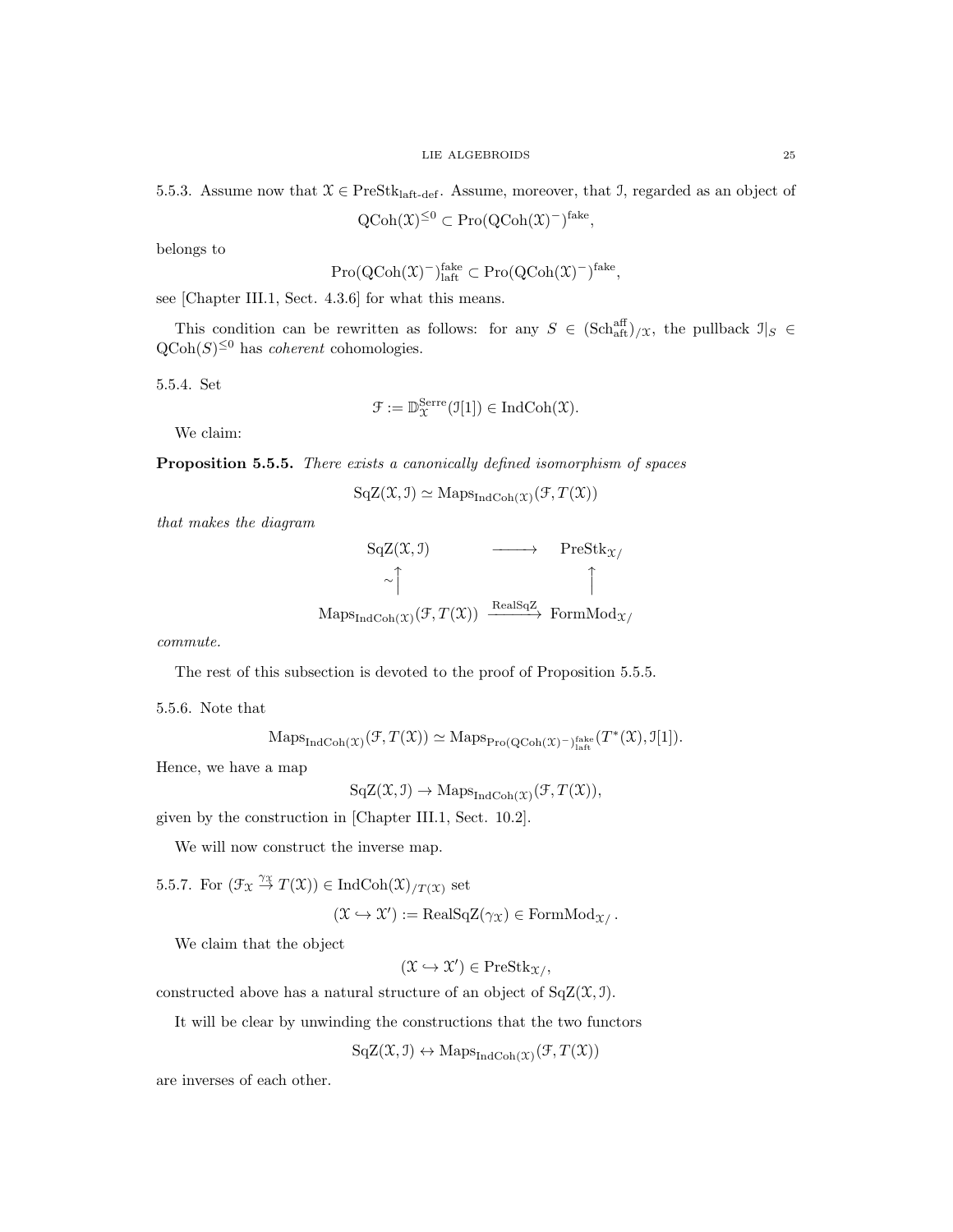5.5.8. Let S' be an object of Schaff, equipped with a map  $f': S' \to \mathcal{X}'$ . Set

$$
S := S' \underset{\mathcal{X}'}{\times} \mathfrak{X},
$$

and let f denote the resulting map  $S \to \mathfrak{X}$ . Denote  $\mathfrak{F}_S := f^{\mathfrak{l}}(\mathfrak{F}_\mathfrak{X})$ .

Note that Proposition 5.4.3 implies that  $S \to S'$  has a canonical structure of square-zero extension by means of  $\mathcal{I}_S := \mathbb{D}_S^{\text{Serre}}(\mathcal{F}_S)[-1]$ . Hence, it remains to show that  $S \in \text{Sch}_{\text{aff}}^{\text{aff}}$ .

5.5.9. To prove that  $S \in Sch_{\text{aff}}^{\text{aff}}$ , it is enough to show that  $T^*(S)|_{\text{red}S} \in Coh(\text{red}S)^{\leq 0}$ . We have an exact triangle

$$
T^*(S/S')|_{\text{red}S} \to T^*(S)|_{\text{red}S} \to T^*(S')|_{\text{red}S},
$$

so it suffices to show that  $T^*(S/S')|_{\text{red}S} \in \text{Coh}(\text{red}S)^{\leq 0}$ .

We have:

$$
T^*(S/S')|_{\text{red}S} = \mathbb{D}^{\text{Serre}}_{\text{red}S}(T(S/S')|_{\text{red}S}),
$$

where  $\mathbb{D}^{\text{Serre}}$  is understood in the sense of [Chapter III.1, Corollary 4.3.8].

By Proposition 5.3.2,  $T(S/S')|_{\text{red}S}$  has a canonical filtration indexed by positive integers, with the d-th sub-quotient isomorphic to the d graded component  $(\textbf{oblv}_{\text{Lie}} \circ \textbf{free}_{\text{Lie}}(\mathcal{F}_{\text{redS}}))^d$  of  ${\bf oblv}_{{\rm Lie}}\circ{\bf free}_{{\rm Lie}}({\mathfrak F}_{\rm redg}).$ 

The required assertion follows now from the fact that for every  $d$ ,

$$
\mathbb{D}^{\mathrm{Serre}}_{\mathrm{red}S}((\mathbf{oblv}_\mathrm{Lie}\circ\mathbf{free}_\mathrm{Lie}(\mathcal{F}_\mathrm{redS}))^d)\simeq \left(\mathrm{Lie}(d)\otimes \mathfrak{I}_\mathrm{redS}[1]^{\otimes d}\right)^{\Sigma_d},
$$

and hence lives in cohomological degrees  $\leq -d$ .

5.6. What is the general framework for the definition of Lie algebroids? Here is a general categorical framework for the definition of 'broids' that our construction of Lie algebroids fits in.

5.6.1. Let C be an ∞-category with finite limits, and in particular, a final object  $*\in \mathcal{C}$ . Let  $\mathcal{C}_*$ be the corresponding pointed category, i.e.,  $\mathcal{C}_* := \mathcal{C}_{*/}.$ 

Let D denote the stabilization of  $\mathcal{C}_*$ , i.e., the category of spectrum objects on  $\mathcal{C}_*$ . According to [Lu1, Corollary 1.4.2.17], this is a stable ∞-category. Let RealSplitSqZ denote the forgetful functor  $\mathcal{D} \to \mathcal{C}_*$ , i.e., what is usually denoted  $\Omega^{\infty}$ .

5.6.2. Consider the functor

$$
\mathcal{D} \overset{\mathrm{RealSplitSqZ}}{\longrightarrow} \mathcal{C}_* \to \mathcal{C},
$$

where the second arrow is the forgetful functor.

Let us assume that this functor has a left adjoint, to be denoted coTan.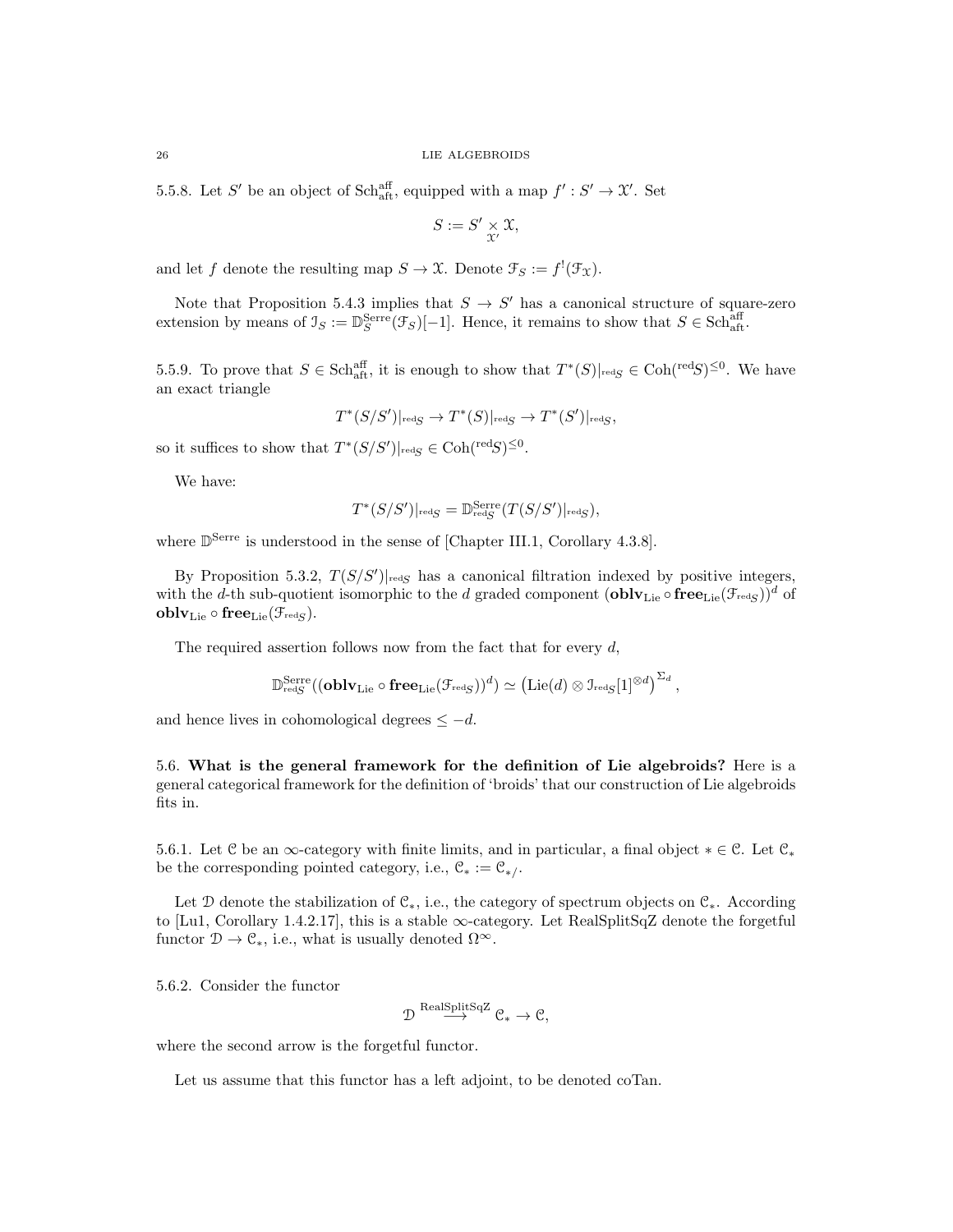5.6.3. Note that for any  $y \in \mathcal{C}$  we have a tautologically defined map coTan(y)  $\rightarrow$  coTan(\*).

Consider now the functor

(5.10)  $\text{coTan}_{rel}: \mathcal{C} \to \mathcal{D}_{\text{coTan}(*)}/$ ,  $\text{coTan}_{rel}(y) := \text{coFib}(\text{coTan}(y) \to \text{coTan}(*)$ .

Assume that this functor also admits a left adjoint, to be denoted

$$
\text{RealSqZ} : \mathcal{D}_{\text{coTan}(*)}/ \to \mathcal{C}.
$$

Consider the comonad

coTanrel ◦ RealSqZ

acting on  $\mathcal{D}_{\text{coTan}(*)/}$ .

The 'broids' that we have in mind are by definition objects of the category

 $(\text{coTan}_{rel} \circ \text{RealSqZ})$ -comod $(\mathcal{D}_{coTan(*)}/).$ 

The functor co $Tan_{rel}$  of  $(5.10)$  upgrades to a functor

 $\mathrm{coTan}_{\mathrm{rel}}^{\mathrm{enh}}: \mathcal{C} \to (\mathrm{coTan}_{\mathrm{rel}} \circ \mathrm{RealSqZ})\text{-comod}(\mathcal{D}_{\mathrm{coTan}(*)}/).$ 

The above functor co $\text{Tan}_{rel}^{\text{enh}}$  is *not* an equivalence in general, but it happens to be one in our particular example, see Sect. 5.6.5.

5.6.4. By contrast, the category of 'bras' is constructed as follows. We consider the functor

 $RealSplitSqZ \circ [1] : \mathcal{D} \to \mathcal{C}_*,$ 

and its left adjoint

$$
\mathfrak{C}_*\to \mathfrak{C}\stackrel{\mathrm{coTan}_{\mathrm{rel}}}{\longrightarrow}\mathfrak{D};
$$

we denote it by  $\mathrm{coTan}_{\mathrm{rel}}$  by a slight abuse of notation.

The category of 'bras' is:

 $(\text{coTan}_{rel} \circ \text{RealSplitSqZ} \circ [1])$ -comod $(\mathcal{D})$ .

The functor  $\mathrm{coTan}_{rel}$  upgrades to a functor

 $\mathrm{coTan}_{\mathrm{rel}}^{\mathrm{enh}} : \mathcal{C}_* \to \mathrm{RealSplitSqZ \circ [1])\text{-comod}(\mathcal{D})\text{.}$ 

This functor co $\text{Tan}_{rel}^{\text{enh}}$  is also *not* an equivalence in general, but it happens to be one in the example of Sect. 5.6.5.

5.6.5. In our case, we apply the above discussion to  $C = (\text{FormMod}_{\mathfrak{X}})^{\text{op}}$ , so that

 $C_* = \text{Ptd}(\text{FormMod}_{/\Upsilon}).$ 

Recall that by [Chapter IV.3, Proposition 3.7.12], the functor

 $RealSplitSqZ: IndCoh(\mathfrak{X}) \rightarrow Ptd(FormMod_{/\mathfrak{X}})$ 

identifies  $(IndCoh(\mathfrak{X}))^{op}$  with the stabilization of Ptd(FormMod<sub>/X</sub>)<sup>op</sup>.

Now, we claim that the notion of 'broid' (resp. 'bra') defined above recovers the notion of Lie algebroid on  $\mathfrak X$  (resp., Lie algebra in IndCoh $(\mathfrak X)$ ). Indeed, this follows from Corollary 5.2.5 (resp., [Chapter IV.3, Corollary 3.7.6]).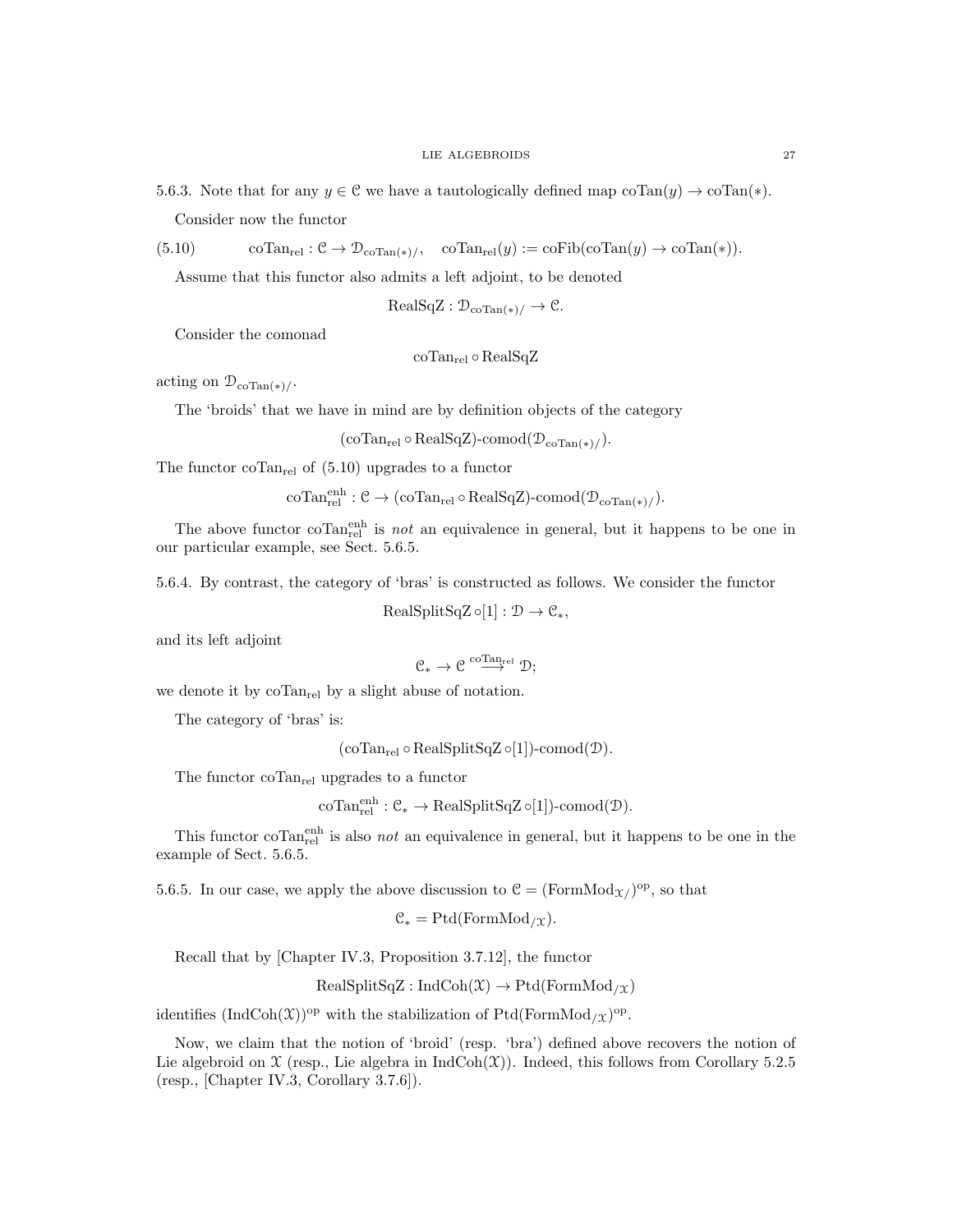### 6. IndCoh of a square-zero extension

The goal of this section is to describe the category of ind-coherent sheaves on a square-zero extension.

First, we show that every ind-coherent sheaf on  $\mathfrak X$  has a canonical action of the Lie algebra inert<sub>X</sub>. We then use this fact to give an algebraic description of the category of ind-coherent sheaves on a square-zero extension.

Subsequently, we show that the dualizing sheaf of a square-zero extension of  $\mathfrak X$  is naturally an extension of the direct image of the 'defining ideal' by the direct image image of the dualizing sheaf of  $\mathfrak{X}$ .

6.1. Modules for the inertia Lie algebra. In this subsection we observe that any object of IndCoh(−) acquires a canonical action of the inertia Lie algebra.

6.1.1. Let X be an object of PreStk<sub>laft-def</sub>. Recall the infinitesimal inertia group Inert<sup>inf</sup> and its Lie algebra inert $x$ .

By [Chapter IV.3, Sect. 5.2.1], we have:

$$
inert_{\mathfrak{X}}\operatorname{-mod}(\operatorname{IndCoh}(\mathfrak{X}))\simeq \operatorname{IndCoh}((\mathfrak{X}\times \mathfrak{X})^{\wedge}),
$$

where the forgetful functor

$$
\mathbf{oblv}_{\mathrm{inert}_{\mathfrak{X}}}:\mathrm{inert}_{\mathfrak{X}}\text{-mod}(\mathrm{IndCoh}(\mathfrak{X}))\to\mathrm{IndCoh}(\mathfrak{X})
$$

corresponds to

$$
\Delta^!_{\mathfrak{X}}: \mathrm{IndCoh}((\mathfrak{X} \times \mathfrak{X})^{\wedge}) \to \mathrm{IndCoh}(\mathfrak{X}),
$$

and the functor

 $\mathbf{triv}_{\text{inert}_{\mathcal{X}}} : \text{IndCoh}(\mathcal{X}) \to \text{inert}_{\mathcal{X}} \text{-mod}(\text{IndCoh}(\mathcal{X}))$ 

corresponds to

$$
p_s^!
$$
: IndCoh $(\mathfrak{X}) \to \text{IndCoh}((\mathfrak{X} \times \mathfrak{X})^{\wedge}).$ 

6.1.2. Note, however, that the functor

 $p_t^! : \text{IndCoh}(\mathfrak{X}) \to \text{IndCoh}((\mathfrak{X} \times \mathfrak{X})^{\wedge})$ 

gives rise to another symmetric monoidal functor, denoted

can : IndCoh $(\mathfrak{X}) \to \mathrm{inert}_{\mathfrak{X}}$ -mod(IndCoh $(\mathfrak{X})$ ),

equipped with an isomorphism

(6.1) 
$$
\mathbf{oblv}_{\text{inert}_{\mathcal{X}}} \circ \mathbf{can} = \mathrm{Id}_{\mathrm{IndCoh}(\mathcal{X})}.
$$

The datum of the functor can and the isomorphism  $(6.1)$  is equivalent to a functorial assignment to any  $\mathcal{F} \in \text{IndCoh}(\mathcal{X})$  of a structure of inert<sub> $\mathcal{X}$ </sub>-module.

6.1.3. By construction, for  $\mathcal{F} \in \text{IndCoh}(\mathcal{X})$ , a datum of isomorphism

 $\textbf{can}(\mathcal{F}) \simeq \textbf{triv}_{\text{inert}_{\mathcal{X}}}(\mathcal{F}) \in \text{inert}_{\mathcal{X}}\text{-mod}(\text{IndCoh}(\mathcal{X}))$ 

is equivalent to that of an isomorphism

$$
p_s^!(\mathcal{F}) \simeq p_t^!(\mathcal{F}) \in \mathrm{IndCoh}((\mathcal{X} \times \mathcal{X})^{\wedge}).
$$

This datum is strictly weaker than that of descent of  $\mathcal F$  with respect to the groupoid  $(\mathcal X \times \mathcal X)^\wedge$ , i.e., a structure of crystal.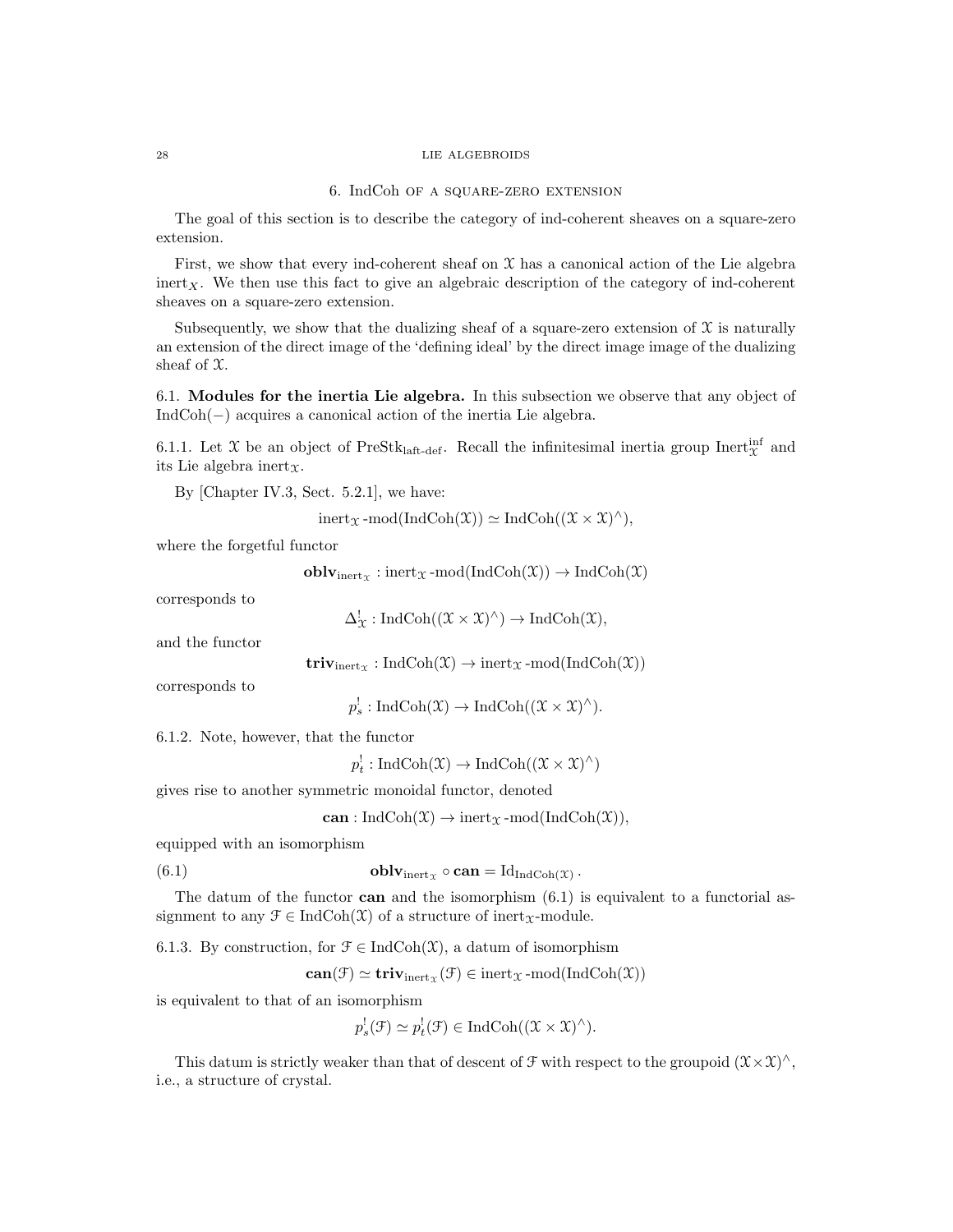6.1.4. Assume for a moment that  $\mathcal{F} = \Upsilon_{\mathcal{X}}(\mathcal{E})$  for  $\mathcal{E} \in \mathrm{QCoh}(\mathcal{X})^{\mathrm{perf}}$ .

Consider the canonical map in LieAlg(IndCoh $(\mathfrak{X})$ ):

 $inert_{\Upsilon} \to \text{ker-anch}(\text{At}(\mathcal{E})) \simeq \Upsilon_{\Upsilon}(\text{End}(\mathcal{E})).$ 

By Proposition 4.1.6, the datum of such a map is equivalent to that of structure of inert<sub> $x$ -</sub> module on  $\Upsilon_{\mathfrak{X}}(\mathcal{E})$ . One can show that this is the same structure as given by the functor can, applied to  $\Upsilon_{\mathfrak{X}}(\mathcal{E})$ .

6.2. The canonical split square-zero extension. In this section we observe that for any object  $\mathcal{F} \in \text{IndCoh}(\mathfrak{X})$  there exists a canonical (a.k.a. Atiyah) map  $T(\mathfrak{X})[-1] \overset{!}{\otimes} \mathcal{F} \to \mathcal{F}$ .

We will see that this map is induced by the action of the Lie algebra inert<sub>x</sub> on  $\mathcal{F}$ , using the fact that  $\textbf{oblv}_{\text{LieAlg}}(\text{inert}_\mathfrak{X}) = T(\mathfrak{X})[-1].$ 

6.2.1. Consider again the object

$$
\Delta_{\mathfrak{X}}: \mathfrak{X} \to (\mathfrak{X} \times \mathfrak{X})^{\wedge} : p_s
$$

in Ptd(FormMod<sub>/X</sub>). We have

$$
T((\mathfrak{X}\times\mathfrak{X})^{\wedge}/\mathfrak{X})_{\mathfrak{X}}\simeq T(\mathfrak{X}).
$$

Hence, applying [Chapter IV.3, Proposition 3.7.3] to the identity map  $T(\mathfrak{X}) \to T(\mathfrak{X})$ , we obtain a canonically defined map

$$
RealSplitSqZ(T(\mathfrak{X})) \to (\mathfrak{X} \times \mathfrak{X})^{\wedge},
$$

such that the composition

$$
RealSplitSqZ(T(\mathcal{X})) \to (\mathcal{X} \times \mathcal{X})^{\wedge} \stackrel{p_s}{\to} \mathcal{X}
$$

is the tautological projection RealSplitSqZ $(T(\mathfrak{X})) \to \mathfrak{X}$ .

6.2.2. Consider now the composition

$$
RealSplitSqZ(T(\mathfrak{X})) \to (\mathfrak{X} \times \mathfrak{X})^{\wedge} \stackrel{p_t}{\to} \mathfrak{X};
$$

we denote it by  $\mathfrak d$  (cf. [Chapter III.1, Sect. 4.5.1]).

By Lemma 5.1.3, the map  $\mathfrak d$  corresponds to a particular choice of the null-homotopy of the map

 $T(\mathfrak{X})[-1] \stackrel{0}{\rightarrow} T(\mathfrak{X}) \stackrel{\mathrm{id}}{\longrightarrow} T(\mathfrak{X}).$ 

Unwinding the definitions, the above null-homotopy is given by the identity map on  $T(\mathfrak{X})$ .

6.2.3. Identifying

$$
IndCoh(RealSplitSqZ(T(X))) \simeq \mathbf{free}_{Lie}(T(X)[-1])\text{-mod}(IndCoh(X))
$$

(see [Chapter IV.3, Sect. 5.2.1]), we obtain a functor

IndCoh $(X) \stackrel{\textbf{can}}{\longrightarrow} \text{IndCoh}((\mathfrak{X} \times \mathfrak{X})^{\wedge}) \rightarrow$ 

 $\rightarrow \text{IndCoh}(\text{RealSplitSqZ}(T(\mathfrak{X}))) \simeq \textbf{free}_{\text{Lie}}(T(\mathfrak{X})[-1])\text{-mod}(\text{IndCoh}(X)).$ 

We denote this functor by

 $\mathbf{can}_{\mathbf{free}} : \mathrm{IndCoh}(X) \to \mathbf{free}_{\mathrm{Lie}}(T(\mathfrak{X})[-1])\text{-mod}(\mathrm{IndCoh}(X)).$ 

Its composition with the forgetful functor

 $\text{oblv}_{\text{free}_{\text{Lie}}(T(\mathfrak{X})[-1])}$ : free<sub>Lie</sub>( $T(\mathfrak{X})[-1]$ )-mod(IndCoh(X))  $\to \text{IndCoh}(\mathfrak{X})$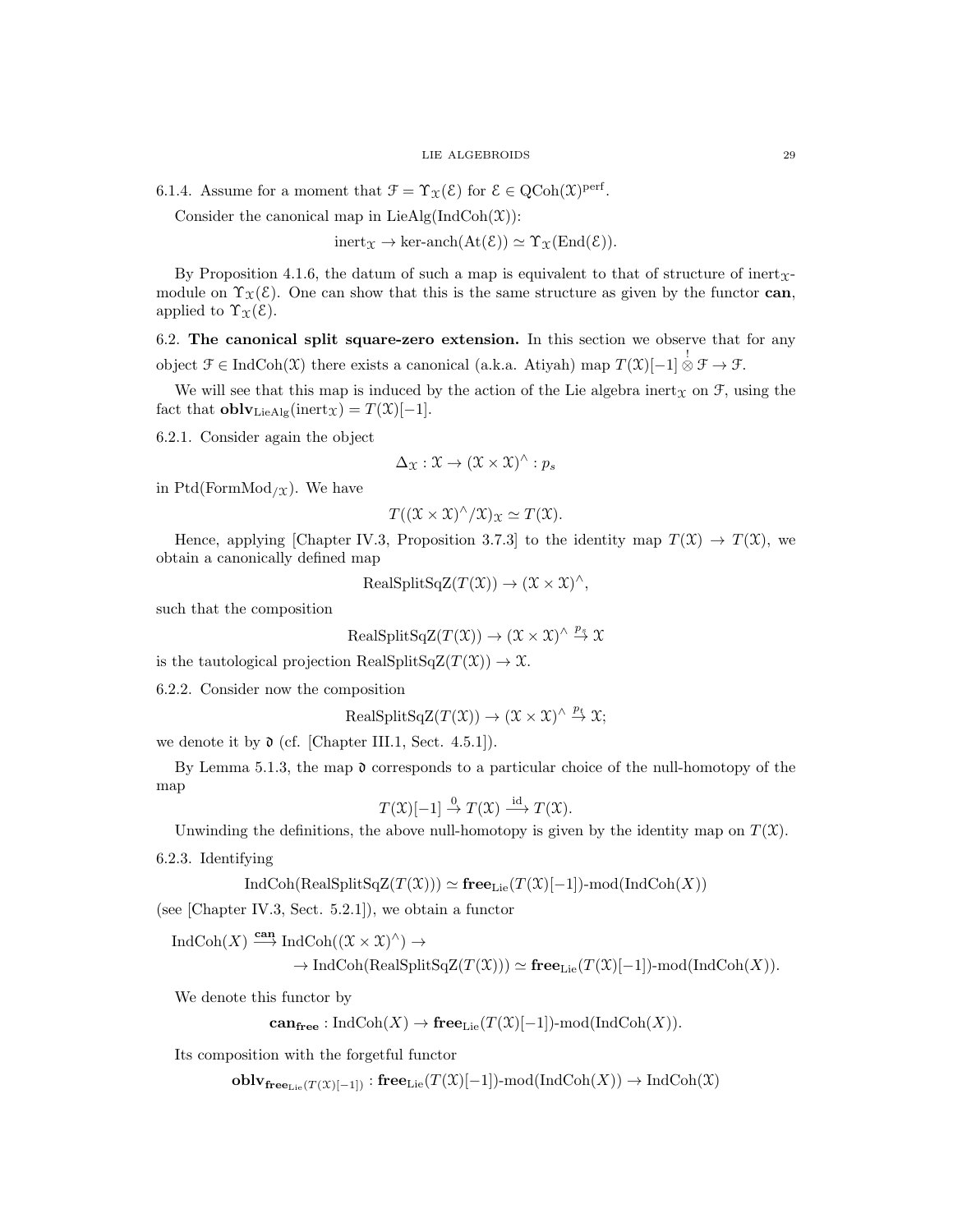is the identity functor, i.e.,

(6.2) 
$$
\mathbf{oblv}_{\mathbf{free}_{\mathbf{Lie}}(T(\mathcal{X})[-1])} \circ \mathbf{can}_{\mathbf{free}} \simeq \mathrm{Id}_{\mathrm{IndCoh}(\mathcal{X})}.
$$

6.2.4. The datum of the functor  $\textbf{can}_{\textbf{free}}$  and the isomorphism (6.2) is equivalent to a functorial assignment to any  $\mathcal{F} \in \text{IndCoh}(\mathcal{X})$  of a map

(6.3) 
$$
\alpha_{\mathcal{F}}: T(\mathfrak{X})[-1] \overset{!}{\otimes} \mathcal{F} \to \mathcal{F}.
$$

Note that by construction, for  $\mathcal{F}' \in \text{IndCoh}(\mathcal{X}_{dR})$ , the map

(6.4) 
$$
\alpha_{(p_{\mathfrak{X},\mathrm{dR}})^{\mathfrak{l}}(\mathcal{F}')} : T(\mathfrak{X})[-1] \overset{!}{\otimes} (p_{\mathfrak{X},\mathrm{dR}})^{\mathfrak{l}}(\mathcal{F}') \to (p_{\mathfrak{X},\mathrm{dR}})^{\mathfrak{l}}(\mathcal{F}')
$$

is canonically trivialized.

6.2.5. By construction, the map

$$
\mathbf{free}_{\mathrm{Lie}}(T(\mathfrak{X})[-1]) \to \mathrm{inert}_{\mathfrak{X}}
$$

coming from the identification  $\textbf{oblv}_{\text{Lie}}(\text{inert}_\mathcal{X}) \simeq T(\mathcal{X})[-1]$ , induces a commutative diagram

$$
\begin{array}{ccc}\n\text{IndCoh}(\mathfrak{X}) & \xrightarrow{\textbf{can}} & \text{inert}_{\mathfrak{X}}\text{-mod}(\text{IndCoh}(\mathfrak{X})) \\
\downarrow & & \downarrow \\
\text{IndCoh}(\mathfrak{X}) & \xrightarrow{\textbf{can}_{\textbf{free}}} & \textbf{free}_{\text{Lie}}(T(\mathfrak{X})[-1])\text{-mod}(\text{IndCoh}(X)) \\
\downarrow & & \downarrow \\
\text{IndCoh}(\mathfrak{X}) & \xrightarrow{\text{Id}} & & \downarrow \\
\text{IndCoh}(\mathfrak{X}) & \xrightarrow{\text{Id}} & & \text{IndCoh}(\mathfrak{X}).\n\end{array}
$$

6.3. Description of IndCoh of a square-zero extension. In this subsection we will give an explicit description of the category IndCoh(−) on a square-zero extension.

6.3.1. Let  $\gamma : \mathcal{F} \to T(\mathfrak{X})$  be an object of IndCoh $(\mathfrak{X})_{T(\mathfrak{X})}$ . Consider the following category, denoted Annul $(\mathcal{F}, \gamma)$ :

It consists of objects  $\mathcal{F}' \in \text{IndCoh}(\mathcal{F})$ , equipped with a null-homotopy for the map

$$
\mathcal{F}[-1]\overset{!}{\otimes}\mathcal{F}'\to T(\mathfrak{X})[-1]\overset{!}{\otimes}\mathcal{F}'\overset{\alpha'_{\mathcal{F}}}{\to}\mathcal{F}'.
$$

We have a tautological forgetful functor

$$
Annul(\mathcal{F}, \gamma) \to IndCoh(\mathcal{X}).
$$

6.3.2. Consider now the object

$$
RealSqZ(\mathcal{F}, \gamma) \in FormMod_{\mathcal{X}}.
$$

In this subsection we will prove (cf. [Chapter III.1, Sect. 5.1.1]):

Theorem 6.3.3. There exists a canonically defined equivalence of categories

$$
\text{Annul}(\mathcal{F}, \gamma) \simeq \text{IndCoh}(\text{RealSqZ}(\mathcal{F}, \gamma))
$$

that commutes with the forgetful functors to  $IndCoh(\mathfrak{X})$ .

The rest of this subsection is devoted to the proof of Theorem 6.3.3.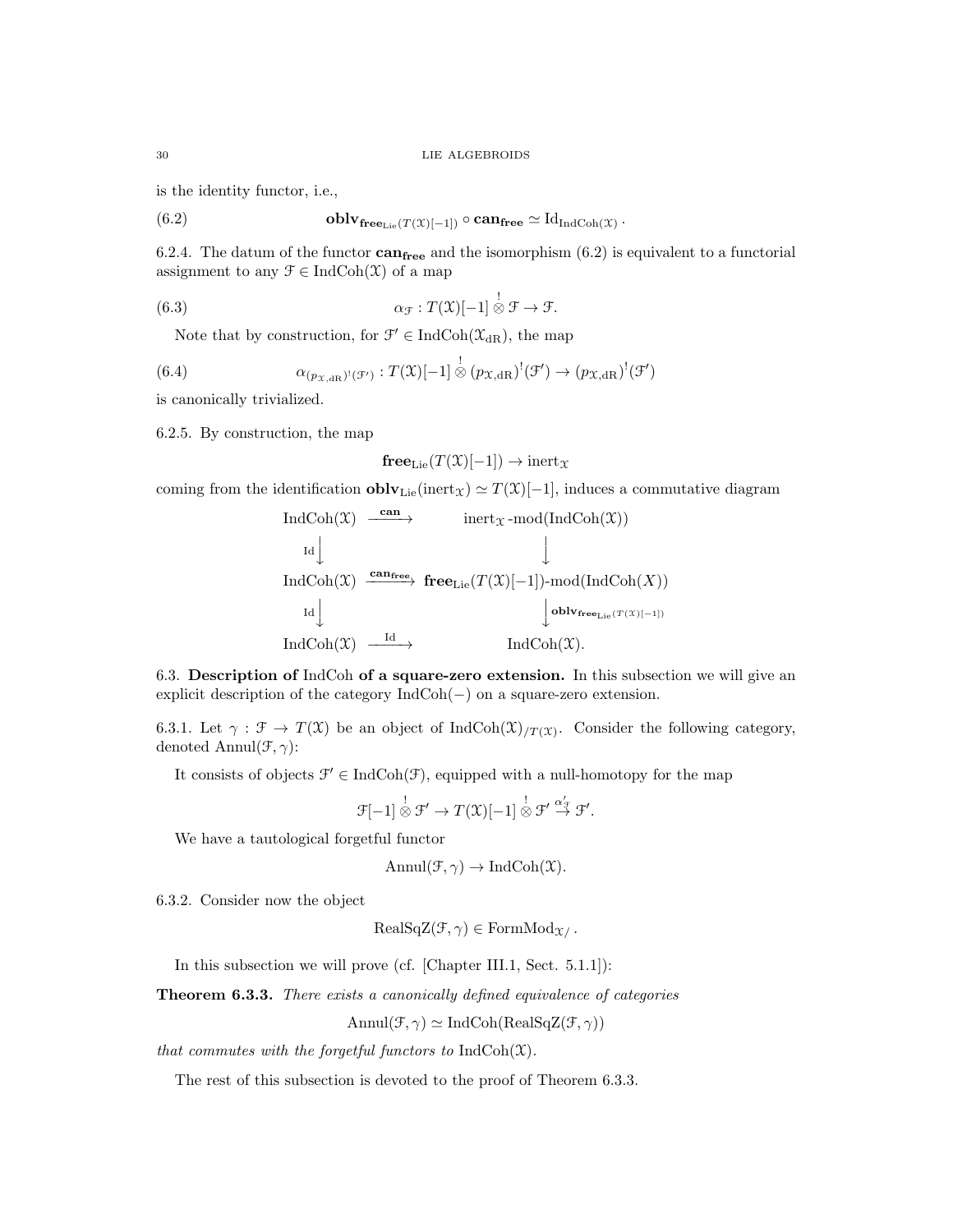6.3.4. Step 1. We first construct the functor

(6.5) 
$$
\operatorname{IndCoh}(\operatorname{RealSqZ}(\mathcal{F}, \gamma)) \to \operatorname{Annul}(\mathcal{F}, \gamma).
$$

Let  $f: \mathfrak{X} \to \mathcal{Y}$  be an object of FormMod<sub> $\mathfrak{X}/\mathfrak{t}$ </sub> It follows from the definitions, that for  $\mathcal{F}' \in$  $IndCoh(\mathcal{Y})$ , the map

$$
T(\mathfrak{X}/\mathfrak{Y})[-1] \overset{!}{\otimes} f^{!}(\mathfrak{F}') \to T(\mathfrak{X})[-1] \overset{!}{\otimes} f^{!}(\mathfrak{F}') \overset{\alpha_{f^{!}(\mathfrak{F})}}{\longrightarrow} f^{!}(\mathfrak{F}')
$$

is equipped with a canonical null-homotopy.

Applying this to  $\mathcal{Y} := \text{RealSqZ}(\mathcal{F}, \gamma)$ , and composing with the tautological map

 $\mathcal{F} \to T(\mathcal{X}/\operatorname{RealSqZ}(\mathcal{F}, \gamma)),$ 

we obtain the desried functor (6.5).

6.3.5. Step 2. It is easy to see that the forgetful functor

$$
Annul(\mathcal{F}, \gamma) \to IndCoh(\mathcal{X})
$$

is monadic. Let  $M_{\mathcal{F},\gamma}$  denote the corresponding monad.

By Step 1, we obtain a map of monads

(6.6) 
$$
M_{\mathcal{F}, \gamma} \to U(\mathbf{free}_{\text{LieAlgbroids}}(\mathcal{F}, \gamma)).
$$

To prove the proposition, it remains to show that the map (6.6) is an isomorphism.

6.3.6. Step 3. We claim that both sides in  $(6.6)$ , and the map between them, can be naturally upgraded to the category

$$
\mathrm{AssocAlg}\left(\left(\mathrm{Funct}_{\mathrm{cont}}(\mathrm{IndCoh}(\mathfrak{X}),\mathrm{IndCoh}(\mathfrak{X}))\right)^{\mathrm{Fil},\geq 0}\right).
$$

Indeed, this enhancement corresponds to the  $A^1$ -family that deforms  $\gamma$  to the 0 map, as in Sect. 5.3.5.

Since the functor ass. gr. is conservative on  $(\text{Funct}_{cont}(\text{IndCoh}(\mathfrak{X},\text{IndCoh}(\mathfrak{X})))^{Fil,\geq0}$ , it suffices to show that the map (6.6) induces an isomorphism at the associated graded level.

This reduces the verification of the isomorphism (6.6) to the case when  $\gamma$  is the 0 map.

6.3.7. Step 4. Note that when  $\gamma = 0$ , the category Annul( $\mathcal{F}, \gamma$ ) identifies with that of objects  $\mathcal{F}' \in \text{IndCoh}(\mathcal{X})$ , equipped with a map

$$
\mathfrak{F} \overset{!}{\otimes} \mathfrak{F}' \to \mathfrak{F}'.
$$

I.e., Annul(F, 0)  $\simeq$  free<sub>Assoc</sub>(F)-mod(IndCoh(X)), and the monad M<sub>F, $\gamma$ </sub> is given by tensor product with  $free<sub>Assoc</sub>(\mathcal{F})$ .

Similarly, the monad  $U(\mathbf{free}_{\text{LieAlgbroids}}(\mathcal{F}, 0))$  is given by tensor product with  $U(\mathbf{free}_{\text{Lie}}(\mathcal{F}))$ .

Unwinding the definitions, we obtain that the map (6.6) corresponds to the map

$$
freeAssoc(\mathcal{F}) \to U(freeLie(\mathcal{F})),
$$

and hence is an isomorphism.

6.4. The dualizing sheaf of a square-zero extension. As a corollary of Theorem 6.3.3 we obtain the following fact that justifies the terminology 'square-zero extension'.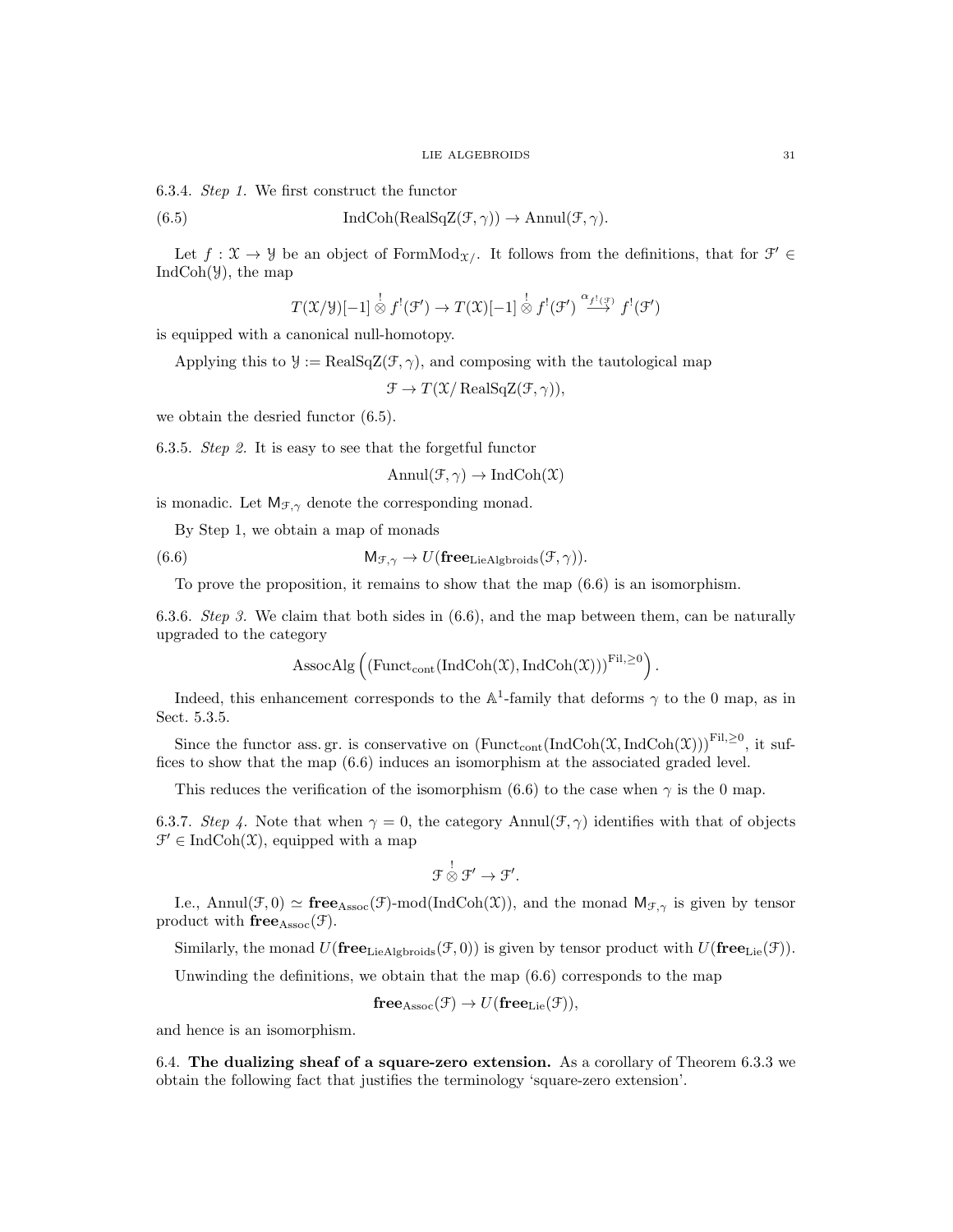6.4.1. Let  $\mathfrak{X}, \mathfrak{F}, \gamma$  be as above. Denote

 $\mathfrak{X}' := \text{RealSqZ}(\mathcal{F}, \gamma) \in \text{FormMod}_{\mathfrak{X}/},$ 

Let  $i : \mathfrak{X} \to \mathfrak{X}'$  denote the canonical map.

We claim:

**Proposition 6.4.2.** There is a canonical fiber sequence  $IndCoh(\mathcal{X}')$ 

(6.7) 
$$
i^{\text{IndCoh}}_{*}(\omega_{\mathfrak{X}}) \to \omega_{\mathfrak{X}'} \to i^{\text{IndCoh}}_{*}(\mathfrak{F})[1].
$$

The rest of this subsection is devoted to the proof of the proposition.

6.4.3. Step 1. We will construct a fiber sequence

$$
i^{\text{IndCoh}}_*(\mathcal{F}) \to i^{\text{IndCoh}}_*(\omega_{\mathcal{X}}) \to \omega_{\mathcal{X}}.
$$

We interpret the category  $\text{IndCoh}(\mathcal{X}')$  as

Annul $(\mathcal{F}, \gamma) \simeq \mathsf{M}_{\mathcal{F}, \gamma}$ -mod $(\text{IndCoh}(\mathfrak{X})).$ 

Under this identification, the functor  $i_{*}^{\text{IndCoh}}$  corresponds to  $\text{ind}_{M_{\mathcal{F},\gamma}}$ .

The object  $\omega_{\mathfrak{X}'}$  corresponds to  $\omega_{\mathfrak{X}} \in \text{IndCoh}(\mathfrak{X})$ , where the null-homotopy for

$$
\mathcal{F}[-1] \overset{!}{\otimes} \omega_{\mathfrak{X}} \to T(\mathfrak{X})[-1] \overset{!}{\otimes} \omega_{\mathfrak{X}} \xrightarrow{\alpha_{\mathfrak{X}}} \omega_{\mathfrak{X}}
$$

comes from (6.4).

6.4.4. Step 2. The datum of a map  $i_*^{\text{IndCoh}}(\mathcal{F}) \to i_*^{\text{IndCoh}}(\omega_{\mathcal{X}})$  is equivalent to that of a map  $\mathcal{F} \to M_{\mathcal{F},\gamma}(\omega_{\mathfrak{X}})$ 

in IndCoh $(\mathfrak{X})$ .

Consider the canonical filtration on  $M_{\mathcal{F},\gamma}$ , see Sect. 6.3.6. We have a fiber sequence

$$
\omega_{\mathfrak{X}} \to \mathsf{M}^{\mathrm{Fil},\leq 1}_{\mathcal{F},\gamma}(\omega_{\mathfrak{X}}) \to \mathcal{F}.
$$

Moreover, the composition

$$
\omega_{\mathfrak{X}} \to \mathsf{M}_{\mathcal{F}, \gamma}^{\mathrm{Fil}, \leq 1}(\omega_{\mathfrak{X}}) \to \mathsf{M}_{\mathcal{F}, \gamma}(\omega_{\mathfrak{X}}) \to \omega_{\mathfrak{X}},
$$

(where the last arrow is obtained by adjunction from  $i_*^{\text{IndCoh}}(\omega_X) \to \omega_{\mathcal{X}}$ ), is the identity map.

Hence, we obtain a splitting

$$
M_{\mathcal{F},\gamma}^{\text{Fil},\leq 1}(\omega_{\mathfrak{X}}) \simeq \mathcal{F} \oplus \omega_{\mathfrak{X}},
$$

and in particular a map

$$
\mathcal{F} \to \mathsf{M}_{\mathcal{F},\gamma}(\omega_{\mathfrak{X}}),
$$

whose composition with  $M_{\mathcal{F},\gamma}(\omega_X) \to \omega_X$  is zero.

This gives rise to a map

 $\mathbf{ind}_{\mathsf{M}_{\mathcal{F},\gamma}}(\mathcal{F}) \rightarrow \mathbf{ind}_{\mathsf{M}_{\mathcal{F},\gamma}}(\omega_{\mathfrak{X}})$ 

in  $M_{\mathcal{F},\gamma}$ -mod(IndCoh(X)), whose composition with the map

$$
\mathbf{ind}_{\mathsf{M}_{\mathcal{F},\gamma}}(\omega_{\mathfrak{X}}) \to \omega_{\mathfrak{X}}
$$

is zero.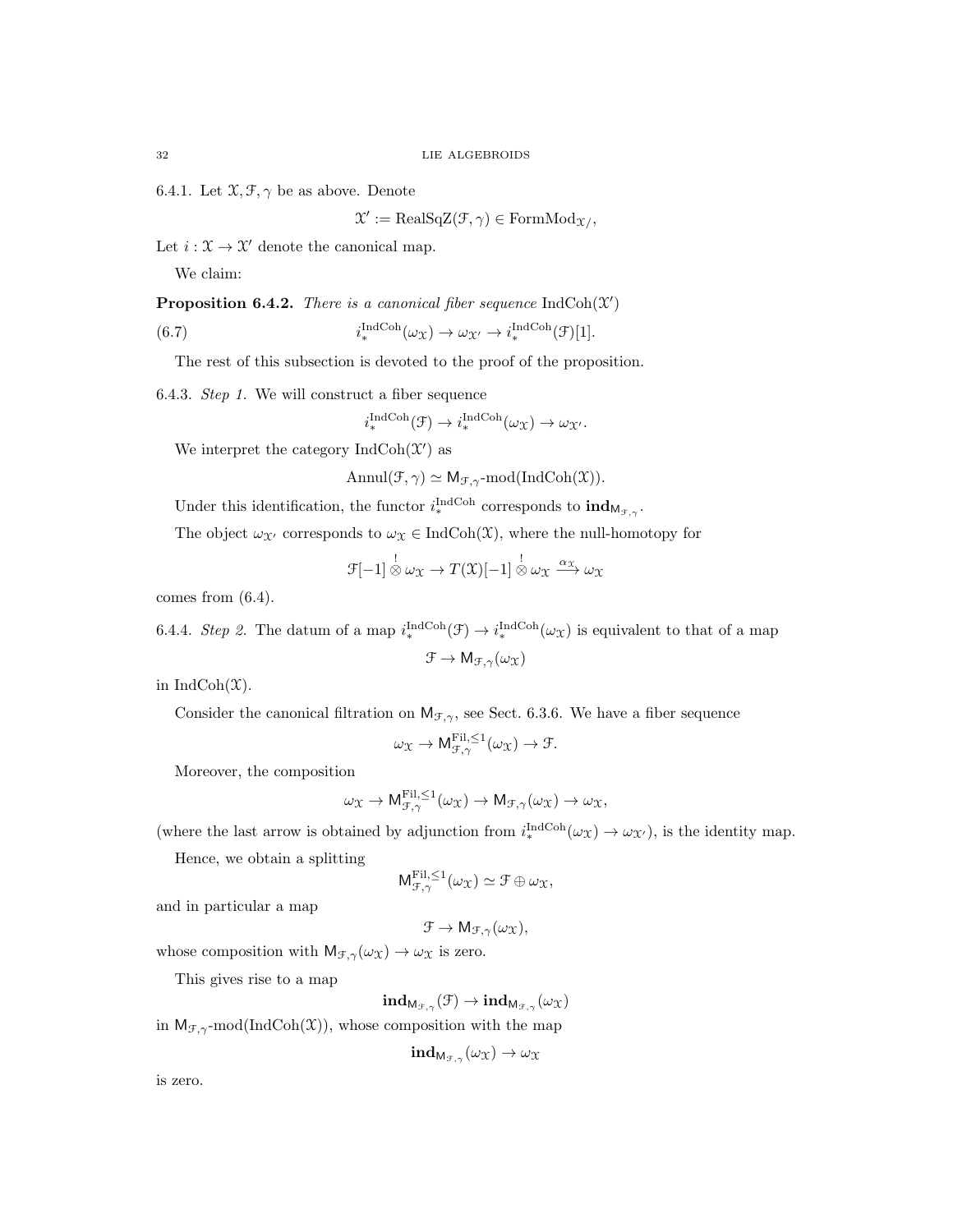6.4.5. Step 3. Thus, it remains to show that

$$
\operatorname{\mathbf{oblv}}_{\mathsf{M}_{\mathcal{F},\gamma}}\circ\operatorname{\mathbf{ind}}_{\mathsf{M}_{\mathcal{F},\gamma}}(\mathcal{F})\to\operatorname{\mathbf{oblv}}_{\mathsf{M}_{\mathcal{F},\gamma}}\circ\operatorname{\mathbf{ind}}_{\mathsf{M}_{\mathcal{F},\gamma}}(\omega_\mathfrak{X})\to\omega_\mathfrak{X}
$$

is an exact triangle.

It is enough to establish the exactness at the associated graded level. However, in this case, the maps in question identity with

 $(\mathbf{oblv}_\mathrm{Assoc} \circ \mathbf{free}_\mathrm{Assoc}(\mathcal{F})) \overset{!}{\otimes} \mathcal{F} \to (\mathbf{oblv}_\mathrm{Assoc} \circ \mathbf{free}_\mathrm{Assoc}(\mathcal{F})) \to \omega_{\mathcal{X}},$ 

and the exactness is manifest.

# 7. Global sections of a Lie algebroid

In this section we address the following question: one expects that global sections of a Lie algebroid form a Lie algebra. This is done in two steps:

First for the tangent Lie algebroid and then in general. For the tangent Lie algebroid, the idea is that its global sections can be identified with the Lie algebra of the group of (formal) automorphisms of X. To implement the second step, we relate actions of a free Lie algebra to free Lie algebroids.

7.1. Action of the free Lie algebra and Lie algebroids. In this subsection we show that the quotient of a prestack with respect to an action of a free Lie algebra is given by a square-zero extension of that prestack.

7.1.1. For  $V \in$  Vect, consider free<sub>Lie</sub> $(V) \in$  LieAlg(Vect). Consider the corresponding object

 $exp(\mathbf{free}_{Lie}(V)) \in \mathrm{Grp}(\mathrm{FormMod}_{/pt}).$ 

Let  $\mathfrak X$  be an object of PreStk<sub>laft-def</sub>. Recall that according to [Chapter IV.3, Theorem 6.1.5], the datum of an action of  $\exp(\mathbf{free}_{\text{Lie}}(V))$  on X is equivalent to that of map

$$
V\otimes \omega_{\mathfrak{X}}\to T(\mathfrak{X})
$$

in IndCoh $(\mathfrak{X})$ .

7.1.2. Given an action of  $exp(free<sub>Lie</sub>(V))$  on X, consider

 $\exp(\mathbf{free}_{\mathrm{Lie}}(V)) \times \mathfrak{X}$ 

as a formal groupoid over X.

Let

 $\mathfrak{X}/\exp(\mathbf{free}_{\mathrm{Lie}}(V))$ 

denote the corresponding object of FormMod $_{\Upsilon}$ .

We claim:

**Proposition 7.1.3.** There is a canonical isomorphism in FormMod<sub>X/</sub>

 $\mathfrak{X}/\exp(\mathbf{free}_{\mathrm{Lie}}(V)) \simeq \mathrm{RealSqZ}(V \otimes \omega_{\mathfrak{X}} \to T(\mathfrak{X})).$ 

The above proposition can be reformulated as follows.

**Corollary 7.1.4.** The Lie algebroid corresponding to the formal groupoid  $\exp(\mathbf{free}_{\text{Lie}}(V)) \times \mathcal{X}$ identifies canonically with

 $free_{LieAlphroid}(V \otimes \omega_T \rightarrow T(\mathfrak{X})).$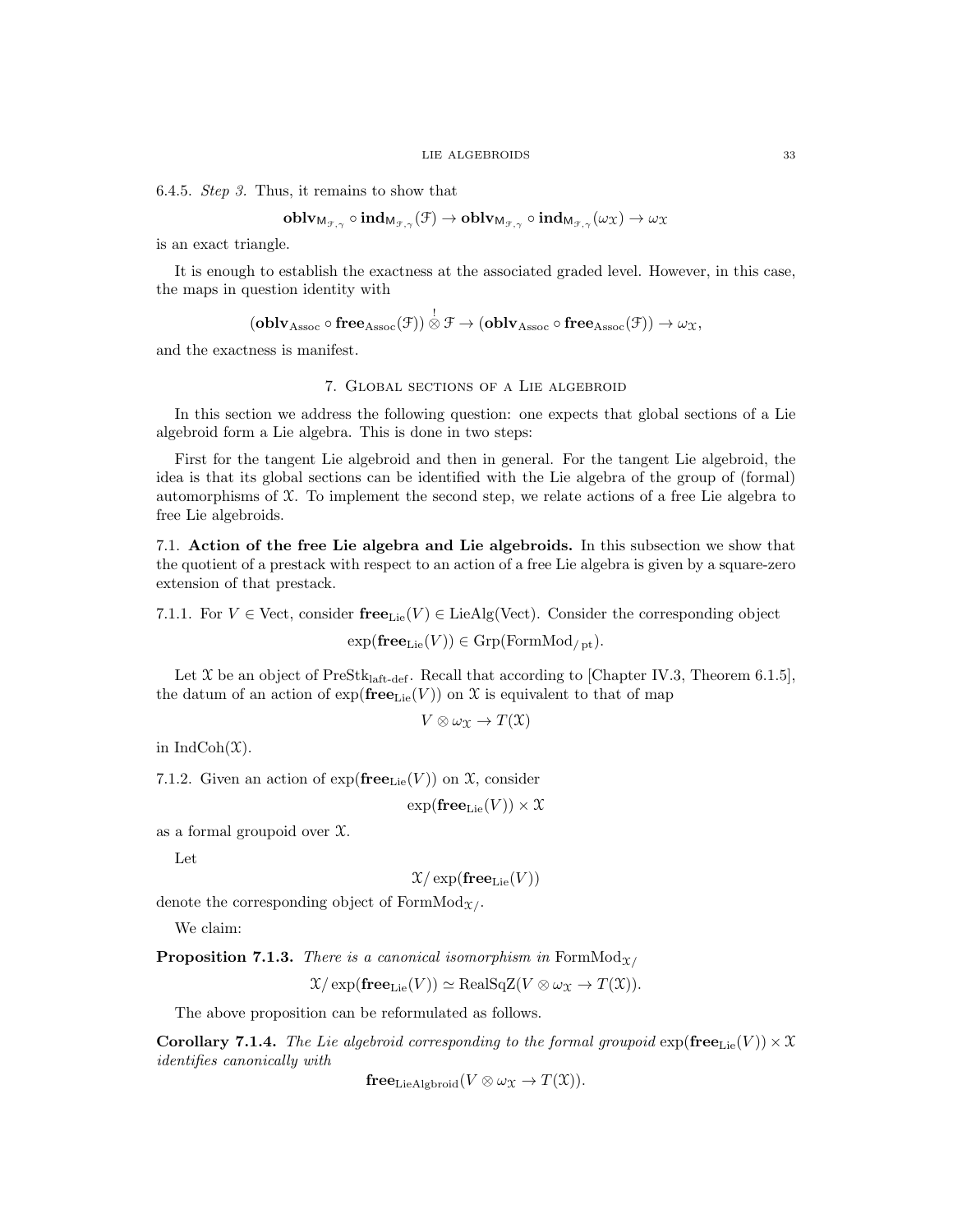7.1.5. Proof of Proposition 7.1.3. Let  $f: \mathcal{X} \to \mathcal{Y}$  be an object of FormMod<sub>X</sub>. We need to show that the datum of a map

$$
\mathfrak{X}/\exp(\mathbf{free}_{\mathrm{Lie}}(V)) \to \mathcal{Y}
$$

in FormMod $\chi$  is canonically equivalent to that of a map

$$
(V \otimes \omega_{\mathfrak{X}} \to T(\mathfrak{X})) \to (T(\mathfrak{X}/\mathfrak{Y}) \to T(\mathfrak{X}))
$$

in IndCoh $(\mathfrak{X})_{/T}(\mathfrak{X})$ .

However, the latter follows from [Chapter IV.3, Theorem 6.1.5], applied to  $\mathfrak{X}$ , viewed as an object of  $(PreStk<sub>laff-def</sub>)$ /y.

7.2. The Lie algebra of vector fields. In this subsection we will show that global vector fields on prestack form a Lie algebra.

7.2.1. Let  $\mathfrak X$  be an object of PreStklaft-def.

Consider the (discontinuous) functor

$$
(p_{\mathcal{X}}^!)^R: \mathrm{IndCoh}(X) \to \mathrm{Vect},
$$

right adjoint to  $p_{\mathfrak{X}}^!$ .

Remark 7.2.2. Note that when X is an eventually coconnective scheme X, the functor  $(p_X^!)^R$ is continuous and identifies with

 $\Gamma(X, -) \circ \Upsilon_X^R$ 

where  $\Upsilon_X^R$  is the right adjoint of the functor

 $\Upsilon_X : \mathrm{QCoh}(X) \to \mathrm{IndCoh}(X), \quad \mathcal{E} \mapsto \mathcal{E} \otimes \omega_X.$ 

7.2.3. Consider the object  $(p_{\mathcal{X}}^!)^R(T(\mathcal{X})) \in \text{Vect}$ . We claim:

**Proposition-Construction 7.2.4.** The object  $(p_X^!)^R(T(\mathfrak{X}))$  can be canonically lifted to an  $object \, VF(\mathfrak{X}) \in LieAlg(Vect).$ 

Proof. Recall the object

 $Aut<sup>inf</sup>(X) \in Grp((FormMod<sub>laff</sub>)<sub>/pt</sub>),$ 

see [Chapter IV.3, Sect. 6.2.1].

Define

$$
VF(\mathfrak{X}) := Lie_{pt}(Aut^{inf}(\mathfrak{X})).
$$

We need to show that

 $\mathbf{oblv}_{\mathrm{Lie}}(\mathrm{VF}(\mathfrak{X})) \simeq (p^!_{\mathfrak{X}})^R(T(\mathfrak{X})).$ 

This is equivalent to showing that for  $V \in$  Vect,

$$
\mathrm{Maps}_{\mathrm{LieAlg}(\mathrm{Vect})}(\mathbf{free}_{\mathrm{Lie}}(V), \mathrm{VF}(\mathfrak{X})) \simeq \mathrm{Maps}_{\mathrm{Vect}}(V, (p_{\mathfrak{X}}^{!})^{R}(T(\mathfrak{X}))).
$$

However, the latter follows from [Chapter IV.3, Theorem 6.1.5].

 $\Box$ 

 $\Box$ 

Remark 7.2.5. Note that by the construction of  $Aut<sup>inf</sup>(X)$ , for  $\mathfrak{h} \in LieAlg(Vect)$ , the space

$$
\mathrm{Maps}_{\mathrm{LieAlg}(\mathrm{Vect})}(\mathfrak{h},\mathrm{VF}(\mathfrak{X}))
$$

identifies canonically with that of actions of the formal group  $\exp(\mathfrak{h})$  on  $\mathfrak{X}$ .

7.3. Construction of the Lie algebra structure. In this subsection we will finally construct a structure of Lie algebra on global sections of a Lie algebroid, see Proposition 7.3.3.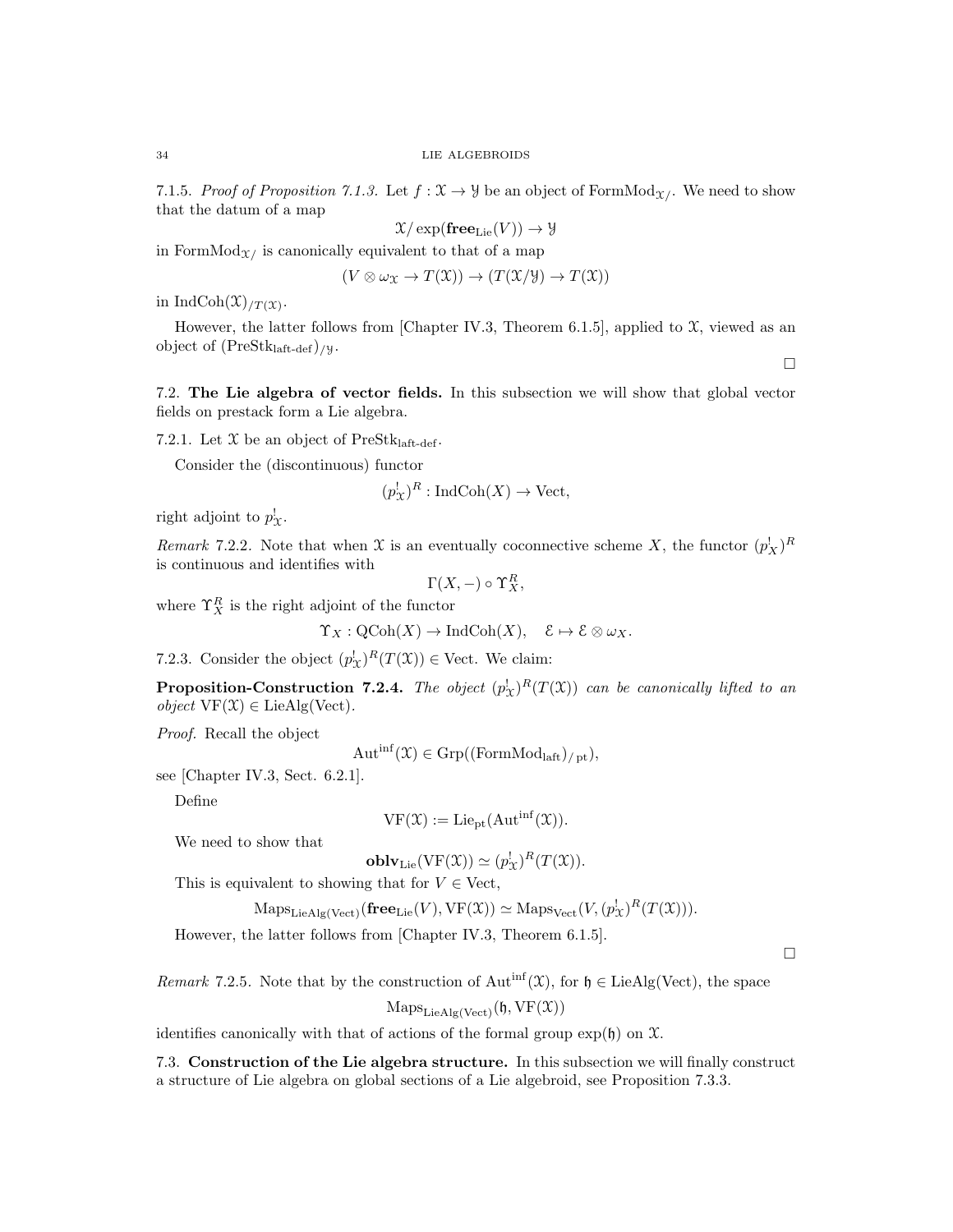7.3.1. Let  $\mathfrak X$  be an object of PreStk<sub>laft-def</sub>. We define a functor

(7.1) 
$$
p_{\mathcal{X}}^! : \text{LieAlg}(\text{Vect})_{/\text{VF}(\mathcal{X})} \to \text{LieAlgbroid}(\mathcal{X})
$$

as follows.

By definition, we can think of an object

$$
(\mathfrak{h} \to \mathrm{VF}(\mathfrak{X})) \in \mathrm{LieAlg}(\mathrm{Vect})_{/\mathrm{VF}(\mathfrak{X})}
$$

as a datum of action of  $\exp(\mathfrak{h})$  on  $\mathfrak{X}$ .

We let  $p_{\mathfrak{X}}^{\mathfrak{l}}(\mathfrak{h} \to \mathrm{VF}(\mathfrak{X})) \in \mathrm{LieAlgbroid}(\mathfrak{X})$  be the Lie algebroid corresponding to the formal groupoid  $\exp(\mathfrak{h}) \times \mathfrak{X}$ .

7.3.2. We claim:

**Proposition 7.3.3.** The functor  $p_{\chi}^!$  of (7.1) admits a right adjoint, denoted  $(p_{\chi}^!)_{/\text{VF}(\chi)}^R$ . The composition

 $\text{LieAlgbroid}(\mathfrak{X}) \stackrel{(p_{\mathfrak{X}}^{\text{I}})^R/\text{VF}(\mathfrak{X})}{\longrightarrow} \text{LieAlg}(\text{Vect})_{/\text{VF}(\mathfrak{X})} \stackrel{\textbf{oblv}_{\text{Lie}}}{\longrightarrow} \text{Vect}_{/(p_{\mathfrak{X}}^{\text{I}})^R(T(\mathfrak{X}))}$ 

is the functor

LieAlgbroid(
$$
\mathfrak{X}
$$
)<sup>oblv</sup><sub>LieAlgbroid/ $T$ IndCoh $(\mathfrak{X})_{/T(\mathfrak{X})}$  <sup>$(p_{\mathfrak{X}}^{\dagger})^R$</sup>  Vect <sub>$/(p_{\mathfrak{X}}^{\dagger})^R(T(\mathfrak{X}))$ .</sub></sub>

*Proof.* Follows immediately from Corollary 7.1.4.  $\square$ 

7.3.4. Note that by construction, we have a commutative diagram

\n
$$
\text{LieAlgbroid}(\mathfrak{X}) \xrightarrow{\left(\frac{p_X^{\dagger}\right)^R \text{VF}(\mathfrak{X})}{R \text{Var-arch}}} \text{LieAlg}(\text{Vect})/\text{VF}(\mathfrak{X})
$$
\n

\n\n $\text{LieAlg}(\text{IndCoh}(\mathfrak{X})) \xrightarrow{\left(\frac{p_X^{\dagger}\right)^R}{R \text{Var}}}$ \n

\n\n $\text{LieAlg}(\text{Vect})$ \n

where the right vertical arrow is the functor

$$
(\mathfrak{h}\stackrel{\gamma}{\to} \mathrm{VF}(\mathfrak{X}))\mapsto \mathrm{Fib}(\gamma).
$$

It is easy to see, however, that the diagram, obtained from the above one by passing to left adjoints along the vertical arrows, is also commutative:

$$
\begin{array}{ccc}\n\text{LieAlgbroid}(\mathfrak{X}) & \xrightarrow{(p_{\mathfrak{X}}^{\dagger})^R_{\text{VF}(\mathfrak{X})}} \text{LieAlg}(\text{Vect})_{/\text{VF}(\mathfrak{X})} \\
\downarrow \text{diag}\n\uparrow & \uparrow\n\end{array}
$$
\n
$$
\begin{array}{ccc}\n\text{LieAlg}(\text{IndCoh}(\mathfrak{X})) & \xrightarrow{(p_{\mathfrak{X}}^{\dagger})^R} & \text{LieAlg}(\text{Vect}),\n\end{array}
$$

where the right vertical arrow sends

$$
\mathfrak{h} \mapsto (\mathfrak{h} \stackrel{0}{\to} \mathrm{VF}(\mathfrak{X})).
$$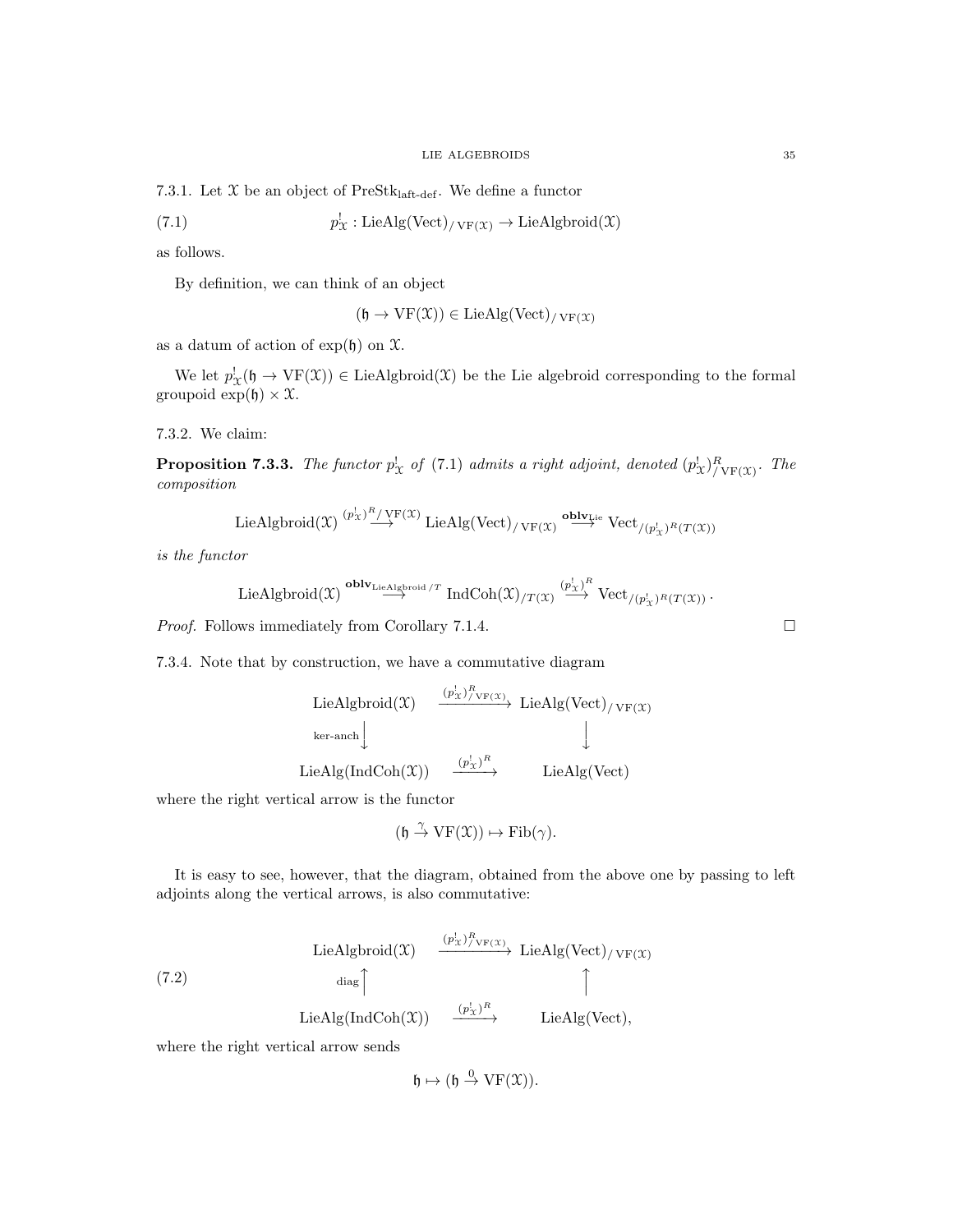7.3.5. Let us denote by  $(p_{\mathcal{X}}^!)^R$  the composition

$$
\text{LieAlgbroid}(\mathfrak{X}) \stackrel{(p_X^!)^R_{/VF}(\mathfrak{X})}{\longrightarrow} \text{LieAlg}(\text{Vect})_{/VF}(\mathfrak{X}) \longrightarrow \text{LieAlg}(\text{Vect}),
$$

where the second arrow is the forgetful functor.

From (7.3), we obtain a commutative diagram

(7.3)  
\n
$$
\begin{array}{ccc}\n \text{LieAlgbroid}(\mathfrak{X}) & \xrightarrow{(p_X^!)^R} & \text{LieAlg}(\text{Vect}) \\
 \downarrow^{\text{diag}} & \uparrow^{\text{id}} \\
 \text{LieAlg}(\text{IndCoh}(\mathfrak{X})) & \xrightarrow{(p_X^!)^R} & \text{LieAlg}(\text{Vect}),\n \end{array}
$$

7.3.6. Consider now the functor

(7.4) LieAlgbroid(
$$
\mathfrak{X}
$$
)  $\stackrel{\Omega^{\text{fake}}}{\longrightarrow}$  LieAlg(IndCoh( $\mathfrak{X}$ ))  $\stackrel{(p_X^!)^R}{\longrightarrow}$  LieAlg(Vect).

We claim:

Proposition 7.3.7. The functor (7.4) identifies canonically with

 $\text{LieAlgbroid}(\mathfrak{X}) \stackrel{\textbf{oblv}_\textbf{LieAlgbroid}}{\longrightarrow} \text{IndCoh}(\mathfrak{X}) \stackrel{(p_X^l)^R}{\longrightarrow} \text{Vect} \stackrel{[-1]}{\longrightarrow} \text{Vect} \stackrel{\textbf{triv}_\textbf{Lie}}{\longrightarrow} \text{LieAlg}(\text{Vect}).$ 

*Proof.* Using  $(7.3)$ , we rewrite the functor  $(7.4)$  as

$$
\text{LieAlgbroid}(\mathfrak{X}) \xrightarrow{\Omega^{\text{fake}}} \text{LieAlg}(\text{IndCoh}(\mathfrak{X})) \xrightarrow{\text{diag}} \text{LieAlgbroid}(\mathfrak{X}) \xrightarrow{(p_X^!)^R} \text{LieAlg}(\text{Vect}).
$$

Using Sect. 3.1.4, we further rewrite this as

(7.5) LieAlgbroid(
$$
\mathfrak{X}
$$
)  $\rightarrow$  LieAlgbroid( $\mathfrak{X}$ )  $\xrightarrow{(p_X^1)^R}$ LieAlg(Vect)

where the first arrow is

$$
\mathfrak{L} \mapsto 0 \underset{\mathfrak{L}}{\times} 0.
$$

This the functor Lie Algbroid $(\mathfrak{X}) \stackrel{(p_X^l)^R}{\longrightarrow}$  Lie Alg(Vect) commutes with fiber products, the functor in (7.5) identifies with

(7.6) 
$$
\mathbf{oblv}_{\mathrm{Grp}} \circ \Omega_{\mathrm{Lie}} \circ (p_{\mathcal{X}}^!)^R.
$$

Now, recall that according to [Chapter IV.2, Proposition 1.7.2], we have

$$
\mathbf{oblv}_{\mathrm{Grp}} \circ \Omega_{\mathrm{Lie}} \simeq \mathbf{triv}_{\mathrm{Lie}} \circ [-1] \circ \mathbf{oblv}_{\mathrm{Lie}}.
$$

Hence, (7.6) identifies with

 $\mathrm{\bf triv}_\mathrm{\rm Lie}\circ[-1]\circ\mathbf{oblv}_\mathrm{\rm Lie}\circ(p_\mathrm{X}^!)^R\simeq\mathrm{\bf triv}_\mathrm{\rm Lie}\circ[-1]\circ\mathbf{oblv}_\mathrm{\rm Lie}\circ(p_\mathrm{X}^!)^R\circ\mathbf{oblv}_\mathrm{\rm LieAlgbroid},$ 

as required.

Remark 7.3.8. Propositions 7.3.3 and 7.3.7 can be summarized as follows: for a Lie algebroid  $\mathcal L$  on  $\mathcal X$ , consider the corresponding object **oblv**<sub>LieAlgbroid</sub>( $\mathcal L$ ) ∈ IndCoh( $\mathcal X$ ). Of course, it does not have a structure of Lie algebra in  $IndCoh(\mathfrak{X})$ . Yet,  $(p_X^!)^R(\textbf{oblv}_{\text{LieAlgbroid}}(\mathfrak{L}))$  does have a structure of Lie algebra.

 $\Box$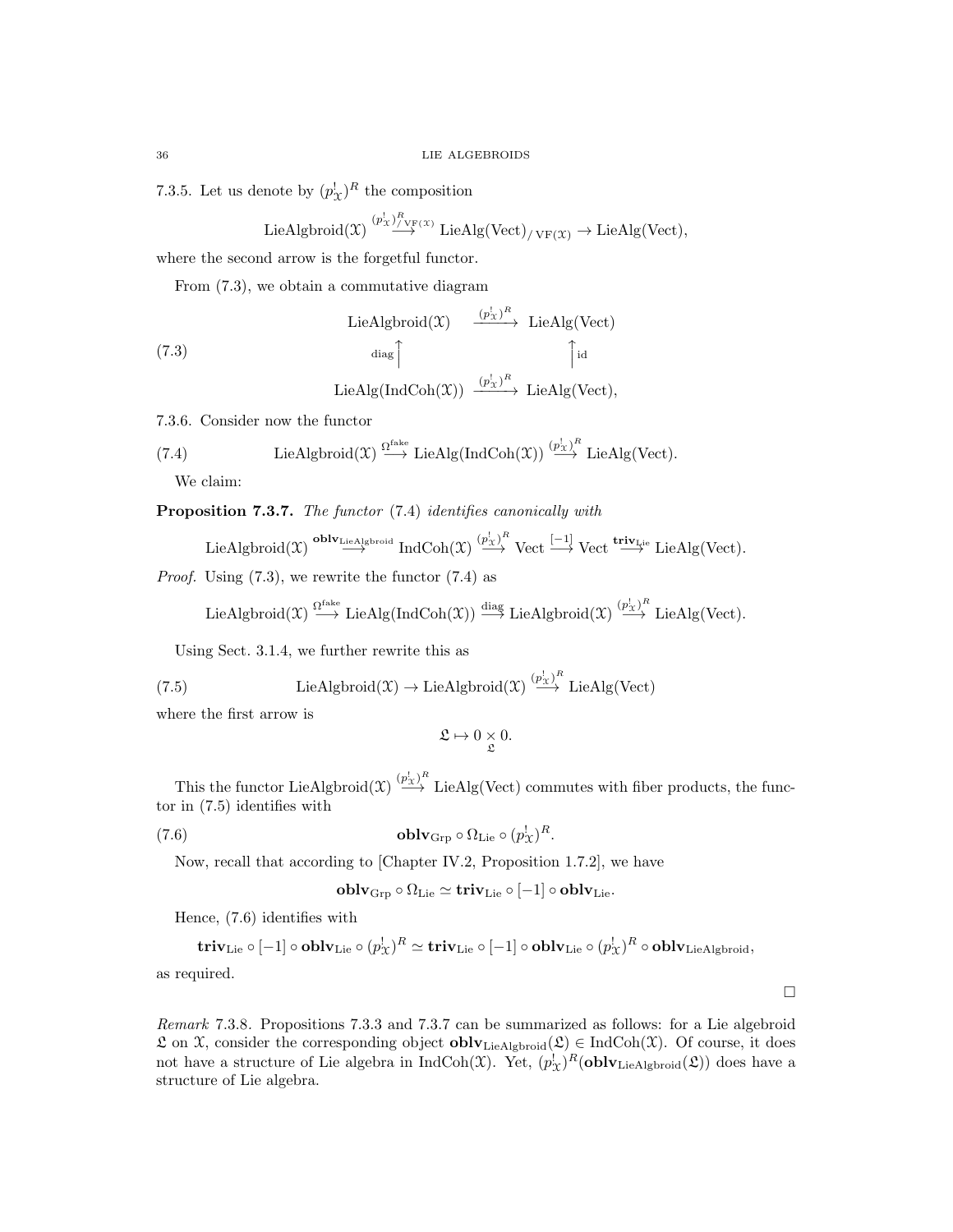Now,  $oblv_{\text{LieAlgbroid}}(\mathfrak{L})[-1]$  does have a structure of Lie algebra, but it is not obtained by looping another object in  $LieAlg(IndCoh(\mathcal{X}))$ . Despite this, the Lie algebra of global sections of **obly**<sub>LieAlgbroid</sub>( $\mathfrak{L}$ )[−1] is obtained by looping the Lie algebra of global sections of  $\operatorname{\textbf{oblv}}_{\operatorname{LieAlgbroid}}(\mathfrak{L}).$ 

### 8. Lie algebroids as modules over a monad

In this section we develop the idea borrowed from [Fra]:

Lie algebroids on  $\mathfrak X$  can be expressed as modules over a certain canonically defined monad acting on the category LieAlgbroid(IndCoh $(\mathfrak{X})$ ). This monad is given by the operation of 'semi-direct product' with the inertia Lie algebra inert $\chi$ .

8.1. The inertia monad. In this subsection we will work in the category of spaces. Given a space X, we will define a monad acting on the category  $\text{Grp}(Spc_{X})$ , modules for which 'almost' reproduce the category  $Gr{proj}(X)$ .

8.1.1. For  $X \in \text{Spc}$ , consider the above pair of adjoint functors

$$
diag: \mathrm{Grp}(\mathrm{Spc}_{/X}) \rightleftarrows \mathrm{Grpoid}(X): \mathrm{Inert}.
$$

It gives rise to a monad on  $\text{Grp}(Spec_X)$  that we will denote by  $M_{Inertz}$ , and refer to it as the inertia monad on X.

8.1.2. For  $H \in \text{Grp}(Spc_{/X})$ , the object  $M_{\text{Inert}_X}(H) \in \text{Grp}(Spc_{/X})$  has the following pieces of structure:

- We have a map  $H \to M_{\text{Inert}_X}(H)$ , corresponding to the unit in  $M_{\text{Inert}_X}$ ;
- We have a map  $M_{\text{Inert}_X}(H) \to \text{Inert}_X$ , corresponding to the map  $H \to X$  and the identification

$$
M_{\text{Inert}_X}(X) = \text{Inert}(\text{diag}_X) = \text{Inert}_X;
$$

• A right inverse  $\text{Inert}_X \to \mathsf{M}_{\text{Inert}_X}(H)$  of the above map  $\mathsf{M}_{\text{Inert}_X}(H) \to \text{Inert}_X$ , corresponding to the map  $X \to H$ .

It is easy to see that the maps

$$
H \to \mathsf{M}_{\mathrm{Inert}_X}(H) \to \mathrm{Inert}_X
$$

form a fiber sequence in  $Grp(Spc_{/X})$ .

Monads having these properties will be axiomatized in Sect. 8.2 under the name special monads.

8.1.3. Note that the fiber sequence and the section of the second arrow

$$
H \to \mathsf{M}_{\mathrm{Inert}_X}(H) \rightleftarrows \mathrm{Inert}_X
$$

makes  $M_{\text{Inert}_X}(H)$  look like a semi-direct product

$$
Inert_X \ltimes H.
$$

In particular, we obtain a canonically defined action of  $\text{Inert}_X$  on any  $H \in \text{Grp}(Spc_{X}).$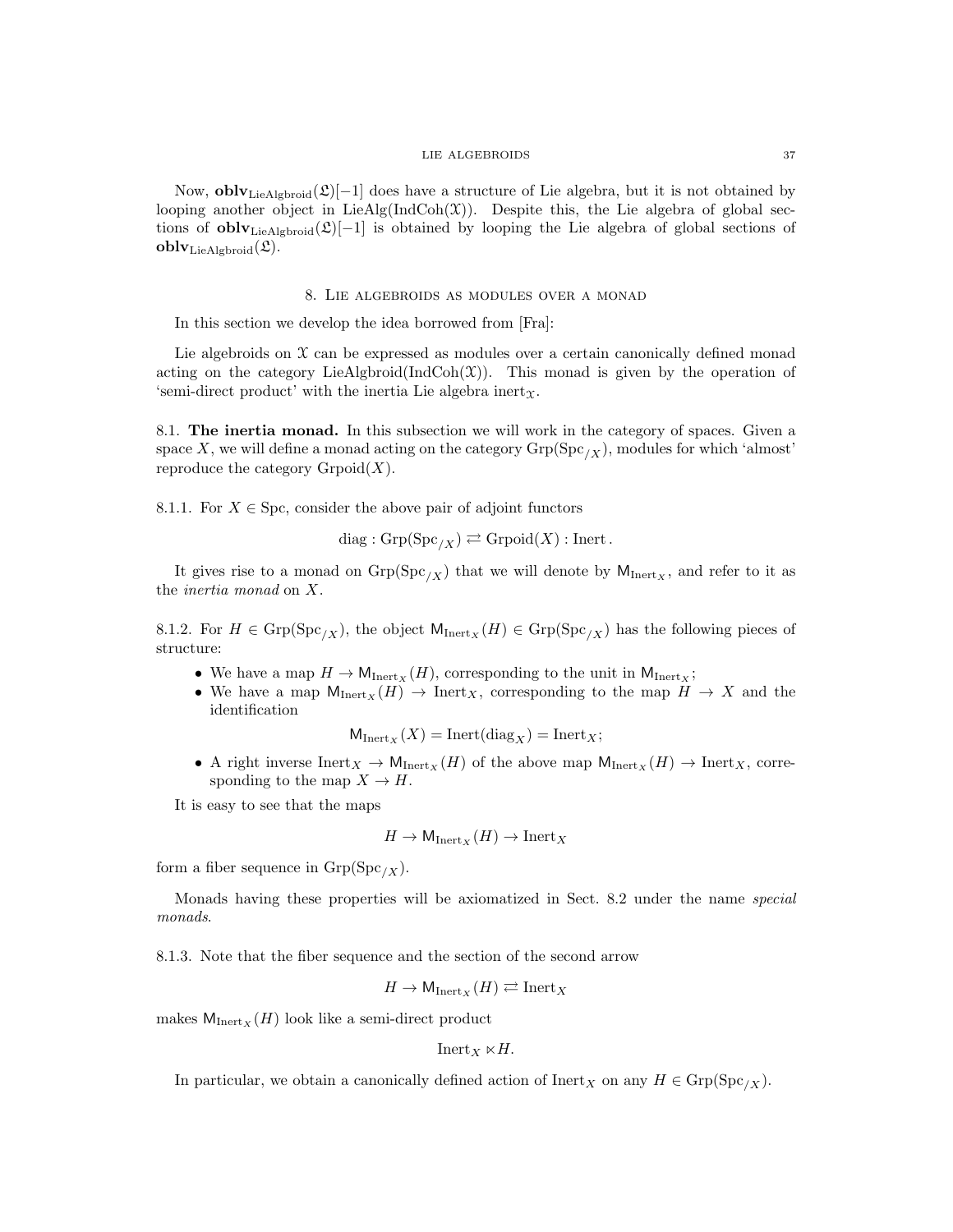8.1.4. Consider the category

$$
M_{\text{Inert}_X}\text{-mod}(\text{Grp}(\text{Spc}_{/X})),
$$

equipped with a pair of adjoint functors

 $\textbf{ind}_{\text{M}_{\text{Inert}_X}} : \text{Grp}(\text{Spc}_{/X}) \rightleftarrows \text{M}_{\text{Inert}_X}\text{-mod}(\text{Grp}(\text{Spc}_{/X})) : \textbf{oblv}_{\text{M}_{\text{Inert}_X}}.$ 

As we shall presently see, the category  $M_{\text{Inert}_X} \text{-mod}(\text{Grp}(Spc_{/X}))$  is 'almost equivalent' to  $Group(X).$ 

8.1.5. By construction, the functor Inert factors though a canonically defined functor

 $Iner^{enh}: Grpoid(X) \to M_{Inert_X}\text{-mod}(Grp(Spc_{/X})),$ 

so that

$$
Inert(R) = oblvMnertx (Inertenh(R)).
$$

It is easy to see that the above functor  $R \mapsto \text{Inert}^{\text{enh}}(R)$  admits a left adjoint; we will denote it by

$$
diag^{enh}: \mathsf{M}_{\mathrm{Inert}_X}\text{-mod}(\mathrm{Grp}({\mathrm{Spc}}_{/X}))\to{\mathrm{Grpoid}}(X).
$$

**Proposition 8.1.6.** The functor diag<sup>enh</sup> is fully faithful. Its essential image consists of those  $R \in \text{Gropoid}(X)$ , for which the map

$$
\pi_0(\mathrm{Inert}(R)) \to \pi_0(R)
$$

is surjective.

Proof. First, we have the following general claim:

**Lemma 8.1.7.** Let  $F: C \rightleftarrows D: G$  be a pair of adjoint functors between  $\infty$ -categories, where G commutes G-split geometric realizations. Then the resulting functor

$$
F^{\operatorname{enh}}:(G\circ F)\operatorname{\!-mod}(C)\to D
$$

is fully faithful.

The fact that diagent is fully faithful follows immediately from the lemma. The essential image of diag<sup>enh</sup> lies in the specified subcategory of  $Gronoid(X)$  because this is so for diag, and because this subcategory is closed under colimits.

To prove the proposition it remains to show that the functor Inert is conservative on the specified subcategory of  $Gr{poid}(X)$  and commutes with geometric realizations. The former is straightforward. The latter follows from [Chapter IV.1, Lemma 2.1.3].

 $\Box$ 

8.2. Special monads. In this subsection we introduce a certain class of monads that we call special. They will be useful in studying Lie algebroids. However, we believe that this notion has other applications as well.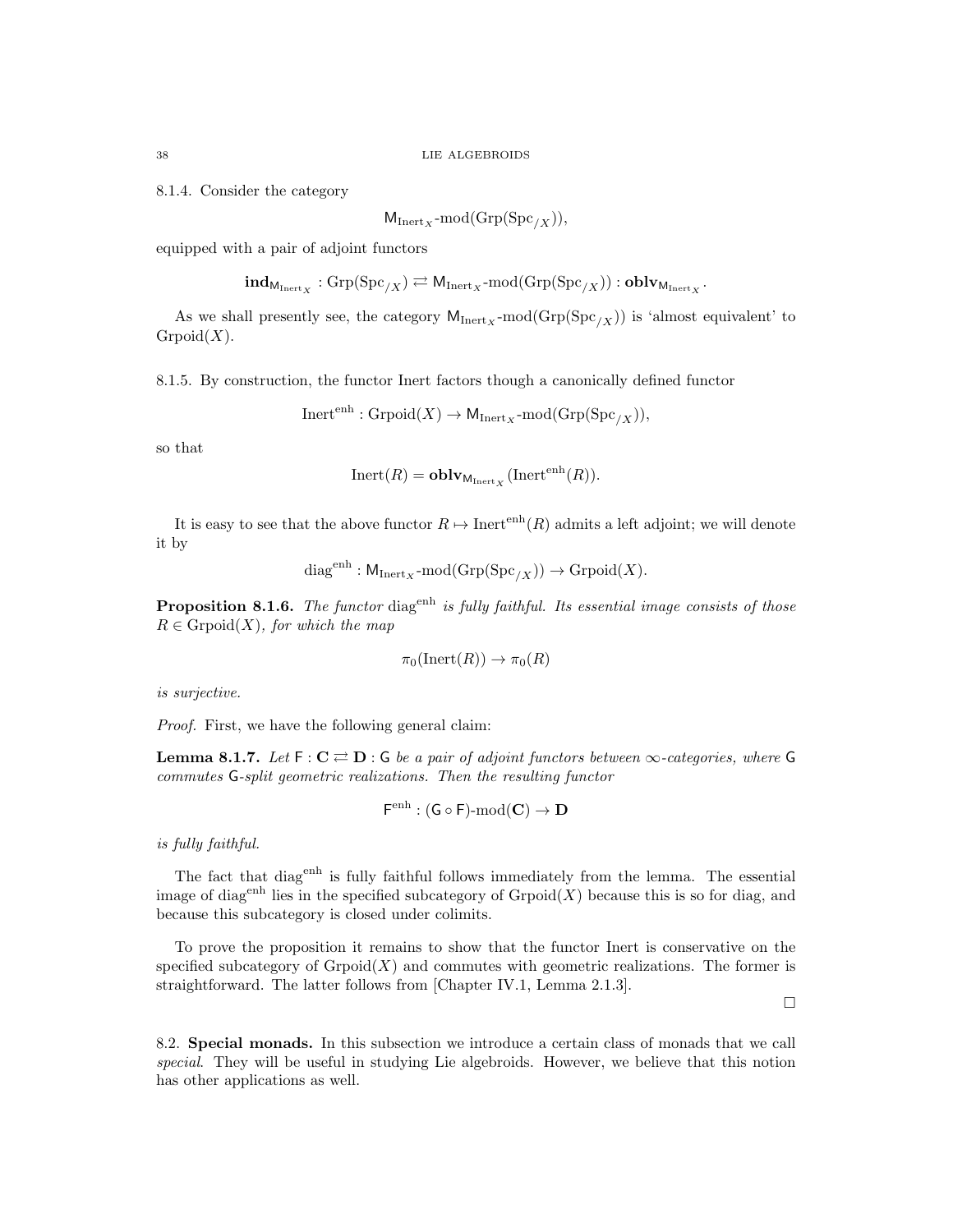8.2.1. Assumption on the category. Let  $\mathfrak T$  be a pointed  $(\infty, 1)$ -category; denote its final/initial object by  $* \in \mathfrak{T}$ .

We shall make the following general assumptions:

- (i)  $\mathfrak T$  admits limits;
- (ii) Sifted colimits in  $\mathfrak T$  exist and are universal (=commute with base change);
- (iii) Groupoids in  $\mathfrak T$  are universal (see [Lu1, Definition 6.1.2.14] for what this means).

Note that for any  $\widetilde{t} \to t$ , the map

$$
(8.1) \t\t\t\t |\tilde{t}^{\bullet}/t| \to t
$$

is a monomorphism (here  $\tilde{t}^{\bullet}/t$  is the simplicial object of  $\mathfrak T$  equal to the Čech nerve of  $\tilde{t} \to t$ ).

We shall say that  $\tilde{t} \to t$  is an *effective epimorphism* if the map (8.1) is an isomorphism. Let  $(\mathfrak{T}_{/t})_{\text{epi}}$  be the full subcategory of  $\mathfrak{T}_{/t}$  spanned by effective epimorphisms.

8.2.2. We shall now make the following additional assumption on  $\mathfrak{T}$ :

For any  $t \in \mathfrak{T}$ , the functor

$$
(\mathfrak{T}_{/t})_{\operatorname{epi}} \to \mathfrak{T}, \quad (\widetilde{t} \to t) \mapsto \widetilde{t} \underset{t}{\times} *
$$

is conservative.

8.2.3. Examples. Here are two examples of this situation:

One is  $\text{Grp}( \text{Spc}_{X}), \text{ where } X \in \text{Spc}.$ 

Another is LieAlg $(O)$ , where O is a symmetric monoidal DG category.

8.2.4. One corollary of the property in Sect. 8.2.2 is that the inclusion

 $Grp(\mathfrak{T}) \hookrightarrow \text{Monoid}(\mathfrak{T})$ 

is an equality.

Indeed, for  $t \in \text{Monoid}(\mathfrak{T})$ , we need to show that the map

$$
t \times t \stackrel{\text{(id,mult)}}{\longrightarrow} t \times t
$$

is an isomorphism. However, the above map is a map on  $(\mathfrak{T}_t)_{\text{epi}}$ , where both sides map to t via the first projection, while the base change of the above map with respect to  $* \to t$  is the identity map.

8.2.5. Definition of special monad. Let  $(\mathfrak{T},*)$  be as above. Let Monad( $\mathfrak{T}$ ) denote the category of all monads acting on T.

We let Monad $(\mathfrak{I})^{\text{spl}} \subset \text{Monad}(\mathfrak{I})$  denote the full subcategory spanned by monads M satisfying the following condition:

For every  $t \in \mathfrak{T}$ , the maps

$$
t \to \mathsf{M}(t) \to \mathsf{M}(*)
$$

form a fiber sequence, i.e., the map

$$
t\to \mathsf{M}(t)\underset{\mathsf{M}(\ast)}{\times}\ast
$$

is an isomorphism.

Here  $t \to M(t)$  is given by the unit of the monad M, and  $M(t) \to M(*)$  is given by the canonical map  $t \to *$ . We will refer to such monads as *special monads*.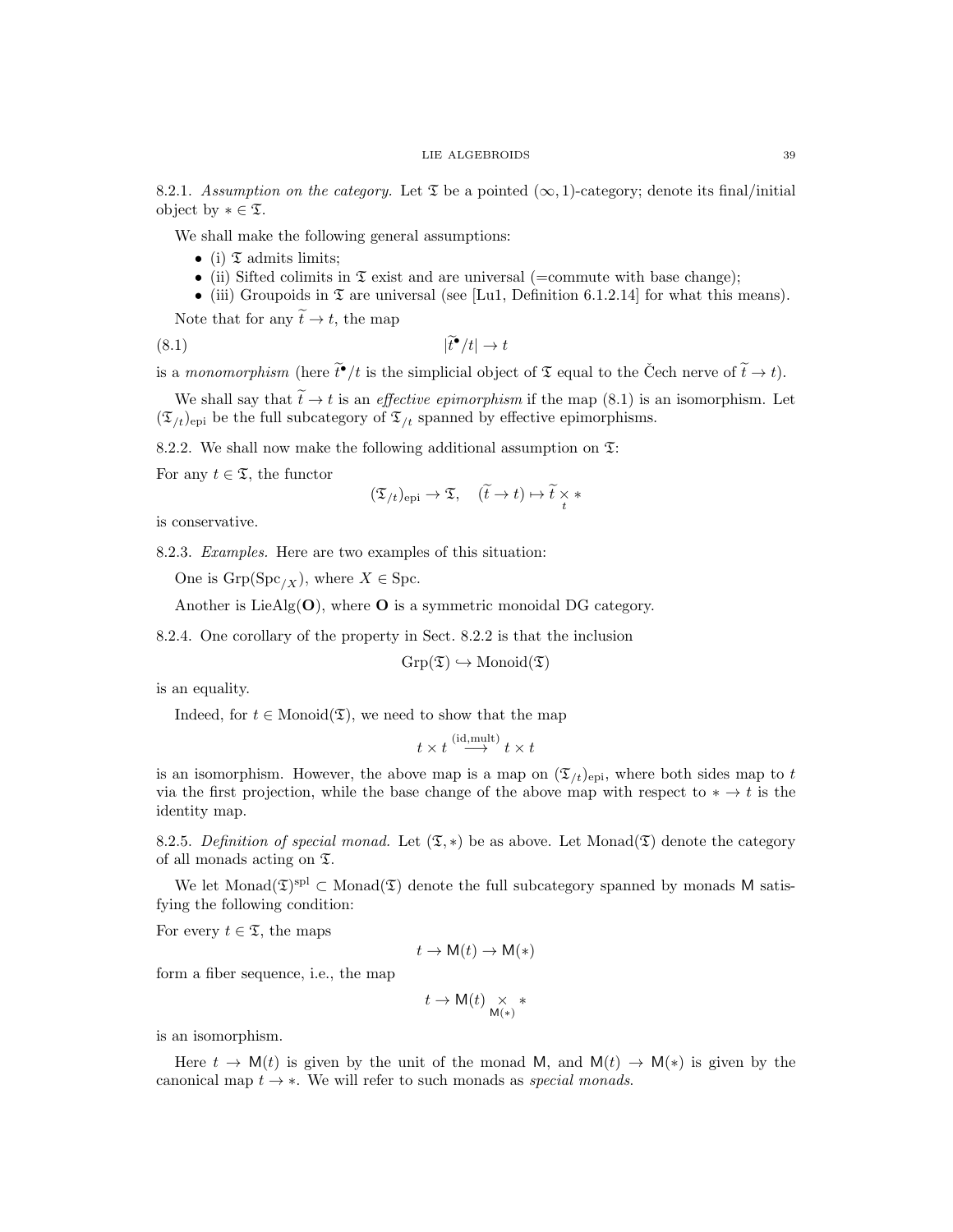8.2.6. Note that for any  $t \in \mathfrak{T}$ , the above map

$$
M(t) \to M(*)
$$

admits a section, given by applying M to the canonical map  $t \leftarrow *$ . So, we have a diagram

$$
(8.2) \t t \to M(t) \rightleftarrows M(*)
$$

8.2.7. Basic properties of special monads. Note that (8.2) implies that for  $t \in \mathcal{I}$ , the map  $M(t) \to M(*)$  is an effective epimorphism. From here, we obtain:

**Lemma 8.2.8.** The monad M, considered as a mere endo-functor of  $\mathfrak{T}$ , commutes with sifted colimits.

*Proof.* We have to show that for a sifted family  $t_i$  the map

$$
\operatorname{colim} \mathsf{M}(t_i) \to \mathsf{M}(\operatorname{colim} t_i)
$$

is an isomorphism. By Sect. 8.2.2, it is enough to show that

$$
(\operatorname{colim} \mathsf{M}(t_i)) \underset{\mathsf{M}(\ast)}{\times} \ast \to \mathsf{M}(\operatorname{colim} t_i) \underset{\mathsf{M}(\ast)}{\times} \ast \simeq \operatorname{colim} t_i
$$

is an isomorphism. However, since sifted colimits in  $\mathfrak T$  are universal,

$$
(\operatorname{colim} \mathsf{M}(t_i)) \underset{\mathsf{M}(\ast)}{\times} \ast \simeq \operatorname{colim} \left(\mathsf{M}(t_i) \underset{\mathsf{M}(\ast)}{\times} \ast\right) \simeq \operatorname{colim} t_i,
$$
 as required.

Corollary 8.2.9. The category  $M-mod(\mathfrak{T})$  admits sifted colimits and the forgetful functor

 $oblv_M : M\text{-mod}(\mathfrak{T}) \to \mathfrak{T}$ 

commutes with sifted colimits.

8.3. Infinitesimal inertia monad. We will now adapt the material in Sect. 8.1 to the setting of formal geometry.

8.3.1. As in Sect. 8.1, the pair of adjoint functors

 $diag : \text{Grp}(\text{FormMod}_{/\mathfrak{X}}) \rightleftarrows \text{FormGrpoid}(\mathfrak{X}) : \text{Inert}^{\text{inf}}$ 

defines a monad, denoted  $M_{\text{Inert}^{\text{inf}}_{\chi}}$  on  $\text{Grp}(\text{FormMod}_{/\chi})$ .

Moreover, is easy to see that  $M_{\text{Inert}^{\text{inf}}_{x}}$  is *special*.

8.3.2. Consider the resulting pair of adjoint functors

(8.3) diag<sup>enh</sup>:  $M_{\text{Inert}_{\mathcal{X}}^{\text{inf}}}$ -mod  $(\text{Grp}(\text{FormMod}_{/\mathcal{X}})) \rightleftarrows \text{FormGrpoid}(\mathcal{X})$ : Inert<sup>inf,enh</sup>.

We now claim:

**Proposition 8.3.3.** The functor diag<sup>enh</sup> and Inert<sup>inf,enh</sup> of (8.3) are mutually inverse equivalences of categories.

Proof. We need to show that the functor Inert<sup>inf</sup> satisfies the conditions of the Barr-Beck-Lurie theorem. The fact that the functor Inert<sup>inf</sup> commutes with sifted colimits (and, in particular, geometric realizations) follows from [Chapter IV.1, Corollary 2.2.4]. Hence, it remains to see that Inert<sup>inf</sup> is conservative. This follows, e.g., from the fact that the functor  $\Omega_{\mathfrak{X}}$  is conservative, via the fiber sequence  $(1.1)$ .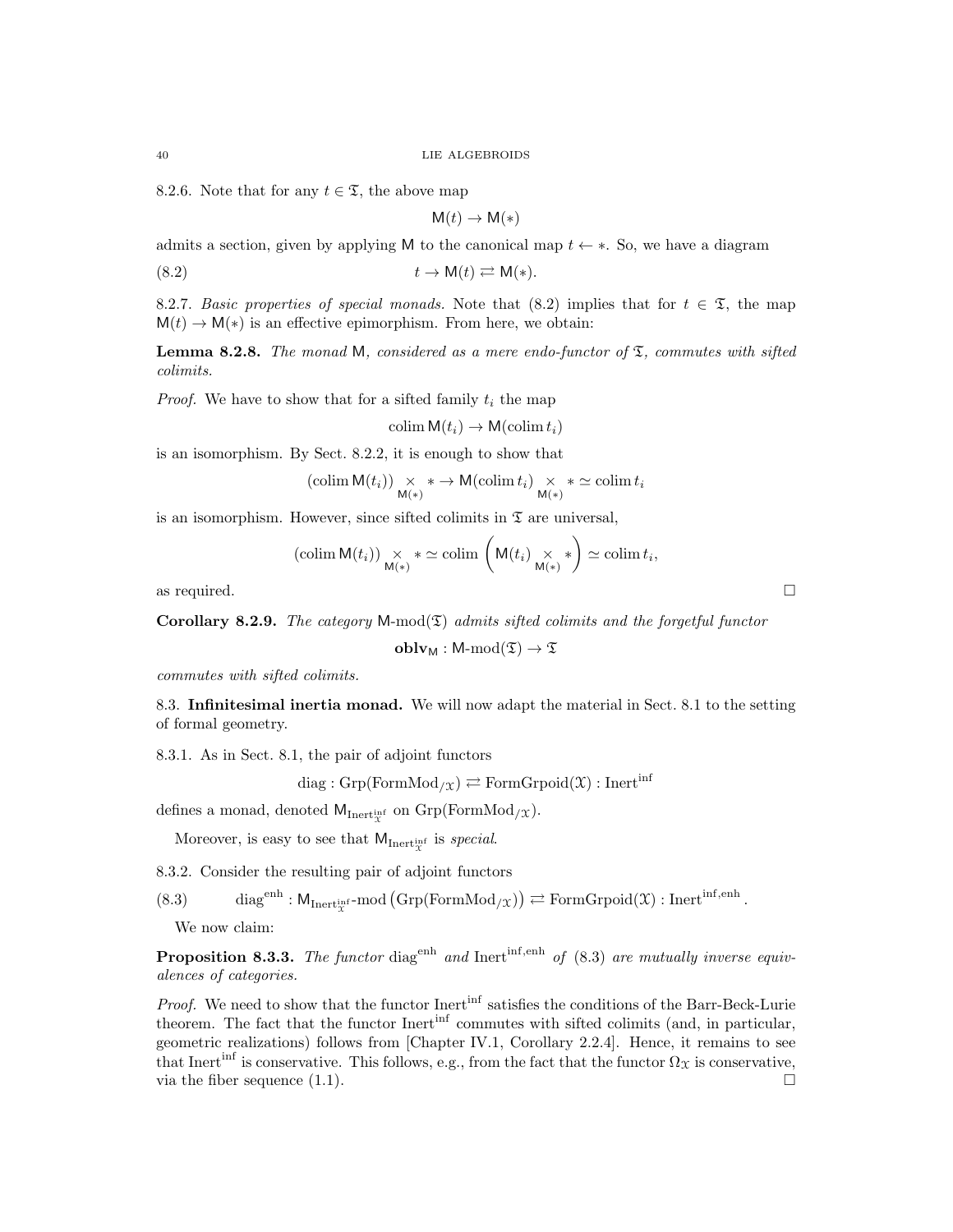8.4. The inertia monad on Lie algebras and Lie algebroids. In this subsection we show that the category  $\text{LieAlg}(\text{IndCoh}(\mathcal{X}))$  carries a canonical monad, given by semi-direct product with the inertia Lie algebra, and that Lie algebroids identify with the category of modules over this monad.

8.4.1. Let  $X$  be an object of PreSt $k_{\text{laff-def}}$ . Recall the equivalence

$$
Lie_{\mathfrak{X}}: Grp(FormMod_{/\mathfrak{X}}) \rightleftarrows LieAlg(IndCoh(\mathfrak{X})) : exp
$$

of [Chapter IV.3, Theorem 3.6.2].

Hence, the monad  $M_{\text{Inert}_{x}^{\text{inf}}}$  acting on  $\text{Grp}(\text{FormMod}_{/x})$  defines a special monad, denoted  $M_{\text{inert}_\mathfrak{X}}$ , on LieAlg(IndCoh(X)).

8.4.2. From Proposition 8.3.3, we obtain:

**Corollary 8.4.3.** The category LieAlgbroid $(\mathcal{X})$ , equipped with the forgetful functor ker. anch. is canonically equivalent to the category  $M_{\text{inert}}$ -mod(LieAlg(IndCoh(X))), equipped with the  $\emph{forgetful functor}$   ${\bf oblv}_{\mathrm{M_{inert}}_\mathcal{X}}$  .

8.4.4. By adjunction, under the identification of Corollary 8.4.3, the functor

diag : LieAlg(IndCoh $(\mathfrak{X}) \rightarrow$  LieAlgbroid $(\mathfrak{X})$ 

identifies with

$$
\mathbf{ind}_{M_{\mathrm{inert}_\mathcal{X}}}: \mathrm{LieAlg}(\mathrm{IndCoh}(\mathcal{X})) \rightarrow M_{\mathrm{inert}_\mathcal{X}}\text{-mod}(\mathrm{LieAlg}(\mathrm{IndCoh}(\mathcal{X}))).
$$

The zero Lie algebroid, i.e., the initial object of LieAlgbroid $(\mathfrak{X})$ , corresponds to

 $\textbf{ind}_{\textsf{M}_{\text{inert}}_{\mathcal{X}}}(0) \in \textsf{M}_{\text{inert}_{\mathcal{X}}} \text{-mod}(\text{LieAlg}(\text{IndCoh}(\mathcal{X}))).$ 

Under the identification of Corollary 8.4.3 the tangent algebroid  $\mathcal{T}(\mathcal{X})$  (i.e., the final object in LieAlgbroid $(\mathfrak{X})$  corresponds to

 $0 \in M_{\text{inert}}$  -mod(LieAlg(IndCoh(X))).

8.4.5. Note that

$$
M_{\text{inert}_{\mathfrak{X}}}(0) = \mathbf{oblv}_{M_{\text{inert}_{\mathfrak{X}}}} \circ \mathbf{ind}_{M_{\text{inert}_{\mathfrak{X}}}}(0) = \text{inert}_{\mathfrak{X}}.
$$

As was mentioned already, the monad  $M_{\text{inert}_{\Upsilon}}$  is special. Hence, for  $\mathfrak{h} \in \text{LieAlg}(\text{IndCoh}(\mathfrak{X})),$ from (8.2) we obtain a split fiber sequence

(8.4) 
$$
\mathfrak{h} \to \mathsf{M}_{\mathrm{inert}_{\mathfrak{X}}}(\mathfrak{h}) \rightleftarrows \mathrm{inert}_{\mathfrak{X}}.
$$

Hence, we can think of  $M_{\text{inert}_{\mathcal{X}}}(\mathfrak{h})$  as a semi-direct product

 $inert_{\Upsilon} \ltimes \mathfrak{h}$ 

for a canonically defined action of inert $\chi$  on h.

Remark 8.4.6. When we forget the Lie algebra structure on h, we recover the canonical action of inert<sub> $x$ </sub> on objects of IndCoh( $x$ ) from Sect. 6.1.2.

Vice versa, since the functor can of Sect. 6.1.2 is symmetric monoidal, it defines an action of inert<sub>X</sub> on every  $\mathfrak{h} \in \text{LieAlg}(\text{IndCoh}(\mathfrak{X}))$ , and one can show that this is the same action as defined above.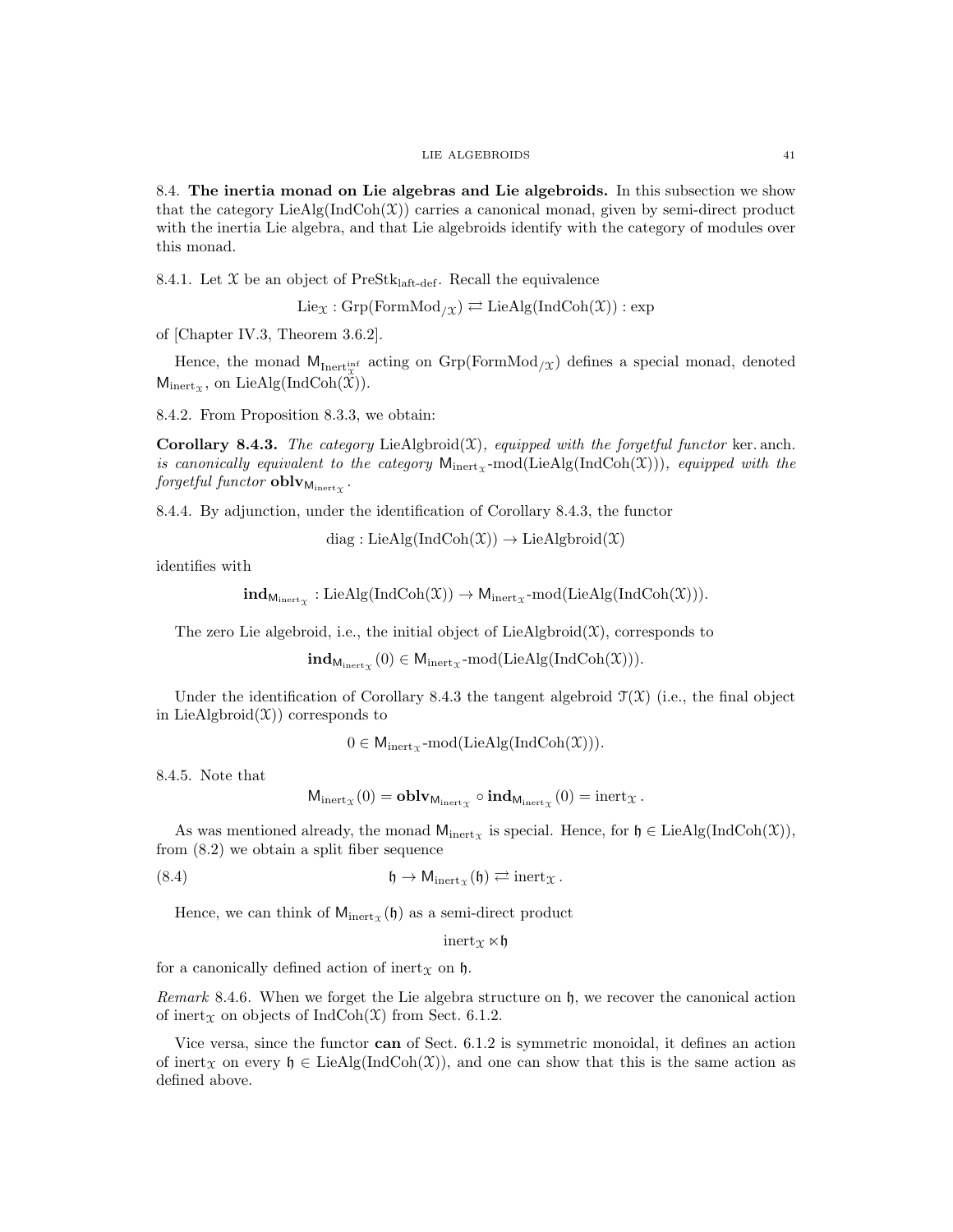8.4.7. Recall the functor

 $\Omega^{\text{fake}}: \text{LieAlgbroid}(\mathfrak{X}) \to \text{LieAlg}(\text{IndCoh}(\mathfrak{X})).$ 

In terms of the equivalence of Corollary 8.4.3, it sends  $\mathfrak{L} \in \text{LieAlgbroid}(\mathfrak{X})$ , to the fiber of the composite map

(8.5) 
$$
\text{inert}_{\mathcal{X}} \to M_{\text{inert}_{\mathcal{X}}}(\mathfrak{h}) \to \mathfrak{h},
$$

where the first arrow is the canonical splitting of  $(8.4)$ , and the second arrow is given by the action of  $M_{\text{inert}_x}$  on  $\mathfrak{h}$ .

8.4.8. We have the following identifications

 $\ker$ -anch  $\circ$  diag( $\mathfrak{h}$ )  $\simeq$  M<sub>inert $_{\mathfrak{X}}$ </sub>( $\mathfrak{h}$ )  $\simeq$  inert $_{\mathfrak{X}} \ltimes \mathfrak{h}$ ;

 $\Omega^{\mathrm{fake}}\circ\mathrm{diag}(\mathfrak{h})\simeq\Omega_{\mathrm{Lie}}(\mathfrak{h});$ 

**oblv**<sub>LieAlgbroid</sub>/<sub>T</sub> 
$$
\circ
$$
 diag( $\mathfrak{h}$ )  $\simeq$  (**oblv**<sub>Lie</sub>( $\mathfrak{h}$ )  $\xrightarrow{0}$   $T(\mathfrak{X})$ ).

Remark 8.4.9. Note that there are the following two ways to relate the category LieAlgbroid $(\mathfrak{X})$ to a more linear category.

One is given by Corollary 8.4.3, which implies that we can interpret LieAlgbroid $(\mathfrak{X})$  as  $M_{\text{inert}}$  -mod(LieAlg(IndCoh(X))).

The other is as modules for the monad

$$
\mathbf{oblv}_{\mathrm{LieAlgbroid}\text{ }/T} \circ \mathbf{free}_{\mathrm{LieAlgbroid}} \simeq T(\mathfrak{X}/-) \circ \mathrm{RealSqZ}
$$

in the category IndCoh $(\mathfrak{X})_{/T}(\mathfrak{X})$ .

This former has the advantage that the monad involved, i.e.,  $M_{\text{inert}}$ , is 'smaller': it is given by semi-direct product with inert $\tau$ .

The latter has the advantage that the recipient category, i.e.,  $\text{IndCoh}(\mathfrak{X})_{/T(\mathfrak{X})}$  is more elementary than  $LieAlg(IndCoh(\mathfrak{X}))$ .

### 9. Relation to classical Lie algebroids

In this section we let  $X$  be a *classical* scheme locally of finite type. Our goal is to show that Lie algebroids, as defined in Sect. 2.1, whose underlying object of IndCoh is 'classical' are the same as classical Lie algebroids.

9.1. Classical Lie algebroids. In this subsection we recall the notion of classical Lie algebroid on a classical scheme and state the main result of this section, Theorem 9.1.5.

9.1.1. First, we introduce the object  $T^{\text{naive}}(X) \in \text{QCoh}(X)^\heartsuit$  as follows.

Recall the functor

 $\Upsilon_X : \mathrm{QCoh}(X) \to \mathrm{IndCoh}(X)$ 

(see [Chapter II.3, Sect. 3.2.5]). Let  $\Upsilon_X^R$  denote its right adjoint. <sup>3</sup>

We start with  $T(X) \in \text{IndCoh}(X)$ , and consider the object

 $\Upsilon_X^R(T(X)) \in \mathrm{QCoh}(X).$ 

<sup>&</sup>lt;sup>3</sup>Since X is classical, and in particular, eventually coconnective, the functor  $\Upsilon_X^R$  is continuous, see [Ga1, Corollary 9.6.3].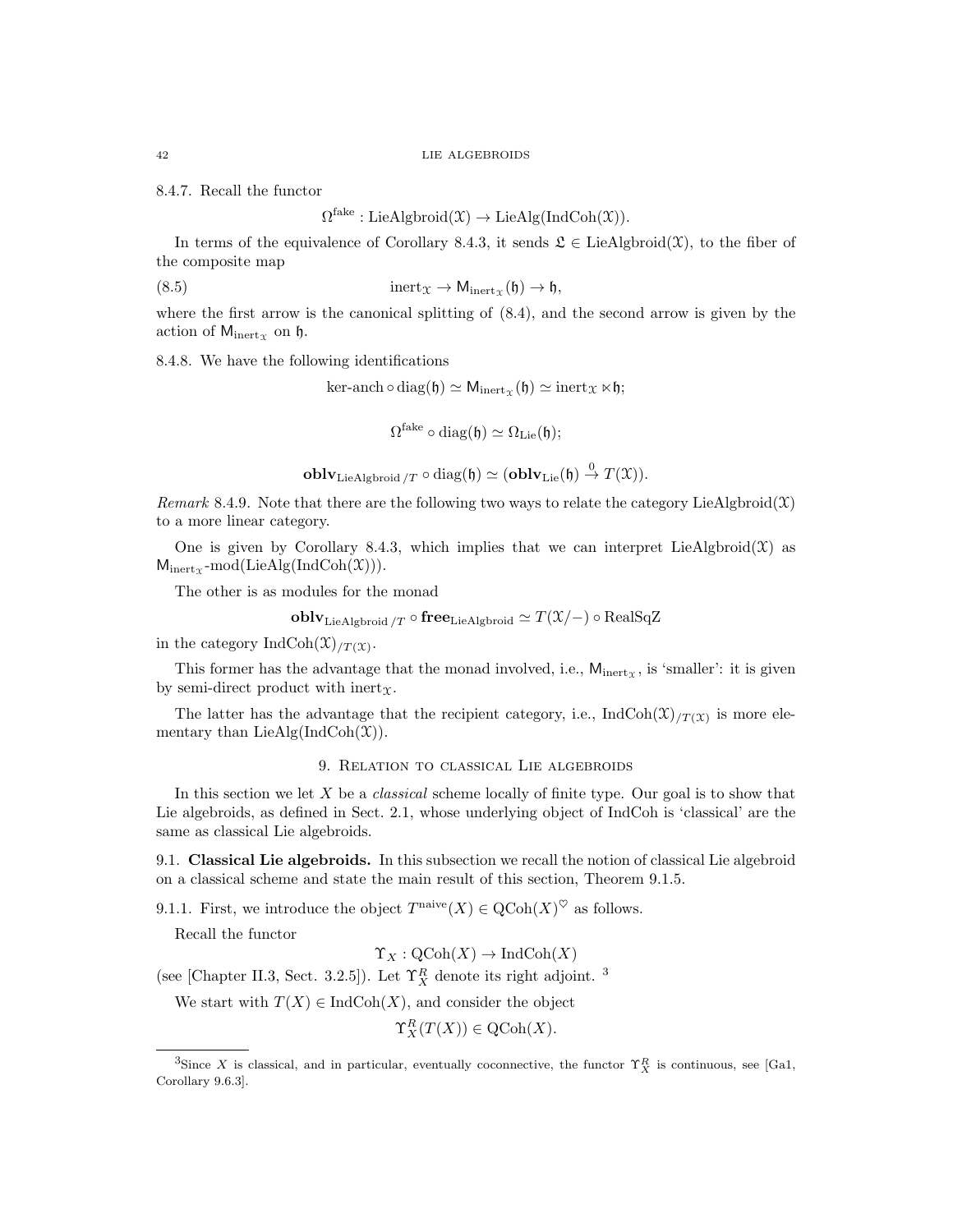It follows from the definitions that

$$
\Upsilon_X^R(T(X)) \simeq \underline{\text{Hom}}(T^*(X), \mathcal{O}_X),
$$

where  $\underline{\text{Hom}}$  is internal Hom in the symmetric monoidal category  $\text{QCoh}(X)$ .

In particular,  $\Upsilon_X^R(T(X)) \in \mathrm{QCoh}(X)^{\geq 0}$ . Finally, we set

$$
T^{\text{naive}}(X) := H^0(\Upsilon^R_X(T(X))).
$$

I.e.,  $T^{\text{naive}}(X)$  is the usual naive tangent sheaf of a classical scheme.

9.1.2. Let us recall the notion of classical Lie algebroid over X (see [BB, Sect. 2]).

By definition, this is a data of

(1)  $\mathfrak{L}^{\mathrm{cl}} \in \mathrm{QCoh}(X)^\heartsuit;$ 

(2) a map anch :  $\mathfrak{L}^{\text{cl}} \to T^{\text{naive}}(X);$ 

(3) a Lie bracket on  $\mathfrak{L}^{cl}$ , which is a differential operator of order 1,

such that

- The map anch is compatible with the Lie brackets;
- The  $[\xi_1, f \cdot \xi_2] = f \cdot [\xi_1, \xi_2] + (\text{anch}(\xi_1)(f)) \cdot \xi_2$ .

9.1.3. Let LieAlgbroid $(X)^{cl}$  denote the category of classical Lie algebroids on X. We have a tautological forgetful functor

 $\operatorname{\textbf{oblv}}_{\operatorname{LieAlgbroid}^{cl}/T^{\operatorname{naive}}} : \operatorname{LieAlgbroid}(X)^{\operatorname{cl}} \to (\operatorname{QCoh}(X)^\heartsuit)_{/T^{\operatorname{naive}}(X)},$ 

and it is easy to see that it admits a left adjoint, denoted  $free_{LieAlgbroid<sup>cl</sup>}$ .

The pair

$$
\mathbf{free}_{\mathrm{LieAlgbroid}^{\mathrm{cl}}}:(\mathrm{QCoh}(X)^\heartsuit)_{/T^{\mathrm{naive}}(X)}\rightleftarrows \mathrm{LieAlgbroid}(X)^{\mathrm{cl}}:\mathbf{oblv}_{\mathrm{LieAlgbroid}^{\mathrm{cl}}/T^{\mathrm{naive}}}
$$

is easily seen to be monadic.

9.1.4. The goal of this section is to prove the following:

**Theorem 9.1.5.** There exists a canonical equivalence between LieAlgbroid $(X)^{cl}$  and the full subcategory of LieAlgbroid(X) that consists of those objects for which **obly** Algbroid(2) belongs to the essential image of  $\mathrm{QCoh}(X)^\heartsuit$  under the (fully faithful) functor

$$
\Upsilon_X : \mathrm{QCoh}(X) \to \mathrm{IndCoh}(X).
$$

This equivalence makes the diagram

$$
\begin{array}{ccc}\n\text{LieAlgbroid}(X)^{\text{cl}} & \longrightarrow & \text{LieAlgbroid}(X) \\
\text{oblv}_{\text{LieAlgbroid}^{\text{cl}}/T^{\text{naive}}}\n\downarrow & & \downarrow\n\text{oblv}_{\text{LieAlgbroid}/T} \\
(\text{QCoh}(X)^{\heartsuit})_{/T^{\text{naive}}(X)} & \xrightarrow{\Upsilon_X} \text{IndCoh}(X)_{/T(X)}\n\end{array}
$$

commute.

9.2. The locally projective case. In this subsection we consider a special case of Theorem 9.1.5 where the groupoid corresponding to the algebroid in question is itself classical and formally smooth over  $\mathfrak{X}$ .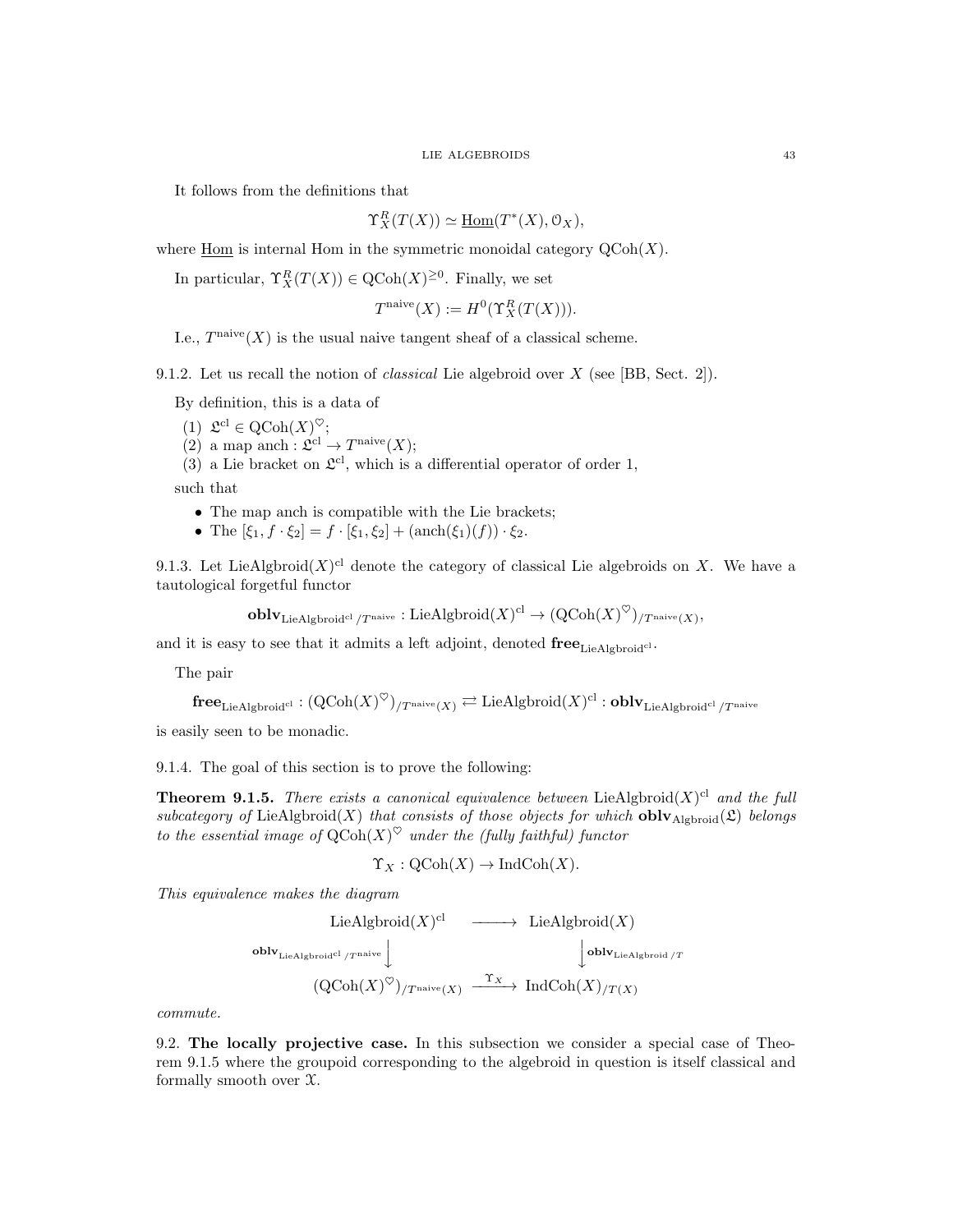9.2.1. Let  $Q\text{Coh}(X)^{\heartsuit,\text{proj},\aleph_0} \subset Q\text{Coh}(X)^{\heartsuit}$  be the full subcategory consisting of objects that are Zariski-locally projective and countably generated.

As a first step towards the proof of Theorem 9.1.5 we will establish its particular case:

Theorem 9.2.2. The following four categories are naturally equivalent:

(a) The full subcategory of LieAlgbroid $(X)^{cl}$ , consisting of those  $\mathfrak{L}^{cl}$ , for which the object

 $\operatorname{\textbf{oblv}}_{\operatorname{LieAlgbroid}^{cl}/T^{\text{naive}}}(\mathfrak{L}^{\text{cl}})\in \operatorname{QCoh}(X)^\heartsuit$ 

belongs to  $\operatorname{QCoh}(X)^{\heartsuit,\operatorname{proj},\aleph_0}$ 

- (a') The full subcategory of  $FormGrpoid(X)$ , spanned by those objects  $R$  that:
	- $\Re$  is an indscheme, which is classical and  $\aleph_0$  (see [GaRo1, Sect. 1.4.11] for what this means);
	- R is classically formally smooth (see [GaRo1, Defn. 8.1.1] for what this means) relative to X with respect to the projection  $p_s : \mathcal{R} \to X$ .

(b) The full subcategory of Lie Algbroid $(X)$ , consisting of those objects  $\mathfrak{L}$ , for which

 $\textbf{oblv}_{\text{Algbroid}}(\mathfrak{L}) \in \text{IndCoh}(X),$ 

belongs to the essential image under  $\Upsilon_X$  of the full subcategory

$$
\operatorname{QCoh}(X)^{\heartsuit,\operatorname{proj},\aleph_0} \subset \operatorname{QCoh}(X).
$$

(b') The full subcategory of  $FormGroup(X)$ , spanned by those objects  $\Re$  that:

- R is an indscheme, which is weakly  $\aleph_0$  (see [GaRo1, Sect. 1.4.11] for what this means);
- R is formally smooth relative to  $X$  (see [Chapter III.1, Sect. 7.3.1] for what this means) with respect to the projection  $p_s : \mathbb{R} \to X$ .

The rest of the subsection is devoted to the proof of Theorem 9.2.2.

9.2.3. The equivalence of (a) and (a'). This is standard in the theory of classical Lie algebroids.

9.2.4. The equivalence of  $(b)$  and  $(b')$ . Follows by combining [Chapter III.2, Corollary 3.3.5], [GaRo1, Corollary 8.3.6] and the following fact (see [BD, Proposition 7.12.6 and Theorem 7.12.8]):

**Lemma 9.2.5.** Let  $\mathcal{T} \in \mathrm{QCoh}(X)^\heartsuit$  be Zariski-locally countably generated. Then the following conditions are equivalent:

(i)  $f$  is Zariski-locally projective.

(ii) The functor

$$
Q\mathrm{Coh}(X)^\heartsuit \to \mathrm{Vect}^\heartsuit
$$
,  $\mathcal{F}' \mapsto H^0(\Gamma(X, \mathcal{F} \otimes \mathcal{F}'))$ 

can be written as

$$
\underset{i\in\mathbb{Z}^{\geq 0}}{\rm colim}\,\, \mathrm{Hom}(\mathcal{F}_{i},\mathcal{F}'),
$$

where the maps  $\mathfrak{F}_i \to \mathfrak{F}_j$  for  $j \geq i$  are surjective.

9.2.6. The equivalence of (a') and (b'). This is a relative version of [GaRo1, Corollary 9.1.7].

9.3. The general case. In this subsection we will finish the proof of Theorem 9.1.5 by reducing the general case to the projective one by a trick that involves monads.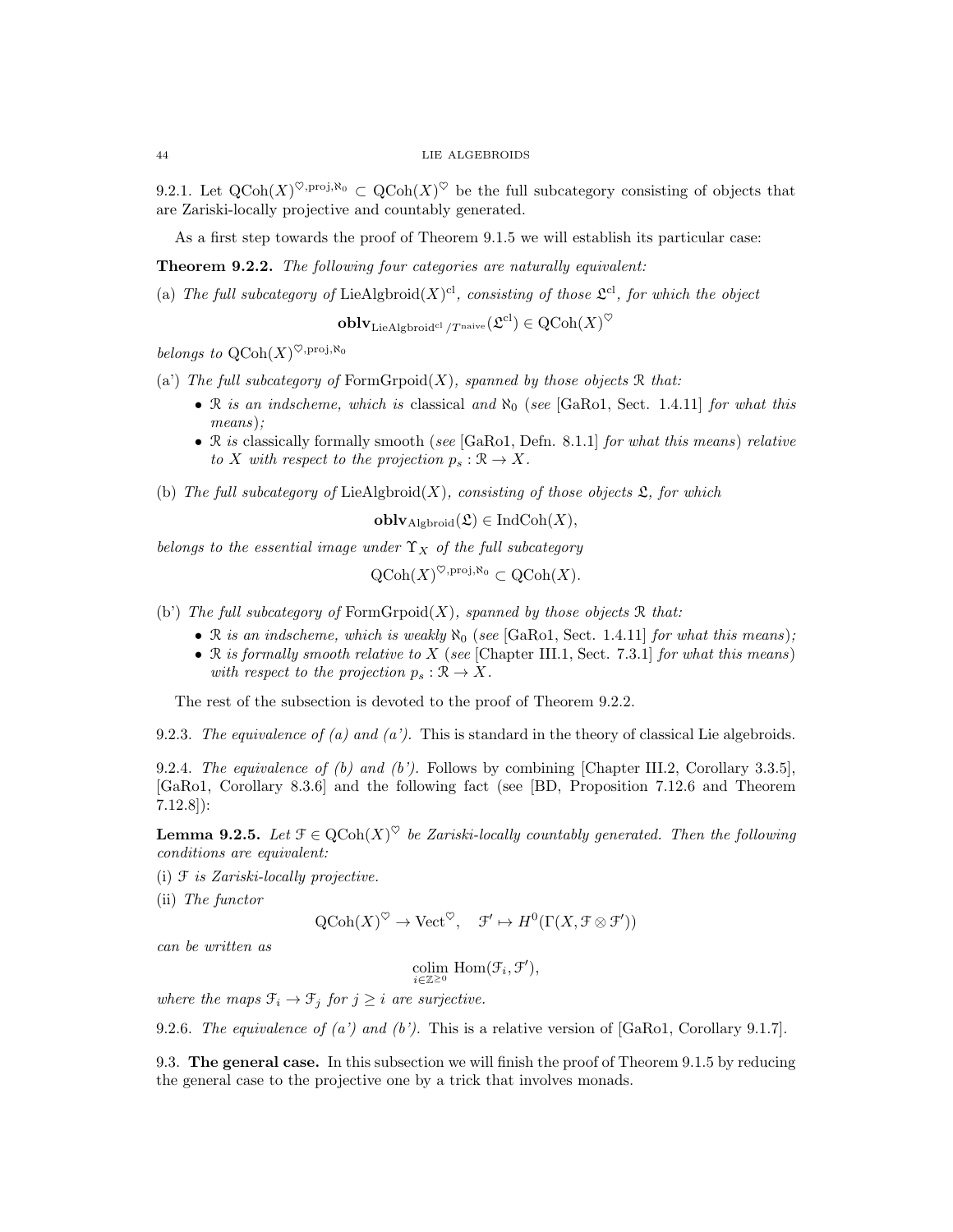9.3.1. As will be evident from the proof, the assertion of Theorem 9.1.5 is Zariski-local on X. So, henceforth, we will assume that  $X$  is affine.

Consider the full subcategories

$$
(\mathrm{QCoh}(X)^{\heartsuit,\mathrm{proj},\aleph_0})_{/T^{\mathrm{naive}}(X)} \subset (\mathrm{QCoh}(X)^{\heartsuit})_{/T^{\mathrm{naive}}(X)} \subset (\mathrm{QCoh}(X)^{\leq 0})_{/T^R_X(T(X))}
$$

and

$$
(\Upsilon_X(\text{QCoh}(X)^{\heartsuit,\text{proj},\aleph_0}))_{/T(X)} \subset (\Upsilon_X(\text{QCoh}(X)^{\heartsuit}))_{/T(X)} \subset (\Upsilon_X(\text{QCoh}(X)^{\leq 0}))_{/T(X)} \subset \text{Ind}\text{Coh}(X)_{/T(X)}.
$$

The functor  $\Upsilon_X$  defines equivalences

$$
\begin{array}{ccc}\n(\text{QCoh}(X)^{\heartsuit,\text{proj},\aleph_0})_{/T^{\text{naive}}(X)} & \xrightarrow{\sim} (\Upsilon_X(\text{QCoh}(X)^{\heartsuit,\text{proj},\aleph_0}))/_{T(X)} \\
\downarrow & & \downarrow \\
(\text{QCoh}(X)^{\heartsuit})_{/T^{\text{naive}}(X)} & \xrightarrow{\sim} (\Upsilon_X(\text{QCoh}(X)^{\heartsuit}))_{/T(X)} \\
\downarrow & & \downarrow \\
(\text{QCoh}(X)^{\leq 0})_{/T^{\text{naive}}(X)} & \xrightarrow{\sim} (\Upsilon_X(\text{QCoh}(X)^{\leq 0}))_{/T(X)}\n\end{array}
$$

Note also that the inclusions

$$
(\operatorname{QCoh}(X)^\heartsuit)_{/T^{\operatorname{naive}}(X)} \subset (\operatorname{QCoh}(X)^{\leq 0})_{/T^{\operatorname{naive}}(X)}
$$

and

$$
(\Upsilon_X(\mathrm{QCoh}(X)^\heartsuit))_{/T(X)} \subset (\Upsilon_X(\mathrm{QCoh}(X)^{\leq 0}))_{/T(X)}
$$

admit left adjoints, given by truncation. We denote these functors in both contexts by  $\tau_{\text{QCoh}}^{\geq 0}$ .

9.3.2. Consider the monad **obl**  $\mathbf{V}_{\text{LieAlgbroid}}/T \circ \mathbf{free}_{\text{LieAlgbroid}}$  acting on  $\text{IndCoh}(X)_{/T(X)}$ . We have:

**Lemma 9.3.3.** The monad **obly** Lie Algbroid  $T \circ \textbf{free}$  Lie Algbroid preserves the full subcategories

$$
(\Upsilon_X(\mathrm{QCoh}(X)^{\heartsuit,\mathrm{proj},\aleph_0}))_{/T(X)} \subset (\Upsilon_X(\mathrm{QCoh}(X)^{\leq 0}))_{/T(X)} \subset \mathrm{IndCoh}(X)_{/T(X)}.
$$

The map of functors

$$
\begin{aligned} \tau_{\mathrm{QCoh}}^{\geq 0} \circ (\mathbf{oblv}_\mathrm{LieAlgbroid} / T \circ \mathbf{free}_\mathrm{LieAlgbroid}) \rightarrow \\ & \longrightarrow \tau_{\mathrm{QCoh}}^{\geq 0} \circ (\mathbf{oblv}_\mathrm{LieAlgbroid} / T \circ \mathbf{free}_\mathrm{LieAlgbroid}) \circ \tau_{\mathrm{QCoh}}^{\geq 0} \end{aligned}
$$

is an isomorphism.

*Proof.* Follows from Proposition 5.3.2.

9.3.4. From Lemma 9.3.3 we obtain that the endo-functor

 $\tau_{\rm QCoh}^{\geq 0} \circ (\mathbf{oblv}_{\rm LieAlgbroid} / T \circ \mathbf{free}_{\rm LieAlgbroid})$ 

of

$$
(\Upsilon_X(\mathrm{QCoh}(X)^\heartsuit))_{/T(X)} \to (\Upsilon_X(\mathrm{QCoh}(X)^\heartsuit))_{/T(X)}
$$

has a natural structure of monad, and the category

 $(9.1)$  $\frac{\geq0}{\rm QCoh}\circ({\bf oblv}_{\rm LieAlgbroid}/T\circ{\bf free}_{\rm LieAlgbroid})\text{-mod}((\Upsilon_X({\rm QCoh}(X)^\heartsuit))_{/T(X)})$ identifies canonically with the full subcategory of

 $({\bf oblv}_{{\rm LieAlgbroid}}/T \circ {\bf free}_{\rm LieAlgbroid})\text{-mod}((\Upsilon_X({\rm QCoh}(X)^{\leq 0}))_{/T(X)}),$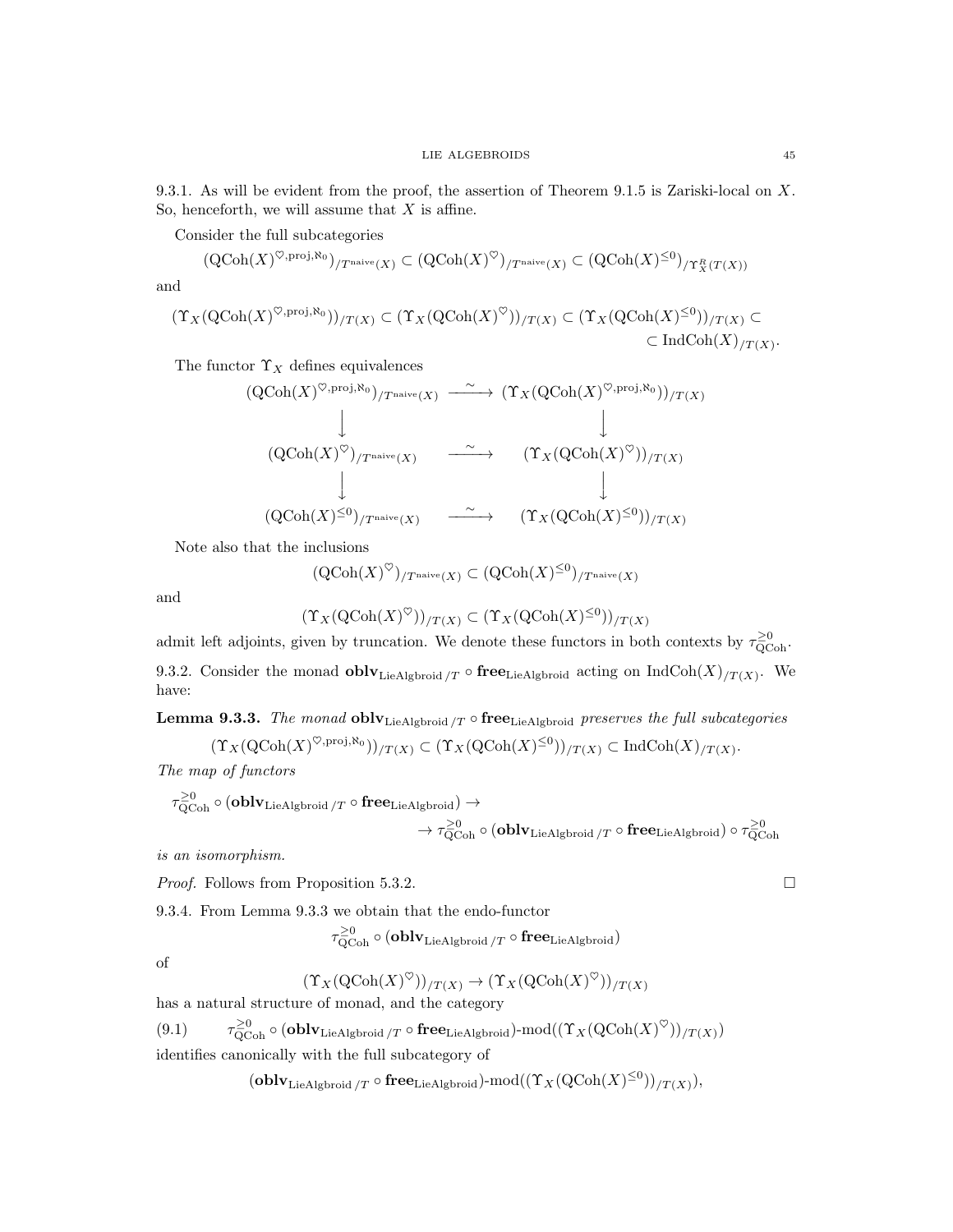equal to the preimage of

$$
(\Upsilon_X(\operatorname{QCoh}(X)^\heartsuit))_{/T(X)} \subset (\Upsilon_X(\operatorname{QCoh}(X)^{\leq 0}))_{/T(X)}
$$

under the forgetful functor

$$
(\mathbf{oblv}_{\mathbf{LieAlgbroid}}/T \circ \mathbf{free}_{\mathbf{LieAlgbroid}}) \text{-}\mathrm{mod}((\Upsilon_X(\mathrm{QCoh}(X)^{\leq 0}))_{/T(X)}) \to \\ \to (\Upsilon_X(\mathrm{QCoh}(X)^{\leq 0}))_{/T(X)}.
$$

Thus, we obtain that the full subcategory of  $\text{LieAlgbroid}(X)$  appearing in Theorem 9.1.5, identifies canonically with the category (9.1).

Hence, to prove Theorem 9.1.5, it suffices to show that under the equivalence (of ordinary (!) categories)

$$
(\mathrm{QCoh}(X)^\heartsuit)_{/T^{\mathrm{naive}}(X)} \simeq (\Upsilon_X(\mathrm{QCoh}(X)^\heartsuit))_{/T(X)},
$$

the monad

 ${\bf oblv}_{{\rm LieAlgbroid}^{\rm cl}/T^{\rm naive}}\circ{\bf free}_{{\rm LieAlgbroid}^{\rm cl}}$ 

identifies with the monad

$$
\tau_{\text{QCoh}}^{\geq 0} \circ (\mathbf{oblv}_{\text{LieAlgbroid}}/T \circ \mathbf{free}_{\text{LieAlgbroid}}).
$$

9.3.5. Note, however, that from Theorem 9.2.2, we obtain that the two monads are canonically identified when restricted to

$$
(\mathrm{QCoh}(X)^{\heartsuit,\mathrm{proj},\aleph_0})_{/T^{\mathrm{naive}}(X)} \simeq (\Upsilon_X(\mathrm{QCoh}(X)^{\heartsuit,\mathrm{proj},\aleph_0}))_{/T(X)}.
$$

Moreover, it is easy to see that the monad  $oblv_{\text{LieAlgbroid}^{cl}/T^{\text{naive}}} \circ free_{\text{LieAlgbroid}^{cl}}$  commutes with sifted colimits. The corresponding fact holds also for the monad

$$
\tau_{\text{QCoh}}^{\geq 0} \circ (\mathbf{oblv}_{\text{LieAlgbroid}}/T \circ \mathbf{free}_{\text{LieAlgbroid}}),
$$

by Corollary 8.2.9.

9.3.6. Now, the desired isomorphism of monads follows from the following fact: for any object  $\gamma \in (\mathrm{QCoh}(X)^\heartsuit)_{/T^{\mathrm{naive}}(X)},$  the category

$$
\left(\left(\text{QCoh}(X)^{\heartsuit,\text{proj},\aleph_0}\right)_{/T^{\text{naive}}(X)}\right)_{/\gamma}
$$

is sifted and the canonical map

$$
\underset{\gamma' \in ((\mathrm{QCoh}(X)^{\heartsuit,\mathrm{proj},\aleph_0})_{/T^{\mathrm{naive}}(X)})_{/\gamma}}{\operatorname{colim}} \rightarrow \gamma
$$

is an isomorphism.

9.4. Modules over classical Lie algebroids. In this subsection we compare we will compare the category  $\mathfrak{L}\text{-mod}(\text{IndCoh}(X))$ , as defined above, with the corresponding category for a classical Lie algebroid on a classical scheme.

9.4.1. Let X be a classical scheme of finite type, and let  $\mathfrak{L}^{cl}$  be a classical Lie algebroid on X. Throughout this subsection we wil assume that  $\mathfrak{L}^{cl}$  is  $flat$  as an  $\mathfrak{O}_X$ -module.

Let

$$
(\mathrm{QCoh}(X \times X)_{\Delta_X})_{\mathrm{rel.flat}}^{\heartsuit}
$$

be the monoidal category introduced in [Chapter III.4, Sect. 4.1.1].

According to [BB, Sect. 2], to  $\mathfrak{L}^{\text{cl}}$  one associates its universal enveloping algebra  $U(\mathfrak{L}^{\text{cl}})$ which is an associative algebra object in  $(QCoh(X \times X)_{\Delta_X})_{rel.\text{flat}}^{\heartsuit}$ .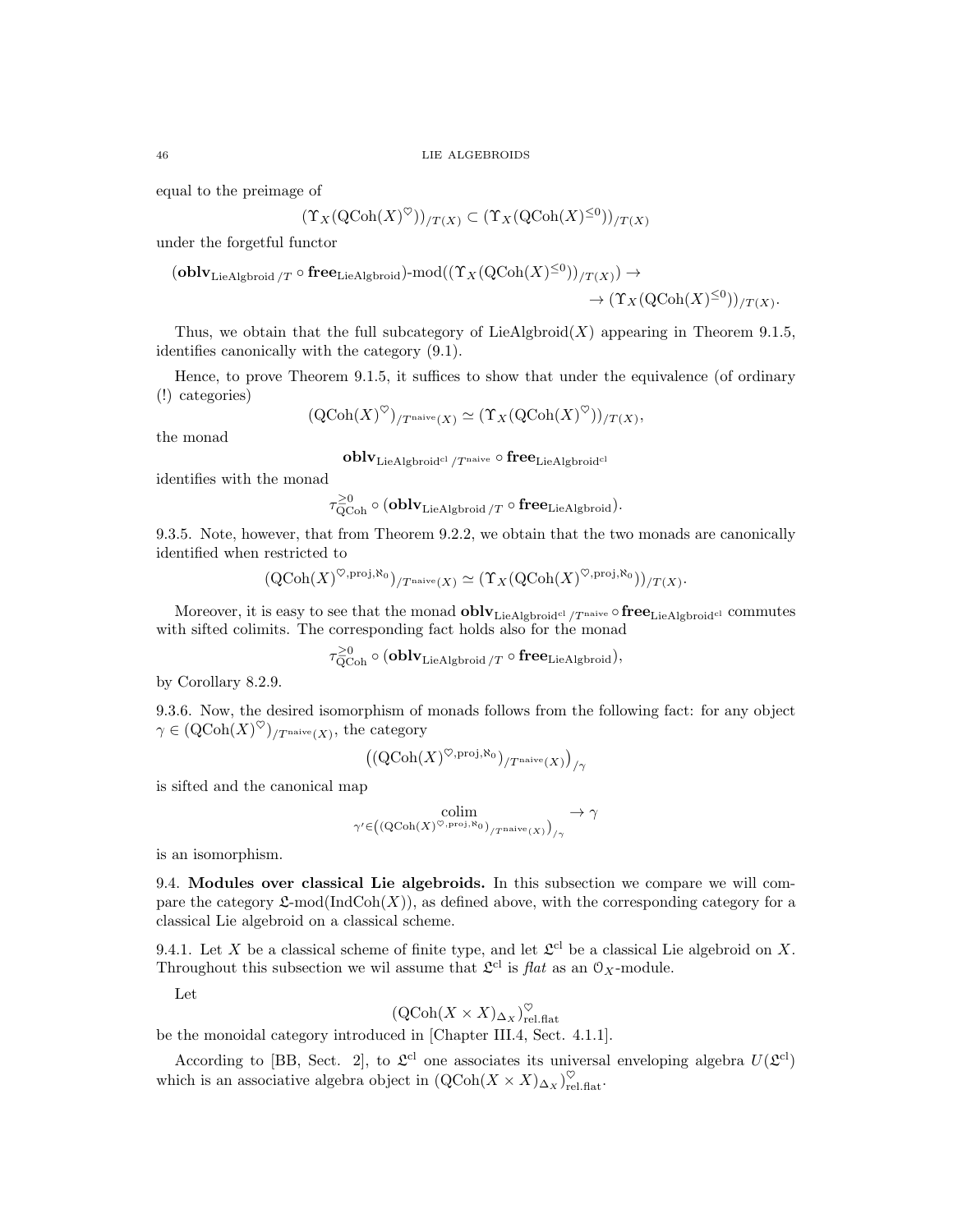9.4.2. We have a canonically defined fully faithful monoidal functor

$$
(\operatorname{QCoh}(X \times X)_{\Delta_X})_{\operatorname{rel}, \operatorname{flat}}^{\heartsuit} \to \operatorname{QCoh}(X \times X)
$$

and a monoidal equivalence

$$
QCoh(X \times X) \to
$$
 Funct<sub>cont</sub> $(QCoh(X), QCoh(X))$ .

Composing, we obtain a fully faithful functor

$$
(9.2) \quad \text{AssocAlg}((\text{QCoh}(X \times X)_{\Delta_X})_{\text{rel.flat}}^{\heartsuit}) \to \text{AssocAlg}(\text{Funct}_{\text{cont}}(\text{QCoh}(X), \text{QCoh}(X))).
$$

Hence, we obtain that  $U(2^{cl})$  gives rise to a monad acting on  $QCoh(X)$ . In particular, it makes sense to talk about the category

$$
U(\mathfrak{L}^{cl})
$$
-mod( $QCoh(X)$ ).

This is, by definition, the category of modules over the classical Lie algebroid  $\mathfrak{L}^{cl}$ , denoted  $\mathfrak{L}^{\mathrm{cl}}\text{-}\mathrm{mod}(\mathrm{QCoh}(X)).$ 

Remark 9.4.3. The category  $\mathfrak{L}^{cl}$ -mod $(QCoh(X))$  has a t-structure uniquely characterized by the property that the forgetful functor to  $Q\text{Coh}(X)$  is t-exact. Now, as in [GaRo2, Proposition] 4.7.3] one can show that if  $\mathfrak{L}^{cl}$  is flat as an object of  $\mathrm{QCoh}(X)$ , then the naturally defined functor

$$
D((\mathfrak{L}^{\mathrm{cl}}\text{-mod}(\mathrm{QCoh}(X)))^{\heartsuit}) \to \mathfrak{L}^{\mathrm{cl}}\text{-mod}(\mathrm{QCoh}(X))
$$

is an equivalence.

9.4.4. Let  $\mathfrak L$  be the object of LieAlgbroid(X), corresponding to  $\mathfrak L^{cl}$  under the equivalence of Theorem 9.1.5.

The next assertion follows from [Chapter IV.5, Theorem 6.1.2] (which will be proved independently):

**Lemma 9.4.5.** For  $\mathfrak{L}^{cl}$  flat as an  $\mathfrak{O}_X$ -module, the endo-functor  $oblv_{\mathrm{Assoc}}(U(\mathfrak{L}))$  preserves the essential image of the (fully faithful) functor  $\Upsilon_X : \mathrm{QCoh}(X) \to \mathrm{IndCoh}(X)$ .

Hence, we obtain that  $U(\mathfrak{L})$  defines a monad, denoted  $U(\mathfrak{L})|_{\mathrm{QCoh}(X)}$ , on  $\mathrm{QCoh}(X)$ . Moreover, the functor  $\Upsilon_X$  gives rise to a fully faithful functor

 $U(\mathfrak{L})\text{-mod}(\mathrm{QCoh}(X)) \to U(\mathfrak{L})\text{-mod}(\mathrm{IndCoh}(X)) := \mathfrak{L}\text{-mod}(\mathrm{IndCoh}(X)).$ 

9.4.6. We are going to prove:

**Theorem 9.4.7.** The monads  $U(\mathfrak{L}^{cl})$  and  $U(\mathfrak{L})|_{\text{QCoh}(X)}$  on  $\text{QCoh}(X)$  are canonically isomorphic.

As a corollary, we obtain:

**Corollary 9.4.8.** The category  $\mathfrak{L}^{cl}$ -mod( $QCoh(X)$ ) is canonically equivalent to the full subcategory of  $\mathfrak{L}\text{-mod}(\text{IndCoh}(X))$ , consisting of objects, whose image under the forgetful functor

$$
\mathfrak{L}\text{-mod}(\text{IndCoh}(X)) \to \text{IndCoh}(X)
$$

lies in the essential image of  $\Upsilon_X : \mathrm{QCoh}(X) \to \mathrm{IndCoh}(X)$ .

9.4.9. Proof of Theorem 9.4.7, Step 1. First, the assumption on  $\mathfrak{L}^{cl}$  and [Chapter IV.5, Theorem 6.1.2] imply that  $U(\mathfrak{L})|_{\text{QCoh}(X)}$  lies in the essential image of the functor (9.2).

Hence, the assertion of the the theorem is about comparison of associative algebras in the ordinary monoidal category  $(\mathrm{QCoh}(X \times X)_{\Delta_X})_{\mathrm{rel.flat}}^{\heartsuit}$ .

In particular, the assertion is Zariski-local on  $X$ , and hence we can assume that  $X$  is affine.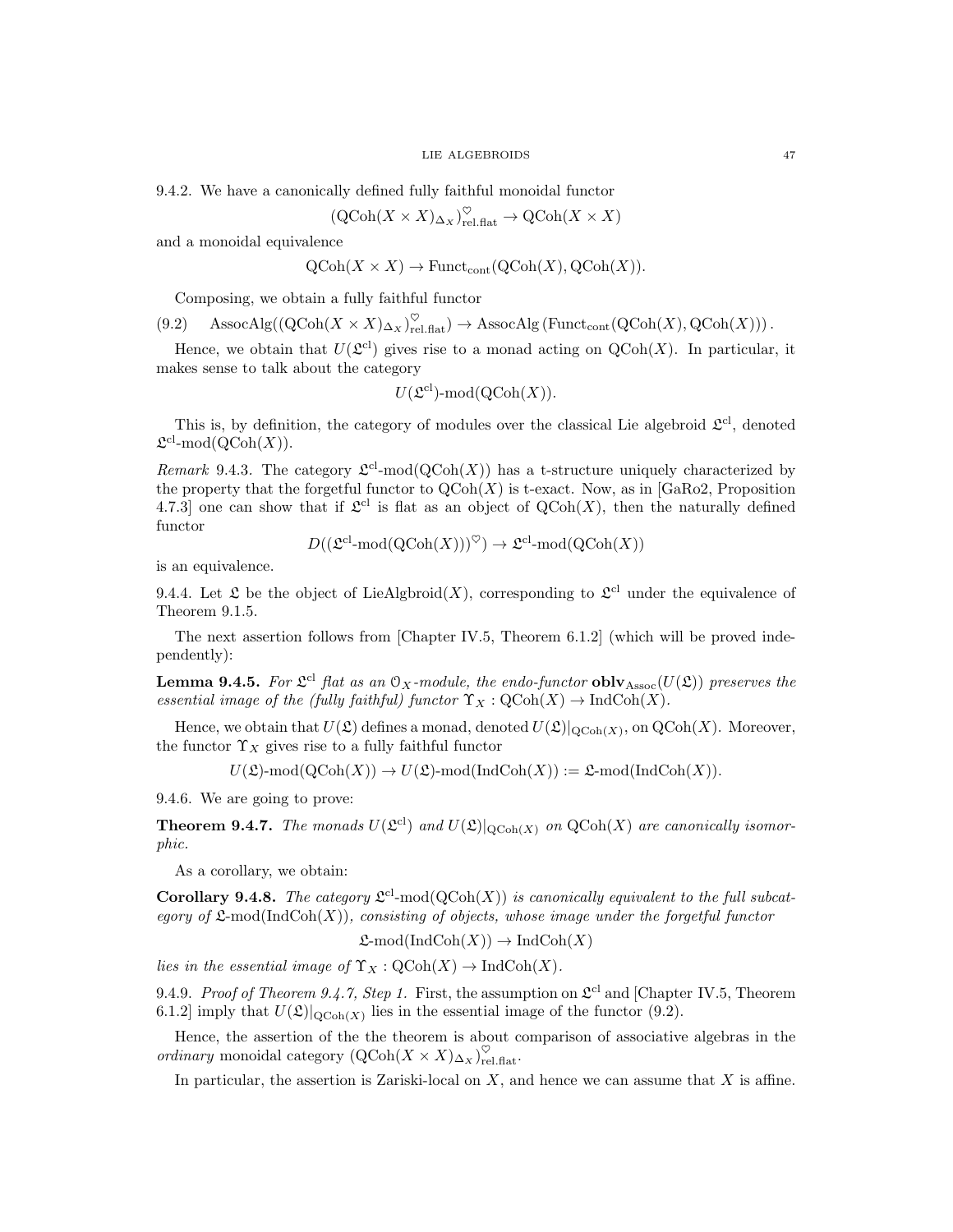9.4.10. Proof of Theorem 9.4.7, Step 2. We claim that the stated isomorphism of associative algebras holds when

$$
\mathbf{oblv}_{\mathrm{LieAlgbroid}^{\mathrm{cl}}}(\mathfrak{L}^{\mathrm{cl}}) \in \mathrm{QCoh}(X)^{\heartsuit,\mathrm{proj},\aleph_0}.
$$

Indeed, this follows by unwinding the construction of the equivalence in Theorem 9.2.2.

9.4.11. Proof of Theorem 9.4.7, Step 3. We claim that the assignments

$$
\mathfrak{L} \rightsquigarrow U(\mathfrak{L}^{\mathrm{cl}})
$$
 and  $\mathfrak{L} \rightsquigarrow U(\mathfrak{L})|_{\mathrm{QCoh}(X)}$ 

commute with sifted colimits.

Indeed, for  $U(\mathfrak{L}^{cl})$  this follows from the construction. For  $U(\mathfrak{L})|_{\text{QCoh}(X)}$ , this follows from Proposition 2.1.3(a) and [Chapter IV.5, Theorem 6.1.2].

9.4.12. Proof of Theorem 9.4.7, Step 4. The required isomorphism follows from Step 3, since our  $\mathfrak{L}^{cl}$  can be written as a sifted colimit of Lie algebroids as in Step 2, see Sect. 9.3.6.

Appendix A. An application: ind-coherent sheaves on push-outs

In this section we will use the material from Sect. 6.3 to show that the categories  $IndCoh(-)$ and QCoh(-)<sup>perf</sup> behave well with respect to push-outs of affine schemes.

A.1. Behavior of ind-coherent sheaves with respect to push-outs. In this subsection we will consider the case of IndCoh.

A.1.1. Let

$$
X_1' \xrightarrow{f'} X_2'
$$
\n
$$
(A.1)
$$
\n
$$
g_1 \uparrow \qquad \qquad g_2 \uparrow
$$
\n
$$
X_1 \xrightarrow{f} X_2
$$

be a push-out diagram in Sch<sup>aff</sup><sub>aft</sub>, where the vertical maps are closed embeddings, and the horizontal maps are finite. Consider the corresponding commutative diagram of categories

$$
\operatorname{IndCoh}(X'_1) \xleftarrow{\left(f'\right)^!} \operatorname{IndCoh}(X'_2)
$$
\n
$$
g_1^! \downarrow \qquad \qquad \downarrow g_2^!
$$
\n
$$
\operatorname{IndCoh}(X_1) \xleftarrow{f'} \operatorname{IndCoh}(X_2).
$$

The goal of this subsection is to prove the following result:

**Theorem A.1.2.** The diagram  $(A.2)$  is a pullback square.

The rest of this subsection is devoted to the proof of Theorem A.1.2.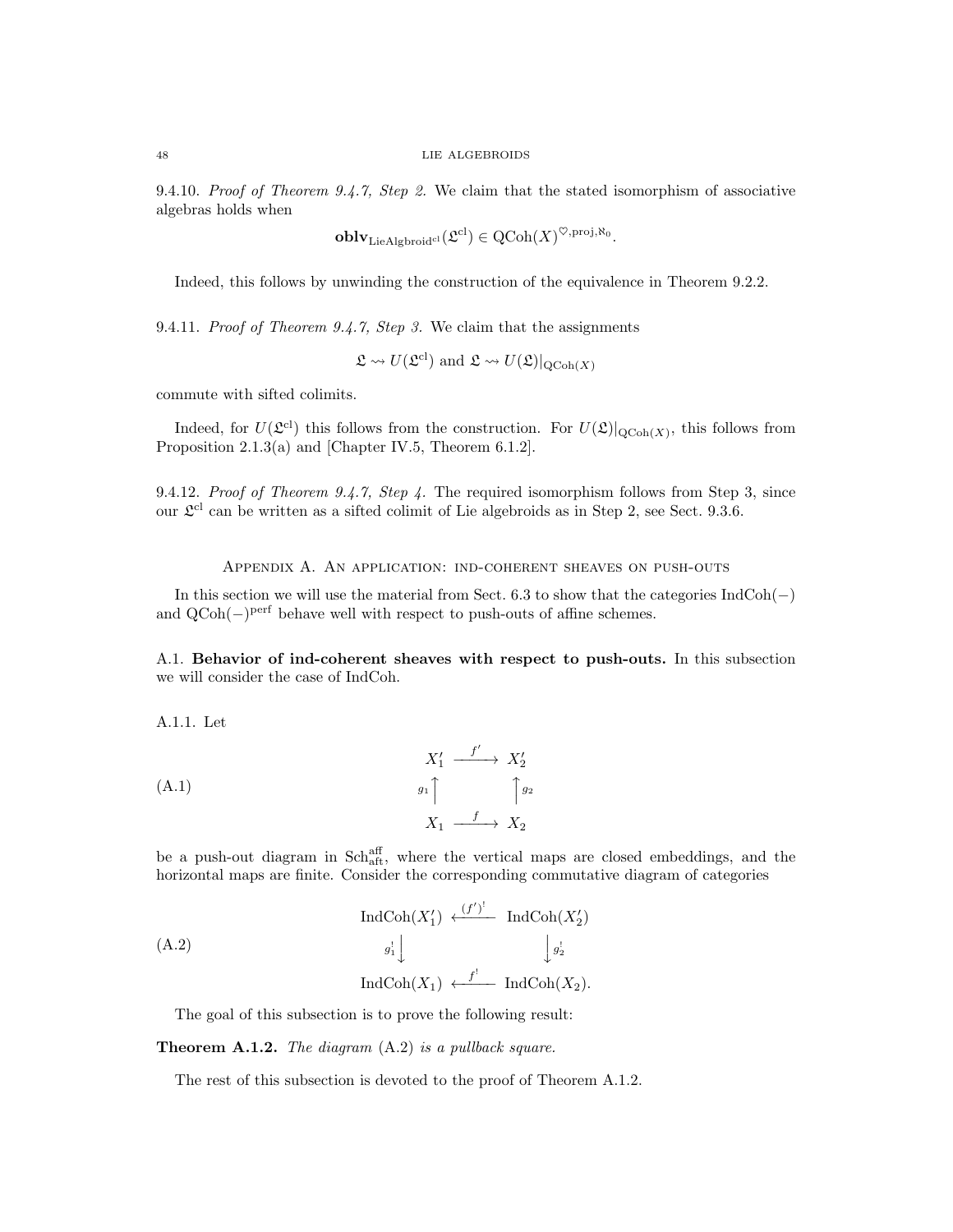A.1.3. Reduction step 1. Note that in [Chapter III.1, Proposition 1.4.5] we showed that the functor

(A.3) 
$$
\operatorname{IndCoh}(X_2') \to \operatorname{IndCoh}(X_1') \underset{\operatorname{IndCoh}(X_1)}{\times} \operatorname{IndCoh}(X_2)
$$

is fully faithful. So, it remains to show that the functor (A.3) is essentially surjective.

Let  $\text{IndCoh}(X_1')_{X_1} \subset \text{IndCoh}(X_1')$  (resp.,  $\text{IndCoh}(X_2')_{X_2} \subset \text{IndCoh}(X_2')$ ) be the full subcategory consisting of objects with set-theoretic support on  $X_1$  (resp.,  $X_2$ ). It is easy to see that it is sufficient to show that the corresponding functor

(A.4) 
$$
\operatorname{IndCoh}(X'_2)_{X_2} \to \operatorname{IndCoh}(X'_1)_{X_1} \underset{\operatorname{IndCoh}(X_1)}{\times} \operatorname{IndCoh}(X_2)
$$

is an equivalence.

Indeed, the essential surjectivity of (A.4) will imply the same property of (A.3), which follows from the localization sequences of DG categories

$$
IndCoh(X'_2)_{X_2} \to IndCoh(X'_2) \to IndCoh(X'_2 \setminus X_2)
$$

and

$$
\operatorname{IndCoh}(X'_1)_{X_1} \underset{\operatorname{IndCoh}(X_1)}{\times} \operatorname{IndCoh}(X_2) \to \operatorname{IndCoh}(X'_1) \underset{\operatorname{IndCoh}(X_1)}{\times} \operatorname{IndCoh}(X_2) \to \operatorname{IndCoh}(X'_2 \backslash X_2).
$$

A.1.4. Reduction step 2. The formal completion of  $X_1$  in  $X'_1$  can be written as a filtered colimit of schemes  $X'_{1,\alpha}$ , where each  $X_1 \to X'_{1,\alpha}$  is a nilpotent embedding. Then the formal completion of  $X_2$  in  $X_2'$  can be written as the colimit of the schemes

$$
X'_{2,\alpha} := X'_{1,\alpha} \underset{X_1}{\sqcup} X_2,
$$

see [GaRo1, Proposition 6.7.4].

The functors

$$
\operatorname{IndCoh}(X'_2)_{X_2}\to \lim_\alpha\operatorname{IndCoh}(X'_{2,\alpha})\text{ and }\operatorname{IndCoh}(X'_1)_{X_1}\to \lim_\alpha\operatorname{IndCoh}(X'_{1,\alpha})
$$

are both equivalences (see [GaRo1, Proposition 7.4.5]).

This reduces us to the case when  $X_1 \to X'_1$  is a nilpotent embedding.

A.1.5. Reduction step 3. Using [Chapter III.1, Proposition 5.5.3] and the convergence property of IndCoh (see [Chapter II.2, Proposition 6.4.3]) we can further reduce to the case when the map

$$
X_1 \to X_1'
$$

has a structure of a square-zero extension.

A.1.6. Proof in the case when  $X_1 \rightarrow X'_1$  is a square-zero extension. Let the square-zero extension  $X_1 \to X'_1$  be given by a map

$$
T^*(X_1) \to \mathcal{F}, \quad \mathcal{F}[-1] \in \mathrm{Coh}(X_1).
$$

Then  $X_2 \to X_2'$  is also a square-zero extension, given by

$$
T^*(X_2) \xrightarrow{(df)^*} f_*(T^*(X_1)) \to f_*(\mathfrak{F}).
$$

Denote

$$
\widetilde{\mathcal{F}}_1 := \mathbb{D}_{X_1}^{\text{Serre}}(\mathcal{F}), \quad \widetilde{\mathcal{F}}_2 := \mathbb{D}_{X_2}^{\text{Serre}}(f_*(\mathcal{F})).
$$

Since  $f$  is finite, we have

$$
f_*^{\text{IndCoh}}(\widetilde{\mathcal{F}}_1) \simeq \widetilde{\mathcal{F}}_2.
$$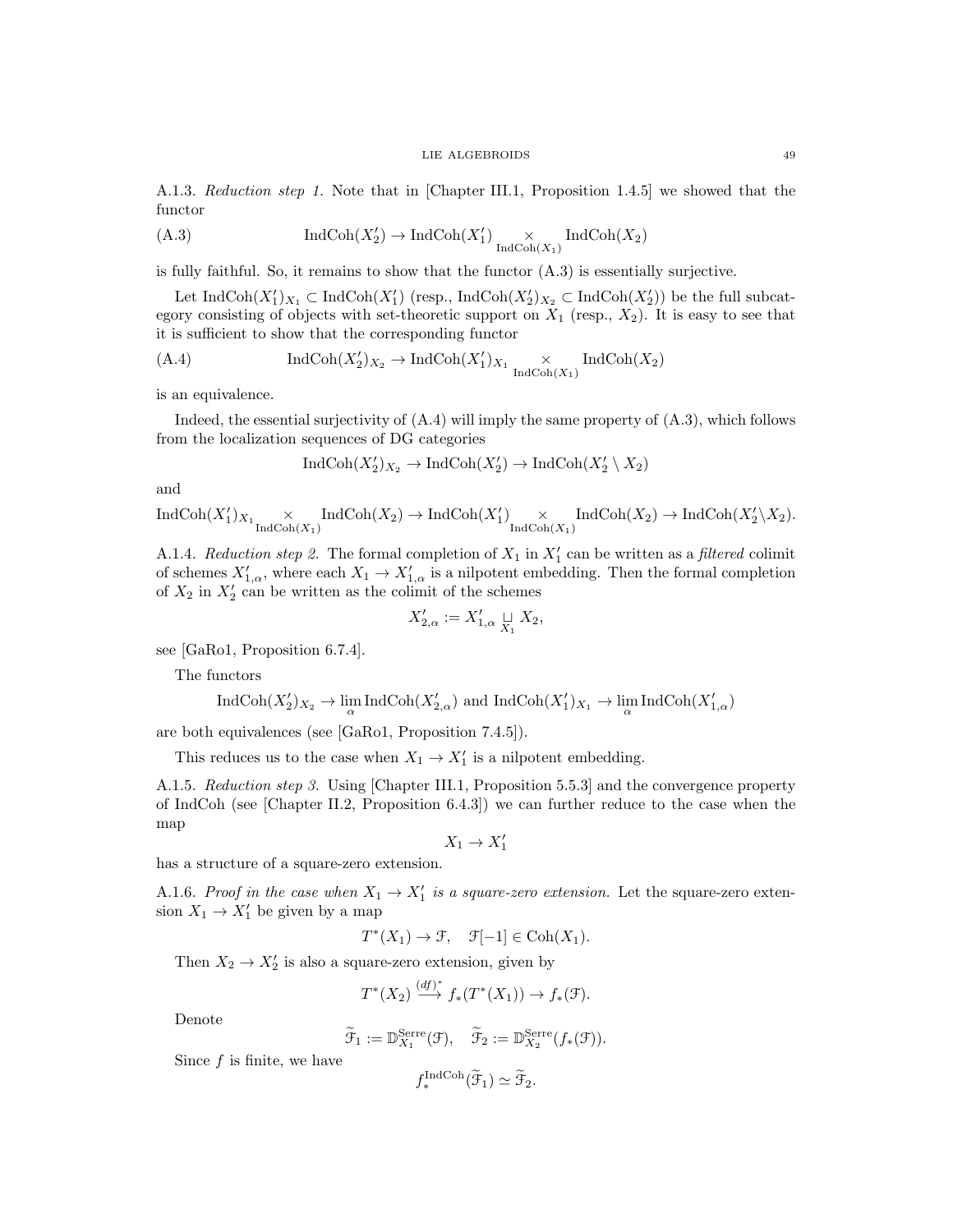According to Theorem 6.3.3, the category  $\text{IndCoh}(X_1')$  can be described as consisting of pairs  $\mathcal{F}'_1 \in \text{IndCoh}(X_1)$ , equipped with a null-homotopy of the composition

$$
\widetilde{\mathcal{F}}_1[-1] \overset{!}{\otimes} \mathcal{F}'_1 \to T(X_1)[-1] \overset{!}{\otimes} \mathcal{F}'_1 \to \mathcal{F}'_1,
$$

and similarly for  $\text{IndCoh}(X_2')$ .

Now, this makes the assertion of Theorem A.1.2 manifest: an object of the fiber product IndCoh $(X'_1)$   $\times$  IndCoh $(X_2)$  is an object  $\mathcal{F}'_2 \in \text{IndCoh}(X_2)$ , equipped with a nullhomotopy for the composition

$$
\widetilde{\mathcal{F}}_1[-1] \overset{!}{\otimes} f^{!}(\mathcal{F}'_2) \to T(X_1)[-1] \overset{!}{\otimes} f^{!}(\mathcal{F}'_2) \to f^{!}(\mathcal{F}'_2),
$$

which by adjunction is the same as a null-homotopy of the map

$$
f_*^{\text{IndCoh}}(\widetilde{\mathcal{F}}_1[-1] \overset{!}{\otimes} f^{!}(\mathcal{F}'_2)) \to f_*^{\text{IndCoh}}(T(X_1)[-1] \overset{!}{\otimes} f^{!}(\mathcal{F}'_2)) \to \mathcal{F}'_2,
$$

while the latter, by the projection formula identifies with the map

$$
f_*^{\text{IndCoh}}(\mathcal{F}_1)[-1] \overset{!}{\otimes} \mathcal{F}'_2 \to f_*^{\text{IndCoh}}(T(X_1))[-1] \overset{!}{\otimes} \mathcal{F}'_2 \to \mathcal{F}'_2,
$$

and the latter map identifies with

$$
\widetilde{\mathcal{F}}_2[-1] \overset{!}{\otimes} \mathcal{F}'_2 \to T(X_2)[-1] \overset{!}{\otimes} \mathcal{F}'_2 \to \mathcal{F}'_2.
$$

A.2. Deformation theory for the functor  $QCoh(-)$ <sup>perf</sup>. In this subsection we will study the behavior of the category  $QCoh(-)$ <sup>perf</sup> with respect to push-outs.

A.2.1. First, we claim that Theorem A.1.2 admits the following corollary:

Corollary A.2.2. Under the assumptions of Theorem A.1.2, the diagram

(A.5)

\n
$$
\operatorname{QCoh}(X_1')^{\text{perf}} \xleftarrow{(f')^*} \operatorname{QCoh}(X_2')^{\text{perf}}
$$
\n
$$
g_1^* \downarrow \qquad \qquad \downarrow g_2^*
$$
\n
$$
\operatorname{QCoh}(X_1)^{\text{perf}} \xleftarrow{f^*} \operatorname{QCoh}(X_2)^{\text{perf}}
$$

is a pullback square.

Proof. Follows from the fact that we have a commutative diagram of *symmetric monoidal* functors  $\alpha$   $\alpha$   $\alpha$  $\Omega$ <sup>-1</sup>/ $(V)$  $\alpha$   $\alpha$ 

$$
\begin{array}{ccc}\n\text{QCoh}(X_2') & \longrightarrow & \text{QCoh}(X_1') & \times & \text{QCoh}(X_2) \\
\uparrow & & & \downarrow \uparrow \\
\text{IndCoh}(X_2') & \longrightarrow & \text{IndCoh}(X_1') & \times & \text{IndCoh}(X_2), \\
\end{array}
$$

combined with [Chapter II.3, Lemma 3.3.7]:

Indeed, Theorem A.1.2 implies that the bottom horizontal arrow identifies the category of dualizable objects in  $\text{IndCoh}(X_2')$  with

$$
\text{Ind}\text{Coh}(X_1')^{\text{dualizable}} \times_{\text{Ind}\text{Coh}(X_1)^{\text{dualizable}}} \text{Ind}\text{Coh}(X_2)^{\text{dualizable}}.
$$

 $\Box$ 

 $\Box$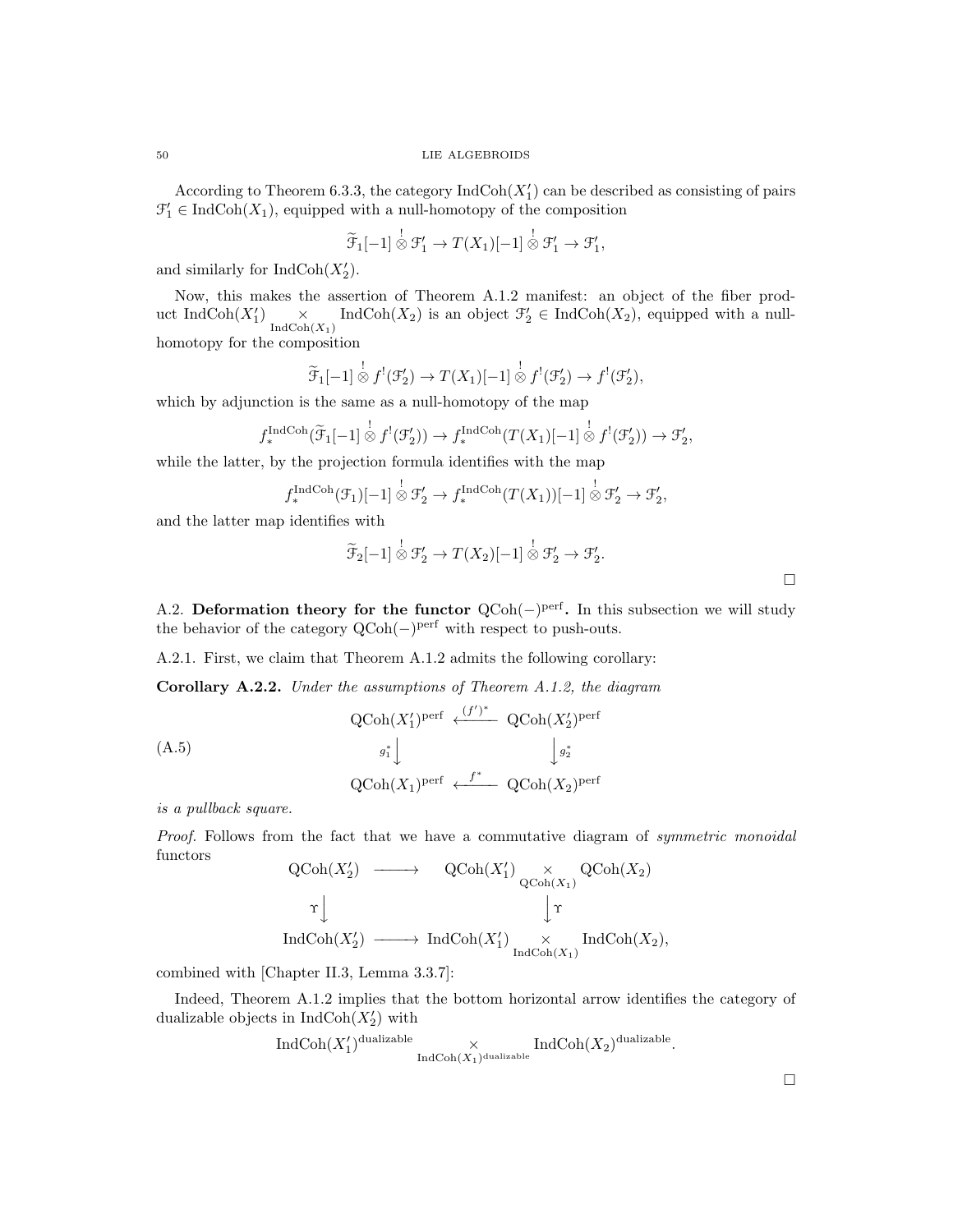A.2.3. We now claim that the diagram (A.5) is a pullback square for any diagram of affine schemes (A.2), in which the vertical arrows are closed embeddings and horizontal maps finite.

Indeed, the laft property of the functor QCoh(−)<sup>perf</sup>, we reduce the assertion to the case when  $X_1, X'_1$  and  $X_2$  belong to Schaff.

A.2.4. We are now ready to finish the proof of the fact that the prestack Perf admits deformation theory.

From Corollary A.2.2 it follows that Perf admits pro-cotangent spaces and is infinitesimally cohesive. Hence, it remains to show that it admits a pro-cotangent complex.

By [Chapter III.1, Lemma 4.2.4(b)], it suffices to prove the following. Let  $f: X_1 \to X_2$  be a map in Sch<sub>aft</sub>, and let  $\mathcal{F}_1$  be an object of  $\text{Coh}(X_1)^{\leq 0}$ , and let  $(X_1)_{\mathcal{F}_1}$  denote the corresponding split square-zero extension of  $X_1$ .

For every  $\mathcal{F}_2 \in \text{Coh}(X_2)^{\leq 0}$  equipped with a map  $f^*(\mathcal{F}_2) \to \mathcal{F}_1$ , consider the map

$$
(X_1)_{\mathcal{F}_1} \to (X_2)_{\mathcal{F}_2},
$$

and the corresponding functor

$$
\text{QCoh}((X_2)_{\mathcal{F}_2})^{\text{perf}} \to \text{QCoh}((X_1)_{\mathcal{F}_1})^{\text{perf}} \times \text{QCoh}(X_2)^{\text{perf}}.
$$

We need to show that the functor

$$
\underset{\mathcal{F}_2 \in \mathrm{Coh}(X_2) \leq 0, f^*(\mathcal{F}_2) \rightarrow \mathcal{F}_1}{\mathrm{QCoh}((X_2)_{\mathcal{F}_2})^{\mathrm{perf}}} \to \mathrm{QCoh}((X_1)_{\mathcal{F}_1})^{\mathrm{perf}} \times \underset{\mathrm{QCoh}(X_1)^{\mathrm{perf}}}{\times} \mathrm{QCoh}(X_2)^{\mathrm{perf}}
$$

is an equivalence.

We will deduce this from Theorem 6.3.3 and [Chapter II.3, Lemma 3.3.7].

A.2.5. We rewrite the category  $\mathrm{QCoh}((X_1)_{\mathcal{F}_1})^{\mathrm{perf}}$  as consisting of pairs  $\mathcal{F}' \in \mathrm{QCoh}(X_1)^{\mathrm{perf}}$ , equipped with a map

$$
\mathbb{D}_{X_1}^{\mathrm{Serre}}(\mathcal{F}_1)\overset{!}{\otimes}\Upsilon_{X_1}(\mathcal{F}')\to\Upsilon_{X_1}(\mathcal{F}')
$$

in  $IndCoh(X_1)$ , which is equivalent to a map

$$
\operatorname{End}\nolimits(\mathfrak{F}') \to \mathfrak{F}_1,
$$

in  $\mathrm{QCoh}(X_1)$ , and similarly for  $\mathrm{QCoh}((X_2)_{\mathcal{F}_2})^{\mathrm{perf}}$ .

For a given  $\mathcal{F}' \in \text{QCoh}(X_2)^{\text{perf}}$ , denote  $\mathcal{E} := \text{End}(\mathcal{F}') \in \text{QCoh}(X_2)^{\text{perf}}$ . Thus, we have to show that the map

(A.6) 
$$
\begin{aligned}\n\text{colim} & \text{colim} & \mathcal{F}_2 \in \text{Coh}(X_2) \leq 0, f^*(\mathcal{F}_2) \to \mathcal{F}_1 \\
& \to \text{Maps}_{\text{QCoh}(X_1)}(f^*(\mathcal{E}), \mathcal{F}_1) \simeq \text{Maps}_{\text{QCoh}(X_2)}(\mathcal{E}, f_*(\mathcal{F}_1))\n\end{aligned}
$$

is an isomorphism.